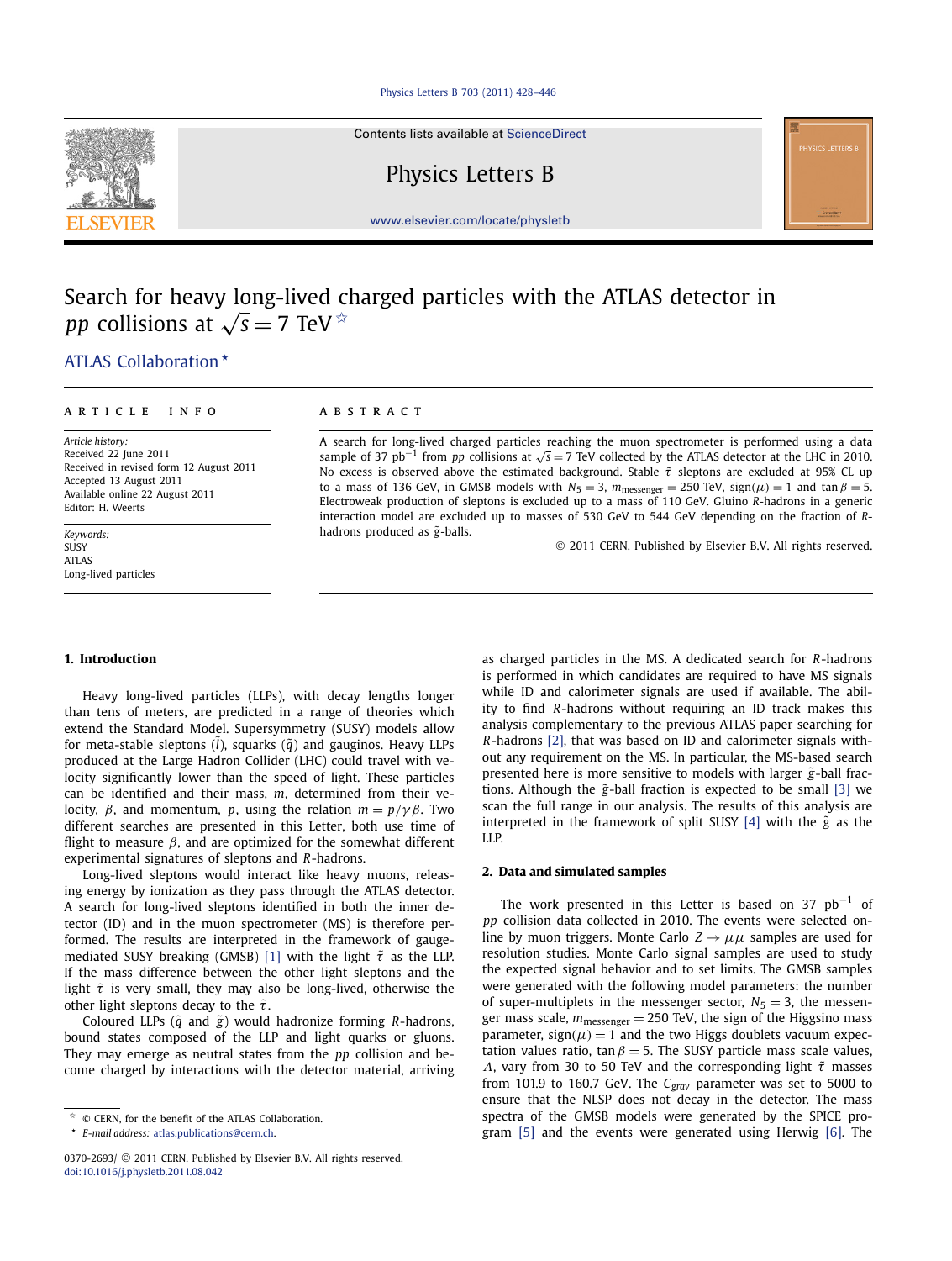*R*-hadron samples were generated with *g*˜ masses from 300 to 700 GeV. As discussed in Ref. [\[2\]](#page-6-0) several scattering and hadronization models can be used to describe the  $\tilde{g}$   $R$ -hadron spectrum and interactions with the detector material. Three different scattering models, the first described in Ref. [\[7\],](#page-6-0) the second in Ref. [\[8\]](#page-6-0) and the third in Ref. [\[9\],](#page-6-0) and three different  $\tilde{g}$ -ball fractions (0.1, 0.5) and 1.0) are studied in this analysis. The different scattering models produce different fractions of candidates that arrive at the MS as charged particles while the  $\tilde{g}$ -ball fraction affects the number of candidates interacting as charged particles in the ID. All Monte Carlo events passed the full ATLAS detector simulation [\[10,11\]](#page-6-0) and were reconstructed with the same programs as the data. All signal Monte Carlo samples are normalized to the integrated luminosity of the data, using cross-sections calculated to next to leading order, using the PROSPINO program [\[12\].](#page-6-0)

# **3. The ATLAS detector**

The ATLAS detector [\[13\]](#page-6-0) is a multipurpose particle physics apparatus with a forward–backward symmetric cylindrical geometry and near  $4\pi$  coverage in solid angle.<sup>1</sup> The ID consists of a silicon pixel detector, a silicon microstrip detector, and a transition radiation tracker. The ID is surrounded by a thin superconducting solenoid providing a 2 T magnetic field, and by highgranularity liquid-argon sampling electromagnetic calorimeters. An iron scintillator tile calorimeter provides hadronic coverage in the central rapidity range. The end-cap and forward regions are instrumented with liquid-argon calorimetry for both electromagnetic and hadronic measurements. The MS surrounds the calorimeters and consists of three large superconducting air-core toroids each with eight coils, a system of precision tracking chambers, and detectors for triggering.

ATLAS has a trigger system to reduce the data taking rate from 40 MHz to ∼200 Hz, designed to keep the events that are potentially the most interesting. The first-level trigger (level-1) selection is carried out by custom hardware and identifies detector regions and a bunch crossing for which a trigger element was found. The high-level trigger is performed by dedicated software, seeded by data acquired from the bunch crossing and regions found at level-1. The components of particular importance to this analysis are described in more detail below.

#### *3.1. The muon detectors*

The MS forms the outer part of the ATLAS detector and is designed to detect charged particles exiting the barrel and end-cap calorimeters and to measure their momenta in the pseudorapidity range  $|\eta|$  < 2.7. It is also designed to trigger on these particles in the region  $|\eta|$  < 2.4. The chambers in the barrel are arranged in three concentric cylindrical shells around the beam axis at radii of approximately 5 m, 7.5 m, and 10 m. In the two end-cap regions, muon chambers form large wheels, perpendicular to the *z*-axis and located at distances of  $|z| = 7.4$  m, 10.8 m, 14 m, and 21.5 m from the interaction point.

The precision momentum measurement is performed by Monitored Drift Tube (MDT) chambers, using the *η* coordinate. These chambers consist of three to eight layers of drift tubes and achieve an average resolution of 80 μm per tube. In the forward region (2 *<* |*η*| *<* <sup>2</sup>*.*7), Cathode-Strip Chambers are used in the innermost wheel. A system of fast trigger chambers, consisting of Resistive Plate Chambers (RPC) in the barrel region (|*η*| *<* <sup>1</sup>*.*05), and Thin Gap Chambers in the end-cap  $(1.05 < |\eta| < 2.4)$ , delivers track information within a few tens of nanoseconds after the passage of the particle. The trigger chambers measure both coordinates of the track, *η* and *φ*.

When a charged particle passes through an MDT tube the electrons released by ionization drift toward the wire. The hit radius is obtained from the hit time, using a known relation between the drift distance and the drift time. A segment is reconstructed as a line which is tangential to the cylinders of constant drift distance in the different layers. The drift time is estimated by subtracting the muon time of flight,  $t_0$ , from the measured signal time. Slow particles arrive at the MDT later than muons, and if this longer time of flight is not taken into account, the drift distances are overestimated.

The RPC chambers have an intrinsic time resolution of ∼1 ns while the digitized signal is sampled with a 3.12 ns granularity, allowing a measurement of the time of flight. When a charged particle passes through an RPC chamber the hit time and position are measured in the *η* and *φ* directions separately.

# *3.2. The tile calorimeter*

The tile calorimeter is a sampling calorimeter covering the barrel part of the hadronic calorimetry in ATLAS. It is situated in the region 2.3  $< r < 4.3$  m, covering  $|\eta| < 1.7$ , and uses iron as the passive material and plastic scintillators as active layers. Cells are grouped radially in three layers. The tile calorimeter provides a timing resolution of 1–2 ns per cell for energy deposits typical of minimum-ionizing particles (MIPs). The time measurement is described in detail in Ref. [\[14\].](#page-6-0) The time of flight and hence the velocity of a candidate can be deduced from time measurements in the tile calorimeter cells along its trajectory. In this analysis, only cells with a measured energy deposition greater than 500 MeV are considered. The resolution of time measurements improves with increasing deposited energy.

### **4. Reconstruction of long-lived charged particle candidates**

Penetrating LLPs leave signals similar to muons except for their timing, and therefore their reconstruction is based on muon reconstruction. However, a late-arriving particle may be lost in standard muon reconstruction if its signals are not associated in time with the collision bunch crossing. Late arrival of the particle also spoils segment fitting in the MDTs.

The slepton search uses a dedicated muon identification package [\[15\]](#page-6-0) which starts from ID tracks and looks for corresponding hits in the MS, identifying candidates even when the segment reconstruction is imperfect, and refits the ID and MS hits in a combined track. Trigger detector hits arriving late with respect to the collision bunch crossing are also used. The next part of the LLP reconstruction is to estimate the particle velocity from the RPC, tile calorimeter and MDT [\[16\].](#page-6-0) The track is refitted after *β* has been determined, resulting in a better momentum resolution since it uses a set of hits which are corrected to take into account the late arrival of the LLP at the different sub-detectors.

The *R*-hadron search employs a reconstruction method that relies only on the MS. The reconstruction is seeded by a feature found by the muon trigger, without requiring a match with the ID. This branch of the reconstruction collects hits and makes segments starting from the position and momentum of the trigger candidate in the middle station of the MS and extrapolates the track to the other stations. Once all segments are reconstructed, *β* is estimated.

<sup>1</sup> ATLAS uses a right-handed coordinate system with its origin at the nominal interaction point in the centre of the detector and the *z*-axis coinciding with the axis of the beam pipe. The *x*-axis points from the interaction point to the centre of the LHC ring, and the *y*-axis points upward. Cylindrical coordinates  $(r, \phi)$  are used in the transverse plane, *φ* being the azimuthal angle around the beam pipe. The pseudorapidity is defined in terms of the polar angle  $\theta$  as  $\eta = -\ln \tan(\theta/2)$ .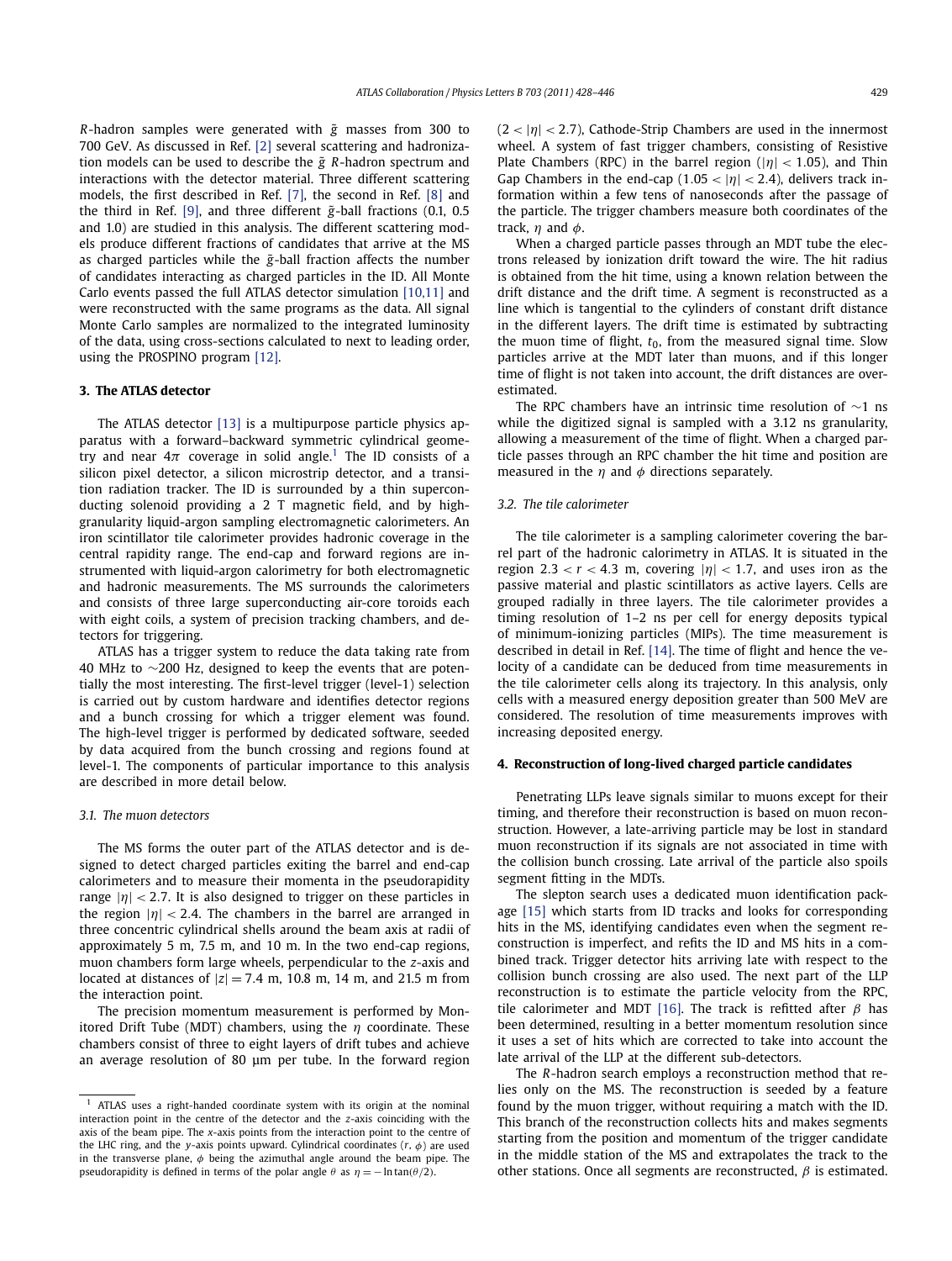A candidate which is not found by the muon trigger, i.e. if it arrives late at the trigger chambers and its hits are not associated with the collision bunch crossing, is not reconstructed in the MS-standalone method, leading to a loss of efficiency at low *β*.

#### *4.1. β estimation*

The value of *β* for each candidate is estimated by minimizing the total  $\chi^2$  between the available timing measurements from the sub-detectors, and the timing expected from the hypothesized *β* value. Contributions to the  $\chi^2$  are calculated as follows.

*MDT segments*: An MDT segment is reconstructed as a line tangent to the circles of constant drift distance in the different layers, after the radii are estimated from the drift time using a known relation *R*( $t_{\text{drift}}$ ), where  $t_{\text{drift}}$  is estimated as  $t_{\text{measured}} - t_0$ . Slow particles have a longer time of flight, and a better segment fit is obtained with the correct  $t_0$ . For each test  $β$ , new MDT segments are built from a set of hits in a road around the extrapolated track, using the  $t_0$  corresponding to the arrival time of a particle traveling with velocity  $\beta$ ,  $R(t_{\text{measured}} - t_0(\beta))$ . The  $\chi^2$  representing the difference between the inferred position of the particle in the set of tubes and the segment position in the tube is minimized. For a low *β* particle, this method recovers hits on segments that could be lost when fitting the segment assuming  $\beta = 1$ . This estimate of the MDT *β* is used in the *R*-hadron search.

*MDT hits on track*: For the slepton search, the time estimate from the MDT segment method can be improved by performing a full track fit to the ID and MS hits. The estimated particle trajectory through each tube is significantly more accurate after the full track fit than in the segment finding stage. The time of flight of the particle to each tube is obtained using the difference between the time of flight corresponding to the refitted track position in the tube,  $t<sub>R</sub>$  and the time actually measured,  $t<sub>0</sub> = t<sub>measured</sub> - t<sub>R</sub>$ . The *χ*<sup>2</sup> between the measured time of flight and the time of flight corresponding to the arrival time of a particle traveling with the test *β* is minimized.

*RPC and tile calorimeter*: The position and time are independent measurements for each hit (or cell). The  $\chi^2$  minimization is performed using the measured times of hits on the candidate track.

The time of flight measurement quality is sensitive to the time resolution of the detector. In a perfectly calibrated detector, any energetic muon coming from a collision in the interaction point will pass the detector at  $t_0 = 0$ . The  $t_0$  distributions in the different sub-detectors are measured and their means used to correct the calibration. The observed width of these distributions after correction is used as the error on the time measurement in the *β* fit and to smear times in the simulated samples.

The *β* distributions of candidates obtained in the combined minimization are shown in Fig. 1, after the *β*-quality selection described in Section 5. For the slepton search the mean *β* value is 0.997 and the resolution is  $\sigma_{\beta} = 0.048$ . For the *R*-hadron search the mean value is  $\beta = 1.001$  and the resolution is  $\sigma_{\beta} = 0.051$ .

#### *4.2. Signal resolution expected in data*

Since *β* is estimated from the measured time of flight, for a given resolution on the time measurement, a slower particle has a better  $\beta$  resolution. To simulate correctly the time resolution corresponding to the current state of calibration, hit times in simulated samples are smeared to reproduce the resolution measured in the data, prior to the *β* estimation. Fig. 1 shows the *β* distribution for selected  $Z \rightarrow \mu\mu$  decays in data and in Monte Carlo with smeared hit times. It can be seen that the smearing mechanism reproduces the measured muon  $β$  distribution. The same timesmearing mechanism is applied to the signal Monte Carlo samples.



**Fig. 1.** Distribution of *β* for all candidates in data (points with error bars), muons from the decay  $Z \rightarrow \mu\mu$  in data (full lines) and smeared Monte Carlo (dashed lines), in the estimation used in the slepton search (upper) and in the estimation used in the *R*-hadron search (lower).

# **5. Candidate selection**

# *5.1. Trigger selection*

This analysis is based on events collected by two types of muon trigger chains. The trigger for the slepton search requires MS tracks to be matched with ID tracks in the high-level trigger. The estimated  $p<sub>T</sub>$  is obtained from the combination of both systems, and is required to satisfy  $p_T > 13$  GeV. The trigger for the *R*-hadron search requires an MS-standalone muon trigger with  $p_T > 40$  GeV. The standalone triggers have less accurate  $p<sub>T</sub>$  estimates than the combined ones.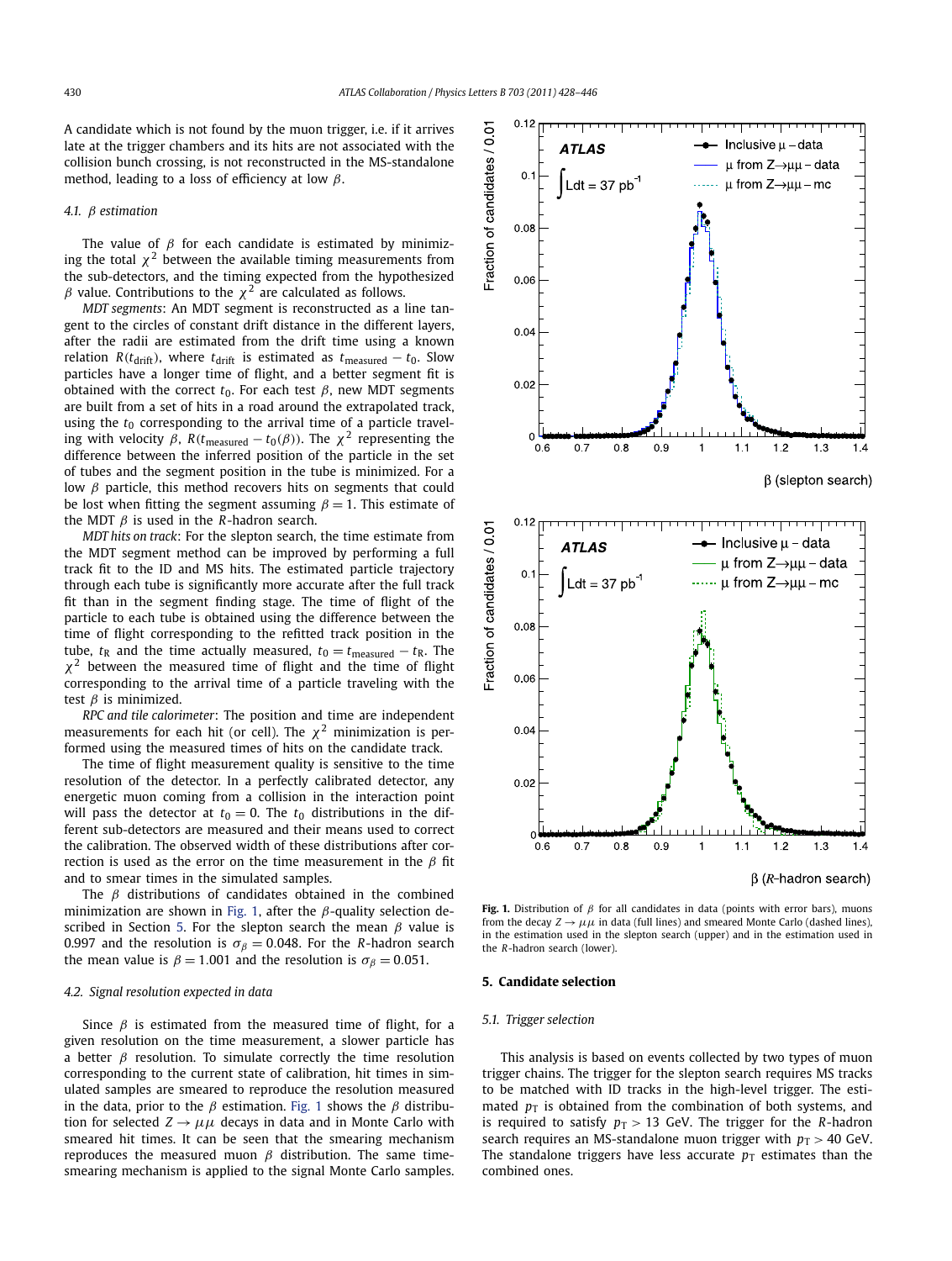#### <span id="page-3-0"></span>**Table 1**

Candidates in data compared to the simulated GMSB signal passing the selection stages in the slepton search. The Monte Carlo signal prediction is normalized to the data luminosity using the next to leading order cross-section.

|                   | Data                     | $\Lambda$ [TeV] = 30             | 35    | 40    | 50    |
|-------------------|--------------------------|----------------------------------|-------|-------|-------|
|                   |                          | $m_{\tilde{\tau}}$ [GeV] = 101.9 | 116.3 | 131.0 | 160.7 |
| Before selection  | $\overline{\phantom{0}}$ | 146.4                            | 61.7  | 28.7  | 7.3   |
| Trigger selection | 959921                   | 119.1                            | 50.4  | 23.3  | 6.5   |
| Event selection   | 57382                    | 107.0                            | 45.6  | 21.4  | 6.0   |
| Candidate quality | 5134                     | 91.4                             | 38.8  | 18.3  | 5.2   |
| $\beta$ quality   | 3470                     | 70.4                             | 29.5  | 14.0  | 3.9   |
| $\beta < 0.95$    | 582                      | 51.8                             | 21.7  | 11.2  | 3.0   |

#### **Table 2**

Candidates in data compared to the simulated *R*-hadron signal passing the selection stages in the *R*-hadron search. The Monte Carlo signal prediction for the sample with the scattering model of Ref. [\[7\]](#page-6-0) and a  $\tilde{g}$ -ball fraction of 0.1 is normalized to the data luminosity.

|                   | Data              | $m_{\tilde{\sigma}}$ [GeV] = 300 | 400 | 500   | 600       | 700  |
|-------------------|-------------------|----------------------------------|-----|-------|-----------|------|
| Before selection  | $\qquad \qquad -$ | 4542                             | 761 | 177.7 | 46.4      | 14.2 |
| Trigger selection | 168043            | 1146                             | 174 | 37.6  | 9.1       | 2.4  |
| Event selection   | 150771            | 1140                             | 173 | 37.4  | 9.0       | 2.4  |
| Candidate quality | 6334              | 504                              | 75  | 15.7  | 3.8       | 1.0  |
| $\beta$ quality   | 4998              | 443                              | 66  | 13.9  | 3.3       | 0.8  |
| $\beta$ < 0.95    | 830               | 420                              | 64  | 13.5  | っっ<br>ے ۔ | 0.8  |

The events are selected online by requiring at least one level-1 muon trigger. As level-1 muon triggers are accepted and passed to the high-level trigger only if assigned to the collision bunch crossing, late triggers due to late arrival of the particles are lost. However, late triggers due to late arrival of slow particles from the collision bunch crossing are also lost. The level-1 trigger efficiency for particles arriving late at the MS is difficult to assess from data, where the overwhelming majority of candidates are muons. Therefore the trigger tracking efficiency is estimated from  $Z \rightarrow \mu \mu$ data, while the effects of timing are estimated from simulated *R*hadron and GMSB events passing the level-1 trigger simulation, which includes the timing requirements of the trigger electronics. The estimated trigger efficiencies for GMSB slepton candidates are between 80% and 81%. The *R*-hadron search is much more adversely affected by the loss of trigger efficiency for late candidates, since the reconstruction is seeded by the trigger, and so even if an event is triggered by another object, the candidate will be lost. For *R*-hadrons that could be reconstructed because they are charged in the MS, the trigger efficiencies range between 55% for  $m_{\tilde{g}} = 300$  GeV to 38% for  $m_{\tilde{g}} = 700$  GeV. The estimated trigger efficiency with respect to all *R*-hadrons produced in the scatter-ing model of Ref. [\[7\]](#page-6-0) varies from 25% for  $m_{\tilde{g}} = 300$  GeV to 17% for  $m_{\tilde{g}}$  = 700 GeV. The effect of the trigger efficiencies can be seen in Tables 1 and 2 for the signal and data in the slepton and *R*-hadron searches respectively.

#### *5.2. Offline selection*

Collision events are selected by requiring a good primary vertex with more than two ID tracks, and with  $|z_0^{\text{vtx}}| < 150$  mm (where z<sup>ytx</sup> is the *z* coordinate of the reconstructed primary vertex).

Cosmic ray background is rejected by removing tracks that do not pass close to the primary vertex in *z*. For candidates with an associated ID track, candidates with  $|z_0^{\text{trk}} - z_0^{\text{vtx}}| > 10$  mm are removed, where  $z_0^{\text{trk}}$  is the *z* coordinate at the distance of closest approach of the track to the origin. If no ID track is associated with the candidate, then it is still rejected if  $|z_0^{\text{trk}} - z_0^{\text{vtx}}| > 150$  mm. Pairs of candidates with approximately opposite *η* and *φ* are also removed.

The analysis searching for sleptons requires two candidates in each event, because two sleptons are produced, and both have a high probability to be observed in the MS. However, only one of them is required to pass the LLP selection. This requirement reduces background from *W* production and QCD, but  $Z \rightarrow \mu\mu$ decays remain. Any candidate that, when combined with a second muon, gives an invariant mass within 10 GeV of the *Z* mass is rejected. In the *R*-hadron search, no requirement of two candidates per event is made, because *R*-hadrons may be neutral in the MS, or be lost by triggering in the next bunch crossing. Nevertheless, pairs consistent with the *Z* mass are still rejected in the *R*-hadron search. The above requirements are grouped in Tables 1 and 2 under the label "event selection".

The slepton search requires candidates to have  $p_T > 40$  GeV, well above the efficiency plateau for the trigger threshold of 13 GeV. A  $p_T$  requirement of 60 GeV is applied for all candidates in the *R*-hadron search, so as to be in the MS-standalone triggerefficiency plateau. Candidates with  $p_T > 1$  TeV are rejected. This removes a few candidates with badly reconstructed momenta in both searches. Each candidate is required to have |*η*| *<* <sup>2</sup>*.*5. These requirements are grouped in Tables 1 and 2 under the label "candidate quality".

The estimated  $\beta$  is required to be consistent for measurements in the same sub-detector, based on the RMS of *β* calculated from each hit separately. The estimated  $\beta$  is also required to be consistent between sub-detectors. A *β* measurement in at least two subdetectors is required for |*η*| *<* <sup>1</sup>*.*7. These requirements are grouped in Tables 1 and 2 under the label "*β* quality". Finally, in order to reject most muons, the combined *β* measurement is required to be in the range  $\beta$  < 0.95.

#### **6. Background estimation**

The background is mainly composed of high  $p_T$  muons with mis-measured *β*. The estimation of the background mass distribution is made directly from the data and relies on two premises: that the signal to background ratio before applying requirements on  $\beta$  is small and that the probability density function (pdf) for the *β* resolution for muons is independent of the source of the muon and its momentum.

For each muon candidate passing the *β* quality requirement, a random *β* is drawn from the muon *β* pdf. If this *β* is inside the signal range, *β <* 0*.*95, a mass is calculated using the reconstructed momentum of the muon and the random *β*. The statistical error of the background estimation is reduced by repeating the procedure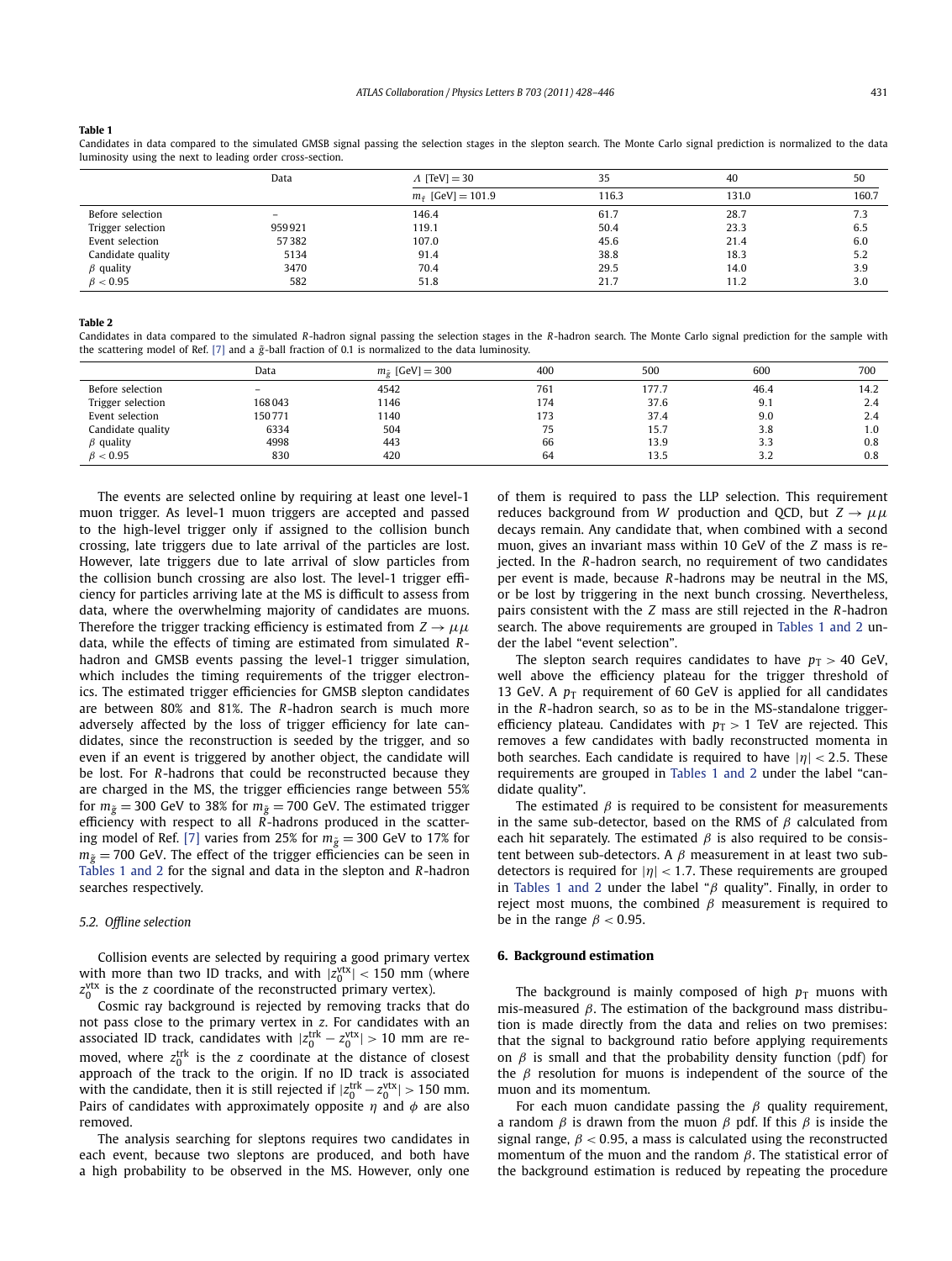many times for each muon and dividing the resulting distribution by the number of repetitions. The mass histogram obtained this way represents the background estimation.

The *β* distribution is different in different detector regions for three main reasons: different *η* regions are covered by different technologies ( $|\eta|$  < 1.05 for RPC,  $|\eta|$  < 1.7 for tile calorimeter,  $|\eta|$  < 2.5 for MDT); the time of flight method is more precise when the distance between the interaction point and the detector element is larger; the measurement in some regions of the detector is less precise due to fewer detector layers and magnetic field inhomogeneities. The background estimation is performed in *η* regions so that the  $\beta$  resolution within each region is approximately the same. The muon *β* pdf in each *η* region is given by the histogram of the measured *β* of all muons in the region. The regions also differ in the muon momentum distribution, since for any  $p<sub>T</sub>$  cut, *p* is larger as *η* increases. Therefore the combination of *p* with random  $\beta$  is done separately in each region and the resulting distributions are added together.

The efficiency of the requirements described in Section [5.2](#page-3-0) to reject cosmic rays is estimated from data collected with a cosmic muon trigger in the empty bunches and periods without collisions, dropping the requirement of a good primary vertex. The number of remaining cosmic ray muons are estimated from the number of candidates rejected by these requirements in the collision sample and the rejection efficiency. This results in  $1.3 \pm 0.2$ cosmic rays in the *R*-hadron search sample. The estimated cosmic ray contamination in the slepton search sample is  $0.7 \pm 0.2$  candidates.

#### **7. Systematic uncertainties**

Several possible sources of systematic uncertainty have been evaluated.

### *7.1. Signal yields*

The total experimental systematic uncertainty in the signal yields is 6% on average. The sources and their individual contributions are described below.

An uncertainty of 3.4% is assigned to the measurement of the integrated luminosity [\[17\].](#page-6-0)

The systematic uncertainty associated with the trigger selection is estimated in Ref. [\[18\]](#page-6-0) to be 0.73% (0.35%) and 0.74% (0.42%) in the barrel (end-cap) for the two trigger chains used in the slepton search. An uncertainty of 5% is estimated for the *R*-hadron search using similar methods. The trigger simulation models in detail the timing requirements of the trigger electronics and the efficiency loss due to particles arriving late at the MS. Differences between data and Monte Carlo trigger efficiency due to the difference in time resolutions between data and simulation were tested and are negligible.

The signal *β* resolution expected in the data is estimated by smearing the hit times according to the spread observed in the time calibration. The systematic uncertainty due to the smearing process is estimated by scaling the smearing factor up and down, so as to bracket the distribution obtained in data. A 6% (2%) systematic uncertainty is associated with the smearing process for the GMSB models in the barrel (end-cap). For the  $\tilde{g}$  R-hadrons, the effect of the smearing is negligible.

The systematic uncertainties due to track reconstruction efficiency and momentum resolution differences between ATLAS data and simulation are estimated to be 0.5% for GMSB events and between 0.8% and 1.3% for *R*-hadrons in the different hadronization and interaction models.

# *7.2. Background estimate*

A total of 15% (20%) uncertainty on the background is estimated for the slepton (*R*-hadron) search resulting from individual contributions discussed below.

A systematic variation of the *β* distribution within each of the detector regions used in the background estimation may lead to a systematic error on the background estimation. To quantify the variability of the *β* distribution within a region and its effect on the background estimate, each region is sub-divided into smaller regions and the variation of their *β* distribution is used as a variability estimate. This leads to the dominant uncertainty in the background estimate.

The possibility that a *β*-distribution dependence on the candidate momentum or source would result in a systematic uncertainty on the background estimate was tested. The candidates in each *η* region were divided by their momentum into two bins with similar counts. The independence of the *β* pdf from the source of the muons is confirmed using  $Z \rightarrow \mu\mu$  samples. Estimating the background using the pdf from the low or high momentum bins or from muons from  $Z \rightarrow \mu\mu$  results in negligible systematic uncertainties.

Finally, the background estimation is based on a limited statistics sample, that of all candidates that passed the candidate quality requirements, before the cut on *β*. The tail of the background mass distribution has a significant contribution from a few high momentum events, and a statistical error arises from this. In order to calculate the sensitivity of the limits to the statistics of the momentum distribution, the candidate sample was divided randomly into two samples and the background estimate derived from each sample separately. The resulting uncertainty in the slepton search ranges from 1.04 candidates for *m >* 90 GeV to 0.14 candidates for *m >* 140 GeV, while the errors from sample statistics in the *R*hadron search are negligible.

# *7.3. Theoretical cross-sections*

The PROSPINO program [\[12\]](#page-6-0) is used to calculate the signal cross-sections at next to leading order and two sources of theoretical systematic uncertainties were considered: the renormalization and factorization scales are changed upward and downward by a factor of two. This results in a systematic error of 7% for GMSB cross-sections and 15% for  $\tilde{g}$  cross-sections [\[2\].](#page-6-0) The parton density functions of CTEQ6.6 [\[19\]](#page-6-0) are used, and the uncertainty due to variations in the parton distribution functions is estimated to be 5%.

# **8. Results**

[Fig. 2](#page-5-0) shows the candidate mass distribution for data and the estimated background with its systematic uncertainty. Good agreement is observed. The CL*<sup>s</sup>* approach [\[20\]](#page-6-0) for counting experiments is used to derive the limits for the production cross-section of GMSB slepton and  $\tilde{g}$  R-hadron events. The limits are obtained by comparing the expected number of events with a candidate above a given mass cut with the actual number of events with a candidate above the same mass cut observed in the data. For each model, the mass cut is chosen to give the best expected limit. The mass cuts for the different models are summarized in [Tables 3](#page-5-0) [and 4](#page-5-0) together with the expected signal and background in each case.

The expected number of signal candidates for an integrated luminosity of 37 pb<sup>-1</sup> is added to the background estimation and compared to the data in [Fig. 2](#page-5-0) for the GMSB and *R*-hadron models. The production cross-section for  $\tilde{\tau}$  events and cross-section limit is shown in [Fig. 3,](#page-5-0) as a function of the  $\tilde{\tau}$  mass for the slepton search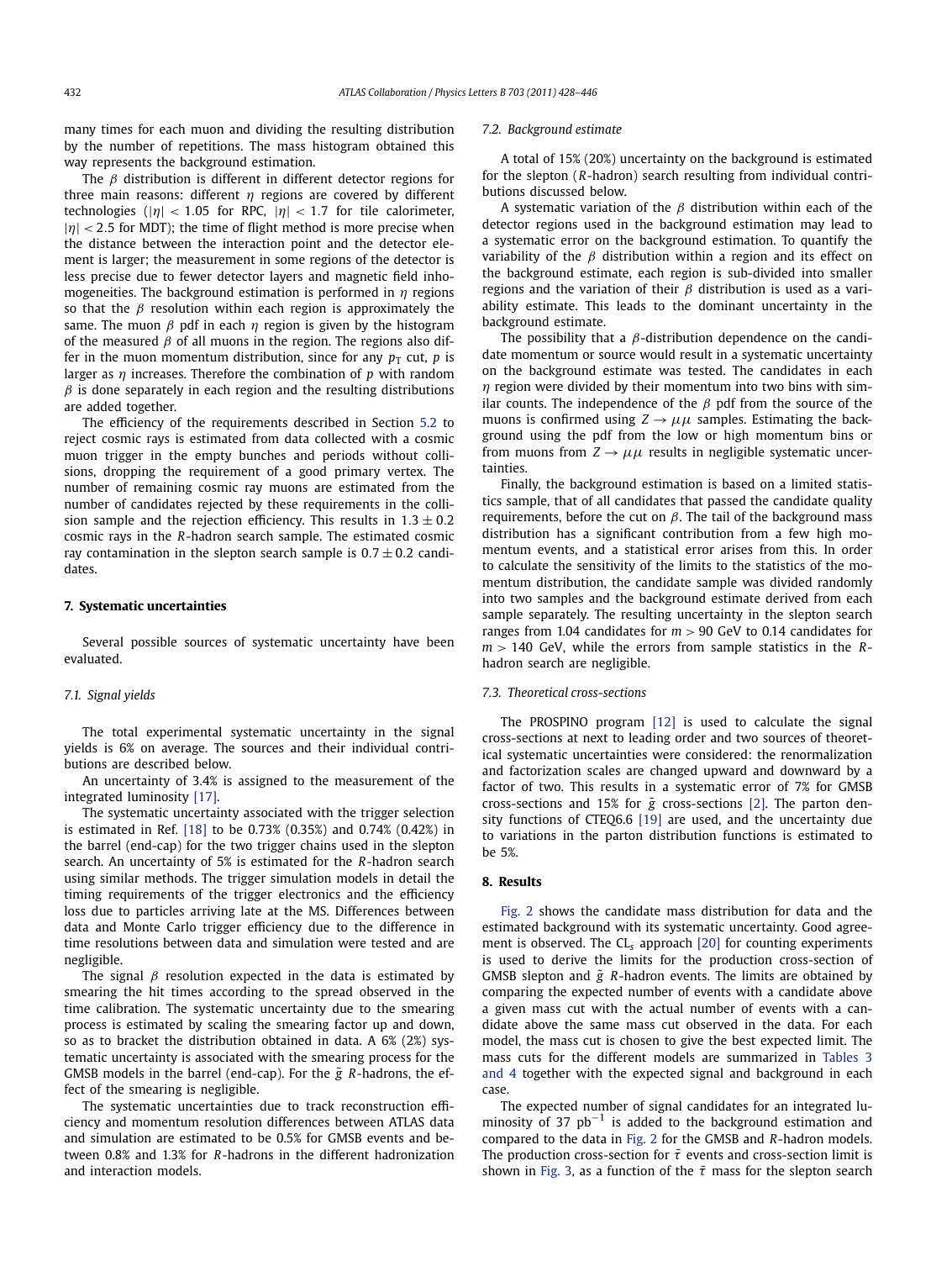



**Fig. 3.** The expected production cross-section for GMSB events with  $N_5 = 3$ , *m*<sub>messenger</sub> = 250 TeV, sign( $\mu$ ) = 1 and tan  $\beta$  = 5, and the cross-section upper limit at 95% CL for the slepton search as a function of the *τ*˜ mass (upper) and for sleptons produced in electroweak processes only (lower).



**Table 4**

| $m_{\tilde{\tau}}$ [GeV] | Mass cut<br>[GeV] | Expected<br>signal | Expected<br>background | Data |
|--------------------------|-------------------|--------------------|------------------------|------|
| 300                      | 250               | 254.4              | 2.3                    |      |
| 400                      | 350               | 36.2               | 0.7                    |      |
| 500                      | 350               | 8.7                | 0.7                    |      |
| 600                      | 350               | 2.2                | 0.7                    |      |
| 700                      | 350               | 0.6                | 0.7                    |      |

<span id="page-5-0"></span>

**Fig. 2.** Candidate estimated mass distribution for data, expected background including systematic uncertainty, with simulated signals added, in the slepton (upper) and *R*-hadron (lower) searches.

#### **Table 3**

Mass cut and expected number of events as a function of the  $\tilde{\tau}$  mass in the slepton search. The systematic uncertainties on the signal yield and background estimate are 6% and 15% respectively.

| $m_{\tilde{\tau}}$ [GeV] | Mass cut<br>[GeV] | Expected<br>signal | Expected<br>background | Data |
|--------------------------|-------------------|--------------------|------------------------|------|
| 101.9                    | 90                | 35.9               | 19.2                   | 16   |
| 116.3                    | 110               | 13.6               | 9.8                    | 8    |
| 131.0                    | 120               | 7.3                | 7.2                    |      |
| 160.7                    | 130               | 2.0                | 5.4                    |      |

(upper). Stable *τ*˜ are excluded at 95% CL up to a mass of 136 GeV, in GMSB models with  $N_5 = 3$ ,  $m_{\text{message}} = 250$  TeV,  $sign(\mu) = 1$ and tan  $\beta = 5$ . Fig. 3 (lower) shows the limit obtained for sleptons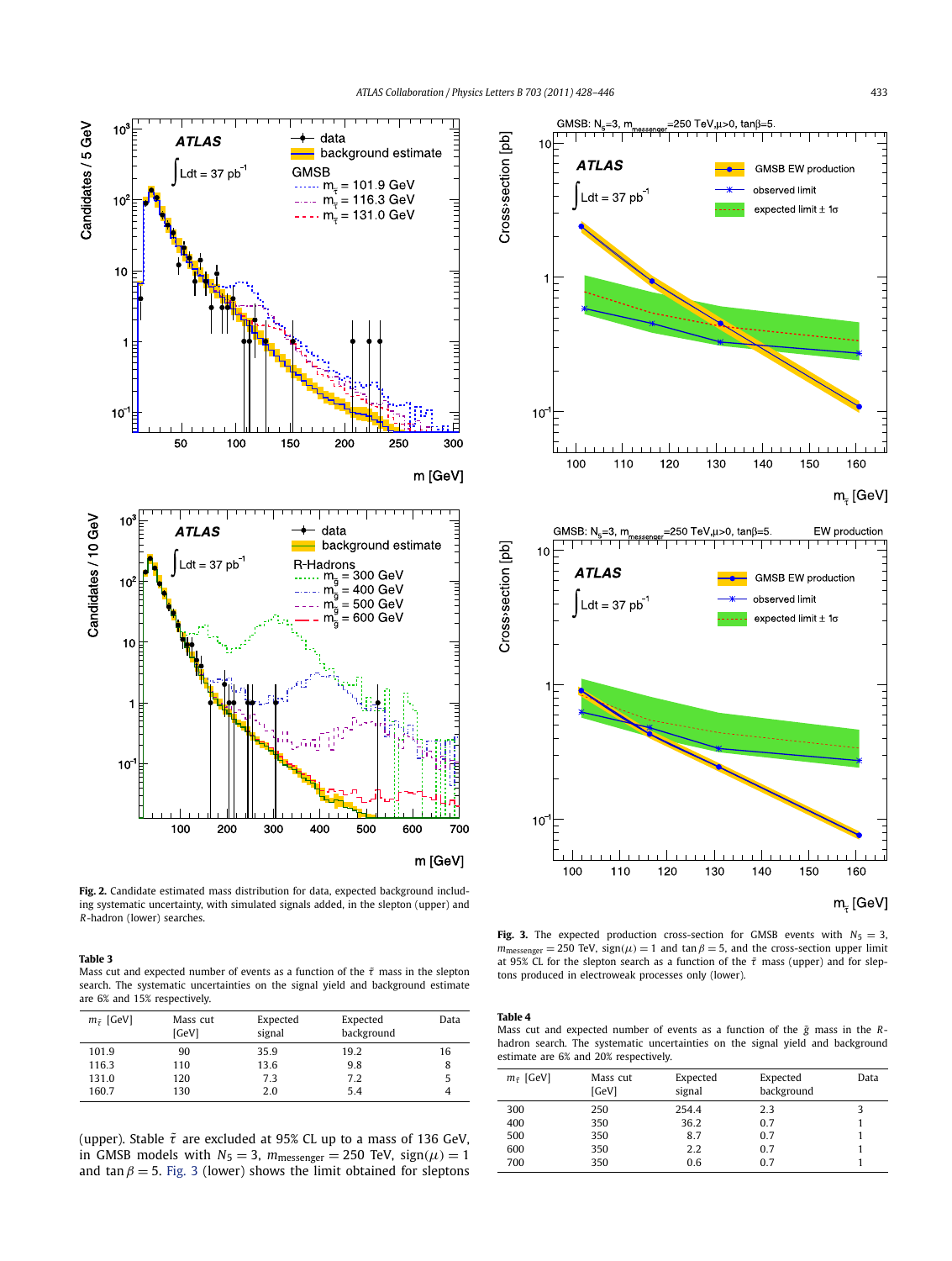<span id="page-6-0"></span>

**Fig. 4.** The expected production cross-section for *R*-hadron events and the crosssection limit at 95% CL as a function of the *g*˜ mass for the *R*-hadron search in the scattering model of Ref. [7] and for different  $\tilde{g}$ -ball fractions. The expected limit and its  $1\sigma$  band are shown for 0.1  $\tilde{g}$ -ball fraction.

produced only by electroweak processes, which have a smaller dependence on the model parameters other than the slepton mass. Sleptons produced in electroweak processes are excluded up to a mass of 110 GeV. Previous limits on stable sleptons are all below 100 GeV [\[21\].](#page-7-0) These limits are only applicable to models where the  $\tilde{\tau}$  or sleptons are the next to lightest SUSY particle, and their lifetime is sufficiently long to traverse the ATLAS experiment. In this case, the limits obtained for the above models are expected to have limited dependence on tan *β* and *N*5.

Fig. 4 shows the limits for  $\tilde{g}$  R-hadrons in the scattering model of Ref. [7]. Such *R*-hadrons are excluded at 95% CL up to a mass of 544 GeV for a  $\tilde{g}$ -ball fraction of 0.1. Models with  $\tilde{g}$ -ball fractions of 0.5 and 1.0 are excluded up to masses of 537 GeV and 530 GeV respectively. Previous less stringent limits were set by the Tevatron [\[22\]](#page-7-0) and by the CMS Collaboration [\[23\]](#page-7-0) which used the MS to select candidates, but not to measure *β*. For a  $\tilde{g}$ -ball fraction of 0.1, the ATLAS Collaboration in Ref. [2] sets limits that are higher then the limits presented here, not using the MS.

### **9. Summary and conclusion**

A search for long-lived charged particles reaching the muon spectrometer was performed with 37  $pb^{-1}$  of data collected with the ATLAS detector. No excess is observed above the estimated background and 95% CL limits on  $\tilde{\tau}$  and *R*-hadron production are set. Stable  $\tilde{\tau}$ 's are excluded up to a mass of 136 GeV, in GMSB models with  $N_5 = 3$ ,  $m_{\text{message}} = 250$  TeV, sign( $\mu$ ) = 1 and  $tan \beta = 5$ . Sleptons produced in electroweak processes are excluded up to a mass of 110 GeV. Gluino *R*-hadrons in the scattering model of Ref. [7] are excluded up to masses of 530 GeV to 544 GeV depending on the fraction of *R*-hadrons produced as *g*˜ -balls.

# **Acknowledgements**

We thank CERN for the very successful operation of the LHC, as well as the support staff from our institutions without whom ATLAS could not be operated efficiently.

We acknowledge the support of ANPCyT, Argentina; YerPhI, Armenia; ARC, Australia; BMWF, Austria; ANAS, Azerbaijan; SSTC, Belarus; CNPq and FAPESP, Brazil; NSERC, NRC and CFI, Canada; CERN; CONICYT, Chile; CAS, MOST and NSFC, China; COLCIENCIAS, Colombia; MSMT CR, MPO CR and VSC CR, Czech Republic; DNRF, DNSRC and Lundbeck Foundation, Denmark; ARTEMIS, European Union; IN2P3–CNRS, CEA-DSM/IRFU, France; GNAS, Georgia; BMBF, DFG, HGF, MPG and AvH Foundation, Germany; GSRT, Greece; ISF, MINERVA, GIF, DIP and Benoziyo Center, Israel; INFN, Italy; MEXT and JSPS, Japan; CNRST, Morocco; FOM and NWO, Netherlands; RCN, Norway; MNiSW, Poland; GRICES and FCT, Portugal; MERYS (MECTS), Romania; MES of Russia and ROSATOM, Russian Federation; JINR; MSTD, Serbia; MSSR, Slovakia; ARRS and MVZT, Slovenia; DST/NRF, South Africa; MICINN, Spain; SRC and Wallenberg Foundation, Sweden; SER, SNSF and Cantons of Bern and Geneva, Switzerland; NSC, Taiwan; TAEK, Turkey; STFC, the Royal Society and Leverhulme Trust, United Kingdom; DOE and NSF, United States of America.

The crucial computing support from all WLCG partners is acknowledged gratefully, in particular from CERN and the ATLAS Tier-1 facilities at TRIUMF (Canada), NDGF (Denmark, Norway, Sweden), CC-IN2P3 (France), KIT/GridKA (Germany), INFN-CNAF (Italy), NL-T1 (Netherlands), PIC (Spain), ASGC (Taiwan), RAL (UK) and BNL (USA) and in the Tier-2 facilities worldwide.

# **Open access**

This article is published Open Access at [sciencedirect.com](http://www.sciencedirect.com). It is distributed under the terms of the Creative Commons Attribution License 3.0, which permits unrestricted use, distribution, and reproduction in any medium, provided the original authors and source are credited.

### **References**

- [1] G.F. Giudice, R. Rattazzi, Phys. Rep. 322 (1999) 419.
- [2] ATLAS Collaboration, Search for stable hadronising squarks and gluinos at the ATLAS experiment at the LHC, arXiv:hep-ex/1103.1984, 2011.
- [3] M. Fairbairn, et al., Phys. Rep. 438 (2007) 1, arXiv:hep-ph/0611040.
- [4] N. Arkani-Hamed, S. Dimopoulos, J. High Energy Phys. 0506 (2005) 073;
- G.F. Giudice, A. Romanino, Nucl. Phys. B 699 (2004) 65, arXiv:hep-ph/0406088. [5] G. Engelhard, J.L. Feng, I. Galon, D. Sanford, Y. Felix, SPICE: Simulation package
- for including flavor in collider events, arXiv:0904.1415 [hep-ph], 2009. [6] G. Corcella, I.G. Knowles, G. Marchesini, S. Moretti, K. Odagiri, P. Richardson,
	- M.H. Seymour, B.R. Webber, JHEP 0101 (2001) 010, arXiv:hep-ph/0210213. [7] R. Mackeprang, A. Rizzi, Eur. Phys. J. C 50 (2007) 353;
	- A.C. Kraan, Eur. Phys. J. C 37 (2004) 91.
- [8] R. Mackeprang, D. Milstead, Eur. Phys. J. C 66 (2010) 493.
- [9] G. Farrar, R. Mackeprang, D. Milstead, J. Roberts, JHEP 1102 (2011) 018.
- [10] GEANT4 Collaboration, S. Agostinelli, et al., Nucl. Instrum. Meth. A 506 (2003) 250.
- [11] ATLAS Collaboration, Eur. Phys. J. C 70 (2010) 823, arXiv:1005.4568 [hep-ph].
- [12] W. Beenakker, R. Hopker, M. Spira, PROSPINO: A program for the production of supersymmetric particles in next-to-leading order QCD, arXiv:hep-ph/9611232, 1996.
- [13] ATLAS Collaboration, JINST 3 (2008).
- [14] R. Leitner, et al., Time resolution of the ATLAS tile calorimeter and its performance for a measurement of heavy stable particles, ATL-TILECAL-PUB-2007- 002, 2007.
- [15] S. Tarem, Z. Tarem, N. Panikashvili, O. Belkind, MuGirl Muon identification in the ATLAS detector from the inside out, in: Nuclear Science Symposium Conference Record, 2006, IEEE, vol. 1, May 2007, pp. 617–621.
- [16] S. Tarem, S. Bressler, H. Nomoto, A. Di Mattia, Eur. Phys. J. C 62 (2009) 281.
- [17] ATLAS Collaboration, Updated luminosity determination in *pp* collisions at  $\sqrt{s}$  = 7 TeV using the ATLAS detector, ATLAS-CONF-2011-011;
- ATLAS Collaboration, Eur. Phys. J. C 71 (2011) 1630.
- [18] ATLAS Collaboration, Measurement of the muon charge asymmetry from *W* bosons produced in *pp* collisions at  $\sqrt{s} = 7$  TeV with the ATLAS detector, arXiv:1103.2929 [hep-ex], 2011.
- [19] J. Pumplin, et al., JHEP 0207 (2002) 012.
- [20] A.L. Read, Modified frequentist analysis of search results (the CLs method), CERN-OPEN-2000-205, 2000.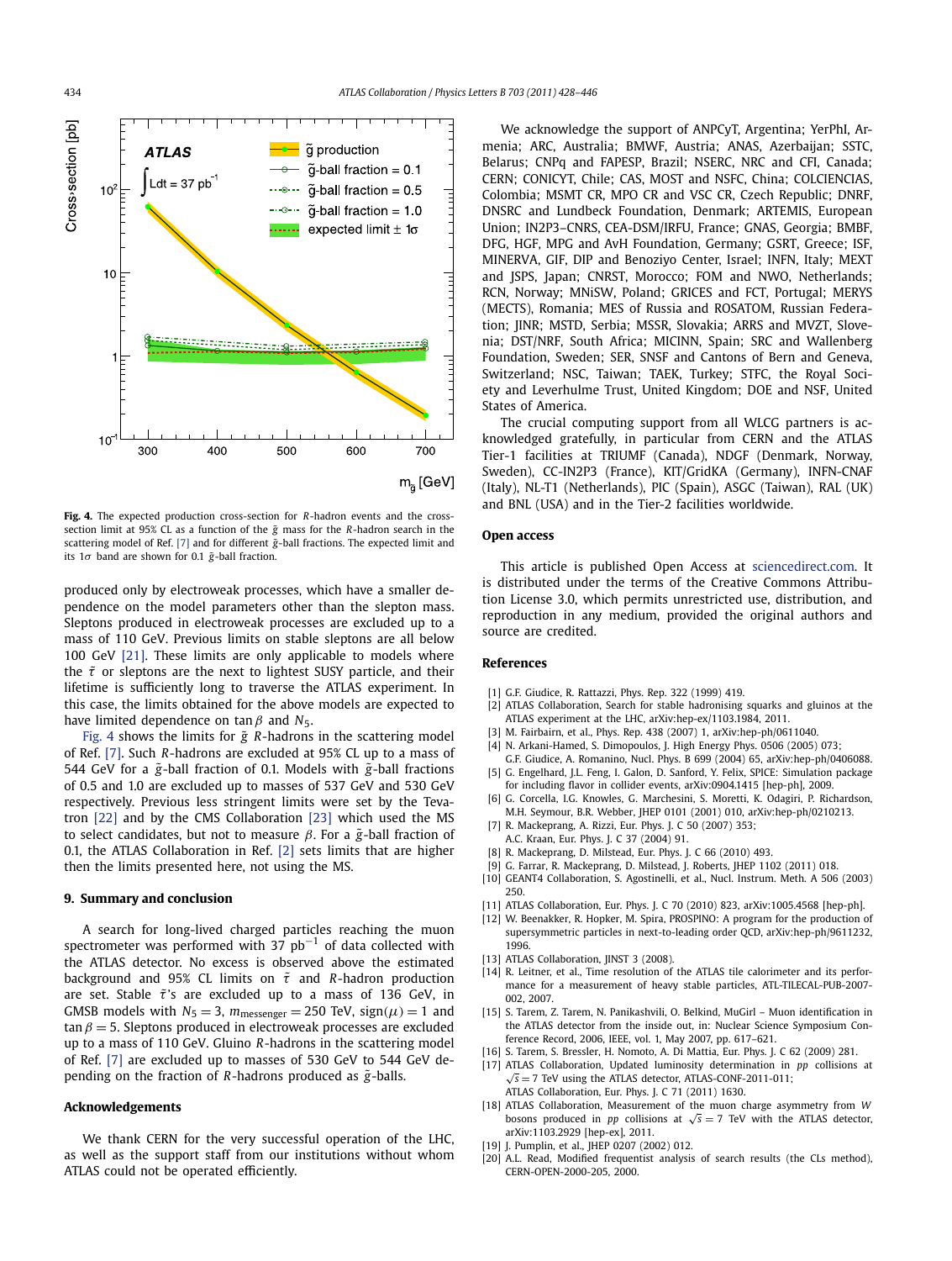- <span id="page-7-0"></span>[21] OPAL Collaboration, G. Abbiendi, et al., Phys. Lett. B 572 (2003) 8; DELPHI Collaboration, P. Abreu, et al., Phys. Lett. B 478 (2000) 65; L3 Collaboration, M. Acciarri, et al., Phys. Lett. B 456 (1999) 283; ALEPH Collaboration, R. Barate, et al., Phys. Lett. B 433 (1998) 176.
- [22] D0 Collaboration, V.M. Abazov, et al., Phys. Rev. Lett. 102 (2009) 161802;
- CDF Collaboration, T. Aaltonen, et al., Phys. Rev. Lett. 103 (2009) 021802. [23] CMS Collaboration, J. High Energy Phys. 1103 (2011) 024, arXiv:1101.1645 [hep-ex].

# **ATLAS Collaboration**

G. Aad <sup>48</sup>, B. Abbott <sup>111</sup>, J. Abdallah <sup>11</sup>, A.A. Abdelalim <sup>49</sup>, A. Abdesselam <sup>118</sup>, O. Abdinov <sup>10</sup>, B. Abi <sup>112</sup>, M. Abolins [88,](#page-17-0) H. Abramowicz [153,](#page-18-0) H. Abreu [115,](#page-17-0) E. Acerbi [89a](#page-17-0)*,*[89b,](#page-17-0) B.S. Acharya [164a](#page-18-0)*,*[164b,](#page-18-0) D.L. Adams [24](#page-16-0), T.N. Addy  $^{56}$ , J. Adelman  $^{175}$  $^{175}$  $^{175}$ , M. Aderholz  $^{99}$ , S. Adomeit  $^{98}$ , P. Adragna  $^{75}$  $^{75}$  $^{75}$ , T. Adye  $^{129}$ , S. Aefsky  $^{22}$ , J.A. Aguilar-Saavedra [124b](#page-17-0)*,[a](#page-18-0)*, M. Aharrouche [81,](#page-17-0) S.P. Ahlen [21,](#page-16-0) F. Ahles [48](#page-16-0), A. Ahmad [148,](#page-18-0) M. Ahsan [40,](#page-16-0) G. Aielli [133a](#page-17-0)*,*[133b,](#page-17-0) T. Akdogan [18a,](#page-16-0) T.P.A. Åkesson [79,](#page-17-0) G. Akimoto [155,](#page-18-0) A.V. Akimov [94](#page-17-0), A. Akiyama [67,](#page-17-0) M.S. Alam <sup>1</sup>, M.A. Alam <sup>76</sup>, S. Albrand <sup>[55](#page-16-0)</sup>, M. Aleksa <sup>29</sup>, I.N. Aleksandrov <sup>65</sup>, F. Alessandria <sup>89a</sup>, C. Alexa <sup>25a</sup>, G. Alexander  $^{153}$  $^{153}$  $^{153}$ , G. Alexandre  $^{49}$ , T. Alexopoulos  $^9$ , M. Alhroob  $^{20}$ , M. Aliev  $^{15}$ , G. Alimonti  $^{89a}$ , J. Alison  $^{120}$ , M. Aliyev [10,](#page-16-0) P.P. Allport [73,](#page-17-0) S.E. Allwood-Spiers [53,](#page-16-0) J. Almond [82,](#page-17-0) A. Aloisio [102a](#page-17-0)*,*[102b,](#page-17-0) R. Alon [171,](#page-18-0) A. Alonso [79](#page-17-0), M.G. Alviggi [102a](#page-17-0)*,*[102b,](#page-17-0) K. Amako [66,](#page-17-0) P. Amaral [29,](#page-16-0) C. Amelung [22,](#page-16-0) V.V. Ammosov [128,](#page-17-0) A. Amorim [124a](#page-17-0)*,[b](#page-18-0)*, G. Amorós [167,](#page-18-0) N. Amram [153,](#page-18-0) C. Anastopoulos [29,](#page-16-0) N. Andari [115](#page-17-0), T. Andeen [34,](#page-16-0) C.F. Anders [20,](#page-16-0) K.J. Anderson [30](#page-16-0), A. Andreazza [89a](#page-17-0)*,*[89b,](#page-17-0) V. Andrei [58a,](#page-16-0) M.-L. Andrieux [55,](#page-16-0) X.S. Anduaga [70,](#page-17-0) A. Angerami <sup>34</sup>, F. Anghinolfi<sup>29</sup>, N. Anjos <sup>[124a](#page-17-0)</sup>, A. Annovi <sup>[47](#page-16-0)</sup>, A. Antonaki <sup>[8](#page-16-0)</sup>, M. Antonelli <sup>47</sup>, A. Antonov <sup>96</sup>, J. Antos [144b](#page-18-0), F. Anulli [132a,](#page-17-0) S. Aoun [83,](#page-17-0) L. Aperio Bella [4,](#page-16-0) R. Apolle [118](#page-17-0)*,[c](#page-18-0)*, G. Arabidze [88,](#page-17-0) I. Aracena [143](#page-18-0), Y. Arai [66,](#page-17-0) A.T.H. Arce [44,](#page-16-0) J.P. Archambault [28,](#page-16-0) S. Arfaoui [29](#page-16-0)*,[d](#page-18-0)*, J.-F. Arguin [14,](#page-16-0) E. Arik [18a](#page-16-0)*,*[∗](#page-18-0), M. Arik [18a,](#page-16-0) A.J. Armbruster [87,](#page-17-0) O. Arnaez [81,](#page-17-0) C. Arnault [115,](#page-17-0) A. Artamonov [95,](#page-17-0) G. Artoni [132a](#page-17-0)*,*[132b,](#page-17-0) D. Arutinov [20](#page-16-0), S. Asai [155,](#page-18-0) R. Asfandiyarov [172,](#page-18-0) S. Ask [27,](#page-16-0) B. Åsman [146a](#page-18-0)*,*[146b,](#page-18-0) L. Asquith [5,](#page-16-0) K. Assamagan [24](#page-16-0), A. Astbury [169,](#page-18-0) A. Astvatsatourov  $52$ , G. Atoian  $175$ , B. Aubert  $4$ , B. Auerbach  $175$ , E. Auge  $115$ , K. Augsten  $127$ , M. Aurousseau [145a,](#page-18-0) N. Austin [73,](#page-17-0) R. Avramidou [9,](#page-16-0) D. Axen [168,](#page-18-0) C. Ay [54,](#page-16-0) G. Azuelos [93](#page-17-0)*,[e](#page-18-0)*, Y. Azuma [155,](#page-18-0) M.A. Baak <sup>29</sup>, G. Baccaglioni <sup>89a</sup>, C. Bacci <sup>[134a](#page-17-0), 134b</sup>, A.M. Bach <sup>14</sup>, H. Bachacou <sup>136</sup>, K. Bachas <sup>29</sup>, G. Bachy <sup>29</sup>, M. Backes [49,](#page-16-0) M. Backhaus [20,](#page-16-0) E. Badescu [25a,](#page-16-0) P. Bagnaia [132a](#page-17-0)*,*[132b,](#page-17-0) S. Bahinipati [2,](#page-16-0) Y. Bai [32a,](#page-16-0) D.C. Bailey [158,](#page-18-0) T. Bain  $^{158}$ , J.T. Baines  $^{129}$  $^{129}$  $^{129}$ , O.K. Baker  $^{175}$  $^{175}$  $^{175}$ , M.D. Baker  $^{24}$ , S. Baker  $^{77}$ , F. Baltasar Dos Santos Pedrosa  $^{29}$ , E. Banas  $^{38}$  $^{38}$  $^{38}$ , P. Banerjee  $^{93}$ , Sw. Banerjee  $^{172}$ , D. Banfi  $^{29}$ , A. Bangert  $^{137}$ , V. Bansal  $^{169}$ , H.S. Bansil  $^{17}$ , L. Barak  $^{171}$ , S.P. Baranov  $^{94}$ , A. Barashkou  $^{65}$ , A. Barbaro Galtieri  $^{14}$ , T. Barber  $^{27}$ , E.L. Barberio  $^{86},$ D. Barberis [50a](#page-16-0)*,*[50b,](#page-16-0) M. Barbero [20,](#page-16-0) D.Y. Bardin [65,](#page-16-0) T. Barillari [99](#page-17-0), M. Barisonzi [174,](#page-18-0) T. Barklow [143](#page-18-0), N. Barlow  $^{27}$ , B.M. Barnett  $^{129}$ , R.M. Barnett  $^{14}$ , A. Baroncelli  $^{134}$ a, A.J. Barr  $^{118}$ , F. Barreiro  $^{80}$  $^{80}$  $^{80}$ , J. Barreiro Guimarães da Costa <sup>57</sup>, P. Barrillon <sup>115</sup>, R. Bartoldus <sup>143</sup>, A.E. Barton <sup>71</sup>, D. Bartsch <sup>[20](#page-16-0)</sup>, V. Bartsch <sup>149</sup>, R.L. Bates <sup>[53](#page-16-0)</sup>, L. Batkova <sup>144a</sup>, J.R. Batley <sup>27</sup>, A. Battaglia <sup>16</sup>, M. Battistin <sup>29</sup>, G. Battistoni <sup>89a</sup>, F. Bauer <sup>136</sup>, H.S. Bawa <sup>[143](#page-18-0), [f](#page-18-0)</sup>, B. Beare <sup>158</sup>, T. Beau <sup>78</sup>, P.H. Beauchemin <sup>118</sup>, R. Beccherle <sup>[50a](#page-16-0)</sup>, P. Bechtle <sup>41</sup>, H.P. Beck <sup>16</sup>, M. Beckingham <sup>48</sup>, K.H. Becks <sup>174</sup>, A.J. Beddall <sup>18c</sup>, A. Beddall <sup>18c</sup>, S. Bedikian <sup>175</sup>, V.A. Bednyakov  $^{65}$ , C.P. Bee  $^{83}$ , M. Begel  $^{24}$ , S. Behar Harpaz  $^{152}$ , P.K. Behera  $^{63}$ , M. Beimforde  $^{99}$ , C. Belanger-Champagne <sup>166</sup>, P.J. Bell <sup>49</sup>, W.H. Bell <sup>49</sup>, G. Bella <sup>[153](#page-18-0)</sup>, L. Bellagamba <sup>[19a](#page-16-0)</sup>, F. Bellina <sup>29</sup>, M. Bellomo  $^{119$ a, A. Belloni  $^{57}$ , O. Beloborodova  $^{107}$ , K. Belotskiy  $^{96}$ , O. Beltramello  $^{29}$ , S. Ben Ami  $^{152}$ , O. Benary  $^{153}$ , D. Benchekroun  $^{135a}$ , C. Benchouk  $^{83}$ , M. Bendel  $^{81}$ , B.H. Benedict  $^{163}$  $^{163}$  $^{163}$ , N. Benekos  $^{165}$ , Y. Benhammou <sup>153</sup>, D.P. Benjamin <sup>44</sup>, M. Benoit <sup>115</sup>, J.R. Bensinger <sup>[22](#page-16-0)</sup>, K. Benslama <sup>130</sup>, S. Bentvelsen <sup>105</sup>, D. Berge  $^{29}$ , E. Bergeaas Kuutmann $^{41}$  $^{41}$  $^{41}$ , N. Berger  $^4$ , F. Berghaus  $^{169}$ , E. Berglund  $^{49}$ , J. Beringer  $^{14}$ , K. Bernardet [83,](#page-17-0) P. Bernat [77,](#page-17-0) R. Bernhard [48,](#page-16-0) C. Bernius [24,](#page-16-0) T. Berry [76,](#page-17-0) A. Bertin [19a](#page-16-0)*,*[19b,](#page-16-0) F. Bertinelli [29,](#page-16-0) F. Bertolucci [122a](#page-17-0)*,*[122b,](#page-17-0) M.I. Besana [89a](#page-17-0)*,*[89b,](#page-17-0) N. Besson [136](#page-17-0), S. Bethke [99,](#page-17-0) W. Bhimji [45,](#page-16-0) R.M. Bianchi [29,](#page-16-0) M. Bianco [72a](#page-17-0)*,*[72b,](#page-17-0) O. Biebel [98,](#page-17-0) S.P. Bieniek [77,](#page-17-0) J. Biesiada [14,](#page-16-0) M. Biglietti [134a](#page-17-0)*,*[134b](#page-17-0), H. Bilokon [47,](#page-16-0) M. Bindi [19a](#page-16-0)*,*[19b,](#page-16-0) S. Binet [115,](#page-17-0) A. Bingul [18c,](#page-16-0) C. Bini [132a](#page-17-0)*,*[132b,](#page-17-0) C. Biscarat [177,](#page-18-0) U. Bitenc [48,](#page-16-0) K.M. Black [21,](#page-16-0) R.E. Blair <sup>5</sup>, J.-B. Blanchard  $^{115}$ , G. Blanchot  $^{29}$  $^{29}$  $^{29}$ , T. Blazek  $^{144}$ , C. Blocker  $^{22}$ , J. Blocki  $^{38}$  $^{38}$  $^{38}$ , A. Blondel  $^{49}$ , W. Blum  $^{81}$ , U. Blumenschein  $^{54}$ , G.J. Bobbink  $^{105}$ , V.B. Bobrovnikov  $^{107}$ , S.S. Bocchetta  $^{79}$ , A. Bocci  $^{44}$ , C.R. Boddy  $^{118}$ , M. Boehler  $^{41}$ , J. Boek  $^{174}$  $^{174}$  $^{174}$ , N. Boelaert  $^{35}$ , S. Böser  $^{77}$ , J.A. Bogaerts  $^{29}$ , A. Bogdanchikov  $^{107}$  $^{107}$  $^{107}$ , A. Bogouch [90](#page-17-0)*,*[∗](#page-18-0), C. Bohm [146a](#page-18-0), V. Boisvert [76,](#page-17-0) T. Bold [163](#page-18-0)*,[g](#page-18-0)*, V. Boldea [25a,](#page-16-0) N.M. Bolnet [136,](#page-17-0) M. Bona [75,](#page-17-0) V.G. Bondarenko [96,](#page-17-0) M. Boonekamp [136,](#page-17-0) G. Boorman [76,](#page-17-0) C.N. Booth [139,](#page-17-0) S. Bordoni [78,](#page-17-0) C. Borer [16,](#page-16-0) A. Borisov [128,](#page-17-0) G. Borissov [71,](#page-17-0) I. Borjanovic [12a,](#page-16-0) S. Borroni [132a](#page-17-0)*,*[132b,](#page-17-0) K. Bos [105,](#page-17-0) D. Boscherini [19a,](#page-16-0) M. Bosman  $^{11}$ , H. Boterenbrood  $^{105}$ , D. Botterill  $^{129}$ , J. Bouchami  $^{93}$ , J. Boudreau  $^{123}$ , E.V. Bouhova-Thacker <sup>71</sup>, C. Boulahouache <sup>123</sup>, C. Bourdarios <sup>[115](#page-17-0)</sup>, N. Bousson <sup>83</sup>, A. Boveia <sup>30</sup>, J. Boyd <sup>29</sup>,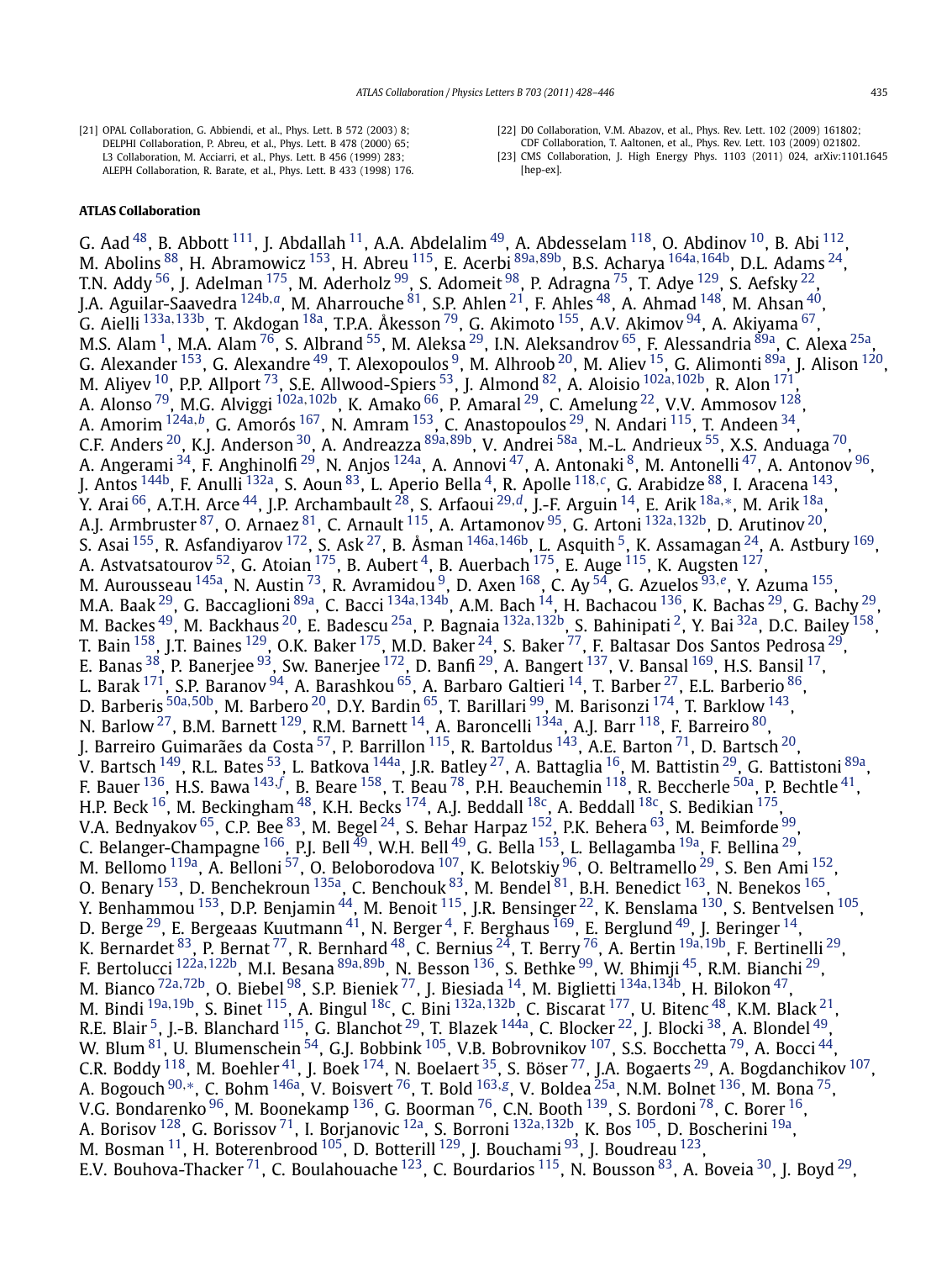I.R. Boyko <sup>65</sup>, N.I. Bozhko <sup>128</sup>, I. Bozovic-Jelisavcic <sup>[12b](#page-16-0)</sup>, J. Bracinik <sup>17</sup>, A. Braem <sup>29</sup>, P. Branchini <sup>134a</sup>, G.W. Brandenburg  $^{57}$ , A. Brandt  $^7$ , G. Brandt  $^{15}$ , O. Brandt  $^{54}$ , U. Bratzler  $^{156}$ , B. Brau  $^{84}$ , J.E. Brau  $^{114}$ , H.M. Braun <sup>174</sup>, B. Brelier <sup>[158](#page-18-0)</sup>, J. Bremer <sup>29</sup>, R. Brenner <sup>166</sup>, S. Bressler <sup>[152](#page-18-0)</sup>, D. Breton <sup>115</sup>, D. Britton <sup>53</sup>, F.M. Brochu<sup>27</sup>, I. Brock <sup>[20](#page-16-0)</sup>, R. Brock <sup>88</sup>, T.J. Brodbeck <sup>[71](#page-17-0)</sup>, E. Brodet <sup>153</sup>, F. Broggi <sup>89a</sup>, C. Bromberg <sup>88</sup>, G. Brooijmans  $^{34}$ , W.K. Brooks  $^{31\mathrm{b}}$ , G. Brown  $^{82}$ , H. Brown  $^7$ , P.A. Bruckman de Renstrom  $^{38}$ , D. Bruncko <sup>144b</sup>, R. Bruneliere <sup>48</sup>, S. Brunet <sup>[61](#page-16-0)</sup>, A. Bruni <sup>[19a](#page-16-0)</sup>, G. Bruni <sup>19a</sup>, M. Bruschi <sup>19a</sup>, T. Buanes <sup>13</sup>, F. Bucci  $^{49}$ , J. Buchanan  $^{118}$ , N.J. Buchanan  $^2$ , P. Buchholz  $^{141}$ , R.M. Buckingham  $^{118}$ , A.G. Buckley  $^{45}$ , S.I. Buda $^{25$ a, I.A. Budagov $^{65}$ , B. Budick  $^{108}$ , V. Büscher $^{81}$ , L. Bugge  $^{117}$  $^{117}$  $^{117}$ , D. Buira-Clark  $^{118}$ , O. Bulekov  $^{96}$ , M. Bunse  $^{42}$ , T. Buran  $^{117}$ , H. Burckhart  $^{29}$ , S. Burdin  $^{73}$ , T. Burgess  $^{13}$ , S. Burke  $^{129}$ , E. Busato  $^{33}$ , P. Bussey  $^{53}$ , C.P. Buszello  $^{166}$ , F. Butin  $^{29}$ , B. Butler  $^{143}$ , J.M. Butler  $^{21}$ , C.M. Buttar  $^{53}$ , J.M. Butterworth  $^{77}$ , W. Buttinger [27,](#page-16-0) T. Byatt [77,](#page-17-0) S. Cabrera Urbán [167](#page-18-0), D. Caforio [19a](#page-16-0)*,*[19b,](#page-16-0) O. Cakir [3a,](#page-16-0) P. Calafiura [14,](#page-16-0) G. Calderini [78,](#page-17-0) P. Calfayan [98,](#page-17-0) R. Calkins [106,](#page-17-0) L.P. Caloba [23a](#page-16-0), R. Caloi [132a](#page-17-0)*,*[132b,](#page-17-0) D. Calvet [33,](#page-16-0) S. Calvet [33](#page-16-0), R. Camacho Toro [33,](#page-16-0) P. Camarri [133a](#page-17-0)*,*[133b,](#page-17-0) M. Cambiaghi [119a](#page-17-0)*,*[119b,](#page-17-0) D. Cameron [117,](#page-17-0) S. Campana [29,](#page-16-0) M. Campanelli [77,](#page-17-0) V. Canale [102a](#page-17-0)*,*[102b,](#page-17-0) F. Canelli [30,](#page-16-0) A. Canepa [159a,](#page-18-0) J. Cantero [80,](#page-17-0) L. Capasso [102a](#page-17-0)*,*[102b,](#page-17-0) M.D.M. Capeans Garrido [29,](#page-16-0) I. Caprini [25a,](#page-16-0) M. Caprini [25a,](#page-16-0) D. Capriotti [99,](#page-17-0) M. Capua [36a](#page-16-0)*,*[36b,](#page-16-0) R. Caputo [148,](#page-18-0) C. Caramarcu [25a,](#page-16-0) R. Cardarelli [133a,](#page-17-0) T. Carli [29,](#page-16-0) G. Carlino [102a,](#page-17-0) L. Carminati [89a](#page-17-0)*,*[89b,](#page-17-0) B. Caron [159a,](#page-18-0) S. Caron [48,](#page-16-0) G.D. Carrillo Montoya [172,](#page-18-0) A.A. Carter [75](#page-17-0), J.R. Carter [27,](#page-16-0) J. Carvalho [124a](#page-17-0)*,[h](#page-18-0)*, D. Casadei [108,](#page-17-0) M.P. Casado [11,](#page-16-0) M. Cascella [122a](#page-17-0)*,*[122b,](#page-17-0) C. Caso [50a](#page-16-0)*,*[50b](#page-16-0)*,*[∗](#page-18-0), A.M. Castaneda Hernandez [172,](#page-18-0) E. Castaneda-Miranda <sup>172</sup>, V. Castillo Gimenez <sup>167</sup>, N.F. Castro <sup>124a</sup>, G. Cataldi <sup>72a</sup>, F. Cataneo <sup>29</sup>, A. Catinaccio [29](#page-16-0), J.R. Catmore [71](#page-17-0), A. Cattai [29,](#page-16-0) G. Cattani [133a](#page-17-0)*,*[133b,](#page-17-0) S. Caughron [88,](#page-17-0) D. Cauz [164a](#page-18-0)*,*[164c,](#page-18-0) P. Cavalleri [78,](#page-17-0) D. Cavalli [89a,](#page-17-0) M. Cavalli-Sforza [11,](#page-16-0) V. Cavasinni [122a](#page-17-0)*,*[122b,](#page-17-0) F. Ceradini [134a](#page-17-0)*,*[134b,](#page-17-0) A.S. Cerqueira [23a,](#page-16-0) A. Cerri [29,](#page-16-0) L. Cerrito [75,](#page-17-0) F. Cerutti [47,](#page-16-0) S.A. Cetin [18b,](#page-16-0) F. Cevenini [102a](#page-17-0)*,*[102b,](#page-17-0) A. Chafaq [135a](#page-17-0), D. Chakraborty <sup>106</sup>, K. Chan<sup>2</sup>, B. Chapleau <sup>85</sup>, J.D. Chapman <sup>27</sup>, J.W. Chapman <sup>87</sup>, E. Chareyre <sup>78</sup>, D.G. Charlton <sup>[17](#page-16-0)</sup>, V. Chavda <sup>82</sup>, C.A. Chavez Barajas <sup>[29](#page-16-0)</sup>, S. Cheatham <sup>85</sup>, S. Chekanov <sup>5</sup>, S.V. Chekulaev <sup>159a</sup>, G.A. Chelkov <sup>65</sup>, M.A. Chelstowska <sup>104</sup>, C. Chen <sup>64</sup>, H. Chen <sup>24</sup>, S. Chen <sup>32c</sup>, T. Chen <sup>32c</sup>, X. Chen <sup>172</sup>, S. Cheng <sup>32a</sup>, A. Cheplakov <sup>[65](#page-16-0)</sup>, V.F. Chepurnov <sup>65</sup>, R. Cherkaoui El Moursli<sup>135e</sup>, V. Chernyatin <sup>24</sup>, E. Cheu <sup>6</sup>, S.L. Cheung [158,](#page-18-0) L. Chevalier [136,](#page-17-0) G. Chiefari [102a](#page-17-0)*,*[102b,](#page-17-0) L. Chikovani [51,](#page-16-0) J.T. Childers [58a,](#page-16-0) A. Chilingarov [71,](#page-17-0) G. Chiodini <sup>72a</sup>, M.V. Chizhov <sup>65</sup>, G. Choudalakis <sup>30</sup>, S. Chouridou <sup>137</sup>, I.A. Christidi <sup>77</sup>, A. Christov <sup>48</sup>, D. Chromek-Burckhart [29,](#page-16-0) M.L. Chu [151,](#page-18-0) J. Chudoba [125,](#page-17-0) G. Ciapetti [132a](#page-17-0)*,*[132b,](#page-17-0) K. Ciba [37,](#page-16-0) A.K. Ciftci [3a,](#page-16-0) R. Ciftci [3a,](#page-16-0) D. Cinca [33,](#page-16-0) V. Cindro [74,](#page-17-0) M.D. Ciobotaru [163,](#page-18-0) C. Ciocca [19a](#page-16-0)*,*[19b,](#page-16-0) A. Ciocio [14,](#page-16-0) M. Cirilli [87,](#page-17-0) M. Ciubancan  $^{25a}$ , A. Clark  $^{49}$ , P.J. Clark  $^{45}$ , W. Cleland  $^{123}$ , J.C. Clemens  $^{83}$ , B. Clement  $^{55}$ , C. Clement [146a](#page-18-0)*,*[146b,](#page-18-0) R.W. Clifft [129,](#page-17-0) Y. Coadou [83](#page-17-0), M. Cobal [164a](#page-18-0)*,*[164c,](#page-18-0) A. Coccaro [50a](#page-16-0)*,*[50b,](#page-16-0) J. Cochran [64](#page-16-0), P. Coe <sup>118</sup>, J.G. Cogan <sup>143</sup>, J. Coggeshall <sup>165</sup>, E. Cogneras <sup>177</sup>, C.D. Cojocaru <sup>28</sup>, J. Colas <sup>4</sup>, A.P. Colijn <sup>[105](#page-17-0)</sup>, C. Collard  $^{115}$ , N.J. Collins  $^{17}$ , C. Collins-Tooth  $^{53}$  $^{53}$  $^{53}$ , J. Collot  $^{55}$ , G. Colon  $^{84}$ , P. Conde Muiño  $^{124a}$ , E. Coniavitis [118,](#page-17-0) M.C. Conidi [11,](#page-16-0) M. Consonni [104,](#page-17-0) V. Consorti [48,](#page-16-0) S. Constantinescu [25a,](#page-16-0) C. Conta [119a](#page-17-0)*,*[119b,](#page-17-0) F. Conventi <sup>[102a](#page-17-0),*[i](#page-18-0)*</sup>, J. Cook <sup>29</sup>, M. Cooke <sup>14</sup>, B.D. Cooper <sup>77</sup>, A.M. Cooper-Sarkar <sup>118</sup>, N.J. Cooper-Smith <sup>76</sup>, K. Copic [34,](#page-16-0) T. Cornelissen [50a](#page-16-0)*,*[50b,](#page-16-0) M. Corradi [19a,](#page-16-0) F. Corriveau [85](#page-17-0)*,[j](#page-18-0)* , A. Cortes-Gonzalez [165,](#page-18-0) G. Cortiana [99,](#page-17-0) G. Costa  $89a$ , M.J. Costa  $167$ , D. Costanzo  $139$ , T. Costin  $30$ , D. Côté  $29$ , R. Coura Torres  $23a$ , L. Courneyea  $169$ , G. Cowan [76](#page-17-0), C. Cowden [27,](#page-16-0) B.E. Cox [82,](#page-17-0) K. Cranmer [108,](#page-17-0) F. Crescioli [122a](#page-17-0)*,*[122b](#page-17-0), M. Cristinziani [20,](#page-16-0) G. Crosetti [36a](#page-16-0)*,*[36b](#page-16-0), R. Crupi [72a](#page-17-0)*,*[72b,](#page-17-0) S. Crépé-Renaudin [55,](#page-16-0) C.-M. Cuciuc [25a,](#page-16-0) C. Cuenca Almenar [175,](#page-18-0) T. Cuhadar Donszelmann [139,](#page-17-0) S. Cuneo [50a](#page-16-0)*,*[50b,](#page-16-0) M. Curatolo [47](#page-16-0), C.J. Curtis [17,](#page-16-0) P. Cwetanski [61,](#page-16-0) H. Czirr [141,](#page-17-0) Z. Czyczula [117,](#page-17-0) S. D'Auria [53,](#page-16-0) M. D'Onofrio [73](#page-17-0), A. D'Orazio [132a](#page-17-0)*,*[132b,](#page-17-0) P.V.M. Da Silva [23a,](#page-16-0) C. Da Via [82,](#page-17-0) W. Dabrowski [37,](#page-16-0) T. Dai [87,](#page-17-0) C. Dallapiccola [84,](#page-17-0) M. Dam [35,](#page-16-0) M. Dameri [50a](#page-16-0)*,*[50b,](#page-16-0) D.S. Damiani [137,](#page-17-0) H.O. Danielsson  $^{29}$ , D. Dannheim  $^{99}$ , V. Dao  $^{49}$ , G. Darbo  $^{50a}$ , G.L. Darlea  $^{25b}$  $^{25b}$  $^{25b}$ , C. Daum  $^{105}$ , J.P. Dauvergne  $^{29}$ , W. Davey [86,](#page-17-0) T. Davidek [126,](#page-17-0) N. Davidson [86,](#page-17-0) R. Davidson [71,](#page-17-0) E. Davies [118](#page-17-0)*,[c](#page-18-0)* , M. Davies [93,](#page-17-0) A.R. Davison [77,](#page-17-0) Y. Davygora [58a,](#page-16-0) E. Dawe [142](#page-18-0), I. Dawson [139,](#page-17-0) J.W. Dawson [5](#page-16-0)*,*[∗](#page-18-0), R.K. Daya [39,](#page-16-0) K. De [7,](#page-16-0) R. de Asmundis [102a,](#page-17-0) S. De Castro [19a](#page-16-0)*,*[19b,](#page-16-0) P.E. De Castro Faria Salgado [24,](#page-16-0) S. De Cecco [78,](#page-17-0) J. de Graat [98,](#page-17-0) N. De Groot [104,](#page-17-0) P. de Jong [105,](#page-17-0) C. De La Taille [115,](#page-17-0) H. De la Torre [80,](#page-17-0) B. De Lotto [164a](#page-18-0)*,*[164c,](#page-18-0) L. De Mora [71,](#page-17-0) L. De Nooij [105,](#page-17-0) M. De Oliveira Branco [29,](#page-16-0) D. De Pedis [132a,](#page-17-0) P. de Saintignon [55,](#page-16-0) A. De Salvo [132a](#page-17-0), U. De Sanctis [164a](#page-18-0)*,*[164c,](#page-18-0) A. De Santo  $^{149}$ , J.B. De Vivie De Regie  $^{115}$ , S. Dean  $^{77}$ , D.V. Dedovich  $^{65}$ , J. Degenhardt  $^{120}$ , M. Dehchar  $^{118}$ , M. Deile [98,](#page-17-0) C. Del Papa [164a](#page-18-0)*,*[164c,](#page-18-0) J. Del Peso [80](#page-17-0), T. Del Prete [122a](#page-17-0)*,*[122b](#page-17-0), M. Deliyergiyev [74,](#page-17-0) A. Dell'Acqua [29,](#page-16-0) L. Dell'Asta [89a](#page-17-0)*,*[89b,](#page-17-0) M. Della Pietra [102a](#page-17-0)*,[i](#page-18-0)* , D. della Volpe [102a](#page-17-0)*,*[102b,](#page-17-0) M. Delmastro [29,](#page-16-0) P. Delpierre [83,](#page-17-0)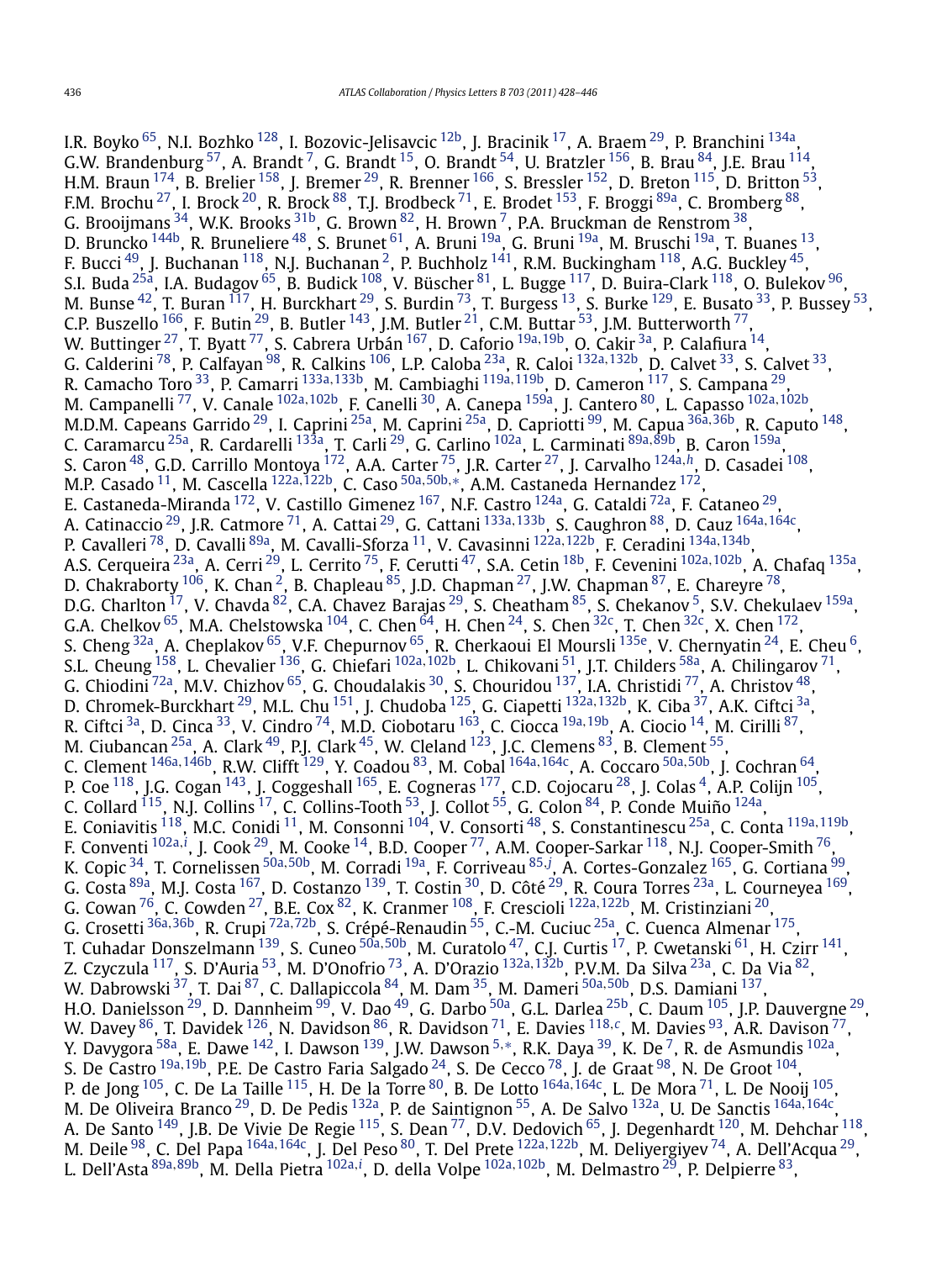N. Delruelle [29,](#page-16-0) P.A. Delsart [55,](#page-16-0) C. Deluca [148](#page-18-0), S. Demers [175,](#page-18-0) M. Demichev [65](#page-16-0), B. Demirkoz [11](#page-16-0)*,[k](#page-18-0)*, J. Deng [163,](#page-18-0) S.P. Denisov [128,](#page-17-0) D. Derendarz [38,](#page-16-0) J.E. Derkaoui [135d,](#page-17-0) F. Derue [78,](#page-17-0) P. Dervan [73,](#page-17-0) K. Desch [20,](#page-16-0) E. Devetak [148,](#page-18-0) P.O. Deviveiros [158,](#page-18-0) A. Dewhurst [129](#page-17-0), B. DeWilde [148,](#page-18-0) S. Dhaliwal [158,](#page-18-0) R. Dhullipudi [24](#page-16-0)*,[l](#page-18-0)* , A. Di Ciaccio [133a](#page-17-0)*,*[133b,](#page-17-0) L. Di Ciaccio [4,](#page-16-0) A. Di Girolamo [29,](#page-16-0) B. Di Girolamo [29,](#page-16-0) S. Di Luise [134a](#page-17-0)*,*[134b,](#page-17-0) A. Di Mattia [88,](#page-17-0) B. Di Micco [29,](#page-16-0) R. Di Nardo [133a](#page-17-0)*,*[133b](#page-17-0), A. Di Simone [133a](#page-17-0)*,*[133b,](#page-17-0) R. Di Sipio [19a](#page-16-0)*,*[19b,](#page-16-0) M.A. Diaz $^{31$ a, F. Diblen  $^{18}$ c, E.B. Diehl $^{87}$ , J. Dietrich $^{41}$ , T.A. Dietzsch $^{58}$ a, S. Diglio $^{115}$ , K. Dindar Yagci $^{39}$ , J. Dingfelder [20](#page-16-0), C. Dionisi [132a](#page-17-0)*,*[132b,](#page-17-0) P. Dita [25a,](#page-16-0) S. Dita [25a,](#page-16-0) F. Dittus [29,](#page-16-0) F. Djama [83,](#page-17-0) T. Djobava [51,](#page-16-0) M.A.B. do Vale<sup>23a</sup>, A. Do Valle Wemans <sup>124a</sup>, T.K.O. Doan<sup>4</sup>, M. Dobbs <sup>85</sup>, R. Dobinson <sup>[29](#page-16-0),</sup>\*, D. Dobos <sup>42</sup>, E. Dobson [29,](#page-16-0) M. Dobson [163](#page-18-0), J. Dodd [34,](#page-16-0) C. Doglioni [118,](#page-17-0) T. Doherty [53,](#page-16-0) Y. Doi [66](#page-17-0)*,*[∗](#page-18-0), J. Dolejsi [126,](#page-17-0) I. Dolenc [74,](#page-17-0) Z. Dolezal [126,](#page-17-0) B.A. Dolgoshein [96](#page-17-0)*,*[∗](#page-18-0), T. Dohmae [155,](#page-18-0) M. Donadelli [23b,](#page-16-0) M. Donega [120](#page-17-0), J. Donini [55,](#page-16-0) J. Dopke [29,](#page-16-0) A. Doria [102a,](#page-17-0) A. Dos Anjos [172,](#page-18-0) M. Dosil [11,](#page-16-0) A. Dotti [122a](#page-17-0)*,*[122b,](#page-17-0) M.T. Dova [70](#page-17-0), J.D. Dowell [17,](#page-16-0) A.D. Doxiadis <sup>105</sup>, A.T. Doyle <sup>53</sup>, Z. Drasal <sup>126</sup>, J. Drees <sup>174</sup>, N. Dressnandt <sup>120</sup>, H. Drevermann <sup>29</sup>, C. Driouichi <sup>[35](#page-16-0)</sup>, M. Dris <sup>9</sup>, J. Dubbert <sup>99</sup>, T. Dubbs <sup>137</sup>, S. Dube <sup>14</sup>, E. Duchovni <sup>171</sup>, G. Duckeck <sup>[98](#page-17-0)</sup>, A. Dudarev <sup>[29](#page-16-0)</sup>, F. Dudziak <sup>64</sup>, M. Dührssen <sup>29</sup>, I.P. Duerdoth <sup>82</sup>, L. Duflot <sup>115</sup>, M.-A. Dufour <sup>85</sup>, M. Dunford <sup>29</sup>, H. Duran Yildiz <sup>3b</sup>, R. Duxfield <sup>139</sup>, M. Dwuznik <sup>37</sup>, F. Dydak <sup>29</sup>, D. Dzahini <sup>55</sup>, M. Düren <sup>52</sup>, W.L. Ebenstein <sup>44</sup>, J. Ebke <sup>98</sup>, S. Eckert <sup>48</sup>, S. Eckweiler <sup>81</sup>, K. Edmonds <sup>81</sup>, C.A. Edwards <sup>76</sup>, N.C. Edwards <sup>53</sup>, W. Ehrenfeld  $^{41}$ , T. Ehrich  $^{99}$ , T. Eifert  $^{29}$ , G. Eigen  $^{13}$ , K. Einsweiler  $^{14}$ , E. Eisenhandler  $^{75}$  $^{75}$  $^{75}$ , T. Ekelof  $^{166},$ M. El Kacimi  $^{135c}$ , M. Ellert  $^{166}$ , S. Elles  $^4$ , F. Ellinghaus  $^{81}$ , K. Ellis  $^{75}$  $^{75}$  $^{75}$ , N. Ellis  $^{29}$ , J. Elmsheuser  $^{98}$ , M. Elsing  $^{29}$ , R. Ely  $^{14}$ , D. Emeliyanov  $^{129}$ , R. Engelmann  $^{148}$ , A. Engl  $^{98}$ , B. Epp  $^{62}$ , A. Eppig  $^{87}$ , J. Erdmann  $54$ , A. Ereditato  $16$ , D. Eriksson  $146a$ , J. Ernst  $1$ , M. Ernst  $24$ , J. Ernwein  $136$ , D. Errede  $165$ , S. Errede <sup>165</sup>, E. Ertel <sup>[81](#page-17-0)</sup>, M. Escalier <sup>115</sup>, C. Escobar <sup>167</sup>, X. Espinal Curull <sup>11</sup>, B. Esposito <sup>47</sup>, F. Etienne <sup>83</sup>, A.I. Etienvre [136,](#page-17-0) E. Etzion [153,](#page-18-0) D. Evangelakou [54,](#page-16-0) H. Evans [61,](#page-16-0) L. Fabbri [19a](#page-16-0)*,*[19b,](#page-16-0) C. Fabre [29,](#page-16-0) R.M. Fakhrutdinov [128,](#page-17-0) S. Falciano [132a,](#page-17-0) Y. Fang [172,](#page-18-0) M. Fanti [89a](#page-17-0)*,*[89b,](#page-17-0) A. Farbin [7,](#page-16-0) A. Farilla [134a,](#page-17-0) J. Farley [148,](#page-18-0) T. Farooque <sup>158</sup>, S.M. Farrington <sup>118</sup>, P. Farthouat <sup>29</sup>, P. Fassnacht <sup>29</sup>, D. Fassouliotis <sup>8</sup>, B. Fatholahzadeh <sup>158</sup>, A. Favareto [89a](#page-17-0)*,*[89b,](#page-17-0) L. Fayard [115,](#page-17-0) S. Fazio [36a](#page-16-0)*,*[36b,](#page-16-0) R. Febbraro [33,](#page-16-0) P. Federic [144a,](#page-18-0) O.L. Fedin [121,](#page-17-0) W. Fedorko  $^{88}$  $^{88}$  $^{88}$ , M. Fehling-Kaschek  $^{48}$ , L. Feligioni  $^{83}$ , D. Fellmann  $^5$ , C.U. Felzmann  $^{86}$ , C. Feng  $^{32\mathrm{d}}$ , E.J. Feng <sup>30</sup>, A.B. Fenyuk <sup>128</sup>, J. Ferencei <sup>144b</sup>, J. Ferland <sup>93</sup>, W. Fernando <sup>109</sup>, S. Ferrag <sup>53</sup>, J. Ferrando <sup>53</sup>, V. Ferrara $^{41}$  $^{41}$  $^{41}$ , A. Ferrari  $^{166}$ , P. Ferrari  $^{105}$ , R. Ferrari  $^{119}$ , A. Ferrer  $^{167}$ , M.L. Ferrer  $^{47}$ , D. Ferrere  $^{49}$ , C. Ferretti <sup>87</sup>, A. Ferretto Parodi <sup>[50a](#page-16-0), 50b</sup>, M. Fiascaris <sup>30</sup>, F. Fiedler <sup>81</sup>, A. Filipčič <sup>74</sup>, A. Filippas <sup>9</sup>, F. Filthaut [104,](#page-17-0) M. Fincke-Keeler [169,](#page-18-0) M.C.N. Fiolhais [124a](#page-17-0)*,[h](#page-18-0)*, L. Fiorini [167,](#page-18-0) A. Firan [39,](#page-16-0) G. Fischer [41,](#page-16-0) P. Fischer <sup>20</sup>, M.J. Fisher  $^{109}$  $^{109}$  $^{109}$ , S.M. Fisher  $^{129}$ , M. Flechl  $^{48}$ , I. Fleck  $^{141}$ , J. Fleckner  $^{81}$ , P. Fleischmann  $^{173}$ , S. Fleischmann  $^{174}$ , T. Flick  $^{174}$ , L.R. Flores Castillo  $^{172}$ , M.J. Flowerdew  $^{99}$ , F. Föhlisch  $^{58\text{a}}$ , M. Fokitis  $^9$ , T. Fonseca Martin  $^{16}$ , D.A. Forbush  $^{138}$ , A. Formica  $^{136}$ , A. Forti  $^{82}$ , D. Fortin  $^{159\text{a}}$ , J.M. Foster  $^{82}$ , D. Fournier [115,](#page-17-0) A. Foussat [29,](#page-16-0) A.J. Fowler [44,](#page-16-0) K. Fowler [137,](#page-17-0) H. Fox [71,](#page-17-0) P. Francavilla [122a](#page-17-0)*,*[122b,](#page-17-0) S. Franchino [119a](#page-17-0)*,*[119b,](#page-17-0) D. Francis [29,](#page-16-0) T. Frank [171](#page-18-0), M. Franklin [57](#page-16-0), S. Franz [29,](#page-16-0) M. Fraternali [119a](#page-17-0)*,*[119b,](#page-17-0) S. Fratina  $^{120}$ , S.T. French  $^{27}$ , R. Froeschl  $^{29}$  $^{29}$  $^{29}$ , D. Froidevaux  $^{29}$ , J.A. Frost  $^{27}$ , C. Fukunaga  $^{156}$ , E. Fullana Torregrosa $^{29}$  $^{29}$  $^{29}$ , J. Fuster  $^{167}$ , C. Gabaldon $^{29}$ , O. Gabizon  $^{171}$ , T. Gadfort  $^{24}$ , S. Gadomski  $^{49}$ , G. Gagliardi [50a](#page-16-0)*,*[50b,](#page-16-0) P. Gagnon [61,](#page-16-0) C. Galea [98,](#page-17-0) E.J. Gallas [118,](#page-17-0) M.V. Gallas [29](#page-16-0), V. Gallo [16,](#page-16-0) B.J. Gallop [129,](#page-17-0) P. Gallus <sup>125</sup>, E. Galyaev <sup>40</sup>, K.K. Gan <sup>109</sup>, Y.S. Gao <sup>[143](#page-18-0), [f](#page-18-0)</sup>, V.A. Gapienko <sup>128</sup>, A. Gaponenko <sup>14</sup>, F. Garberson <sup>175</sup>, M. Garcia-Sciveres <sup>14</sup>, C. García <sup>[167](#page-18-0)</sup>, J.E. García Navarro <sup>49</sup>, R.W. Gardner <sup>30</sup>, N. Garelli <sup>29</sup>, H. Garitaonandia  $^{105}$  $^{105}$  $^{105}$ , V. Garonne  $^{29}$ , J. Garvey  $^{17}$ , C. Gatti  $^{47}$ , G. Gaudio  $^{119$ a, O. Gaumer  $^{49}$ , B. Gaur  $^{141}$ , L. Gauthier  $^{136}$  $^{136}$  $^{136}$ , I.L. Gavrilenko  $^{94}$ , C. Gay  $^{168}$ , G. Gaycken  $^{20}$ , J.-C. Gayde  $^{29}$  $^{29}$  $^{29}$ , E.N. Gazis  $^{9}$ , P. Ge  $^{32\mathrm{d}}$ , C.N.P. Gee [129,](#page-17-0) D.A.A. Geerts [105,](#page-17-0) Ch. Geich-Gimbel [20,](#page-16-0) K. Gellerstedt [146a](#page-18-0)*,*[146b,](#page-18-0) C. Gemme [50a,](#page-16-0) A. Gemmell <sup>53</sup>, M.H. Genest <sup>98</sup>, S. Gentile <sup>[132a](#page-17-0), 132b</sup>, M. George <sup>54</sup>, S. George <sup>76</sup>, P. Gerlach <sup>174</sup>, A. Gershon  $^{153}$ , C. Geweniger  $^{58a}$ , H. Ghazlane  $^{135b}$ , P. Ghez  $^4$ , N. Ghodbane  $^{33}$ , B. Giacobbe  $^{19a}$ , S. Giagu [132a](#page-17-0)*,*[132b,](#page-17-0) V. Giakoumopoulou [8,](#page-16-0) V. Giangiobbe [122a](#page-17-0)*,*[122b,](#page-17-0) F. Gianotti [29,](#page-16-0) B. Gibbard [24,](#page-16-0) A. Gibson [158,](#page-18-0) S.M. Gibson  $^{29}$ , L.M. Gilbert  $^{118}$ , M. Gilchriese  $^{14}$ , V. Gilewsky  $^{91}$ , D. Gillberg  $^{28}$ , A.R. Gillman  $^{129}$ , D.M. Gingrich [2](#page-16-0)*,[e](#page-18-0)*, J. Ginzburg [153,](#page-18-0) N. Giokaris [8,](#page-16-0) R. Giordano [102a](#page-17-0)*,*[102b](#page-17-0), F.M. Giorgi [15,](#page-16-0) P. Giovannini [99,](#page-17-0) P.F. Giraud <sup>136</sup>, D. Giugni <sup>89a</sup>, P. Giusti <sup>19a</sup>, B.K. Gjelsten <sup>117</sup>, L.K. Gladilin <sup>97</sup>, C. Glasman <sup>80</sup>, J. Glatzer <sup>48</sup>, A. Glazov $^{41}$ , K.W. Glitza  $^{174}$ , G.L. Glonti  $^{65}$ , J. Godfrey  $^{142}$ , J. Godlewski  $^{29}$  $^{29}$  $^{29}$ , M. Goebel  $^{41}$ , T. Göpfert  $^{43}$ , C. Goeringer  $^{81}$ , C. Gössling  $^{42}$ , T. Göttfert  $^{99}$ , S. Goldfarb  $^{87}$ , D. Goldin  $^{39}$  $^{39}$  $^{39}$ , T. Golling  $^{175}$ , S.N. Golovnia  $^{128}$ , A. Gomes <sup>[124a](#page-17-0),*[b](#page-18-0)*</sup>, L.S. Gomez Fajardo <sup>41</sup>, R. Gonçalo <sup>76</sup>, J. Goncalves Pinto Firmino Da Costa <sup>41</sup>, L. Gonella <sup>20</sup>,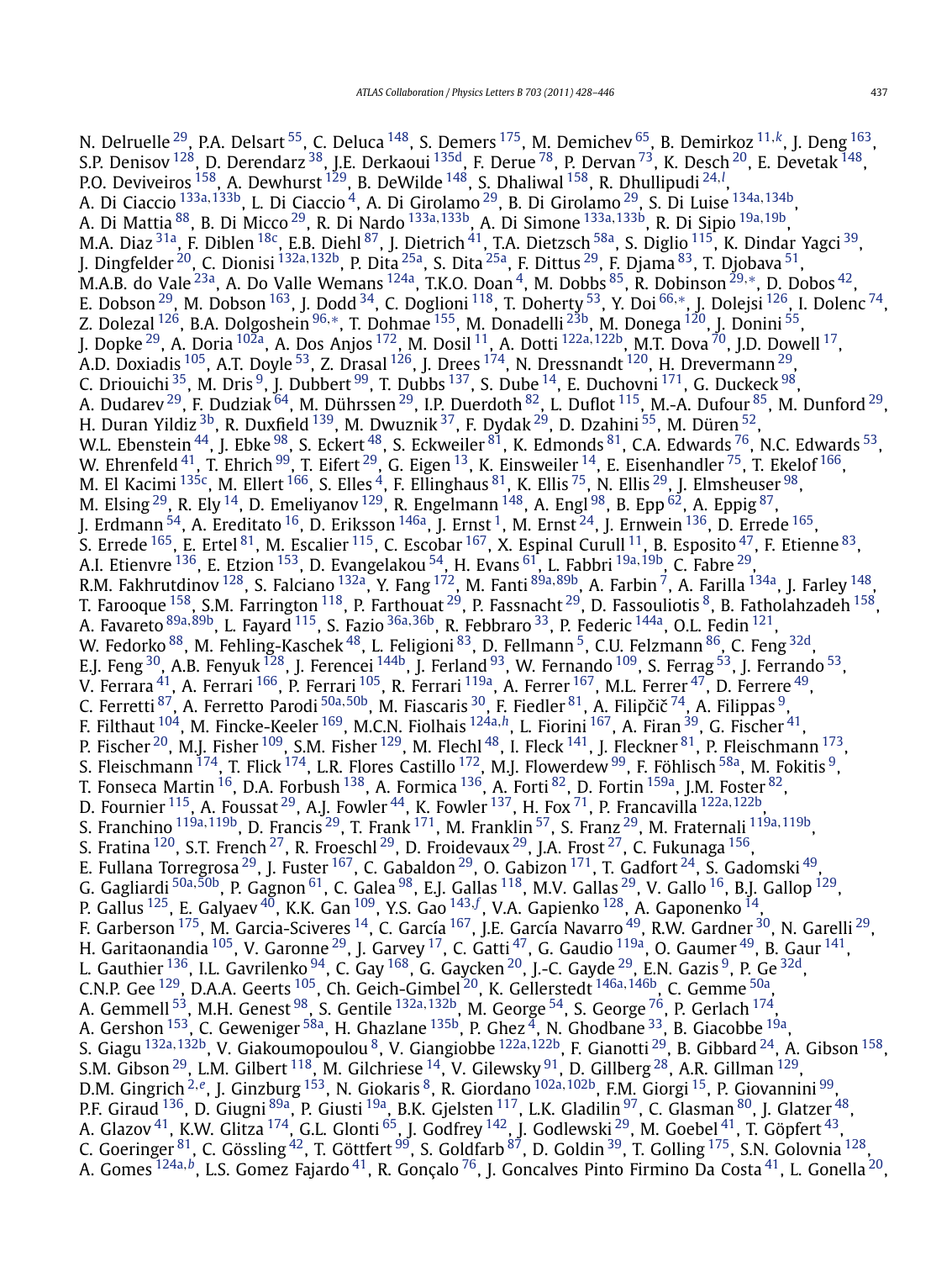A. Gonidec  $^{29}$ , S. Gonzalez  $^{172}$ , S. González de la Hoz  $^{167}$ , M.L. Gonzalez Silva  $^{26}$ , S. Gonzalez-Sevilla  $^{49}$ , J.J. Goodson  $^{148}$ , L. Goossens  $^{29}$ , P.A. Gorbounov  $^{95}$ , H.A. Gordon  $^{24}$ , I. Gorelov  $^{103}$ , G. Gorfine  $^{174}$ , B. Gorini [29,](#page-16-0) E. Gorini [72a](#page-17-0)*,*[72b,](#page-17-0) A. Gorišek [74](#page-17-0), E. Gornicki [38,](#page-16-0) S.A. Gorokhov [128,](#page-17-0) V.N. Goryachev [128,](#page-17-0) B. Gosdzik <sup>41</sup>, M. Gosselink <sup>105</sup>, M.I. Gostkin <sup>65</sup>, M. Gouanère <sup>4</sup>, I. Gough Eschrich <sup>163</sup>, M. Gouighri <sup>135a</sup>, D. Goujdami [135c,](#page-17-0) M.P. Goulette [49,](#page-16-0) A.G. Goussiou [138,](#page-17-0) C. Goy [4,](#page-16-0) I. Grabowska-Bold [163](#page-18-0)*,[g](#page-18-0)*, V. Grabski [176,](#page-18-0) P. Grafström  $^{29}$ , C. Grah  $^{174}$ , K.-J. Grahn  $^{41}$  $^{41}$  $^{41}$ , F. Grancagnolo  $^{72}$ a, S. Grancagnolo  $^{15}$ , V. Grassi  $^{148},$ V. Gratchev  $^{121}$  $^{121}$  $^{121}$ , N. Grau  $^{34}$ , H.M. Gray  $^{29}$ , J.A. Gray  $^{148}$ , E. Graziani  $^{134}$ , O.G. Grebenyuk  $^{121}$ , D. Greenfield <sup>129</sup>, T. Greenshaw <sup>73</sup>, Z.D. Greenwood <sup>[24](#page-16-0), !</sup>, I.M. Gregor <sup>41</sup>, P. Grenier <sup>143</sup>, J. Griffiths <sup>138</sup>, N. Grigalashvili <sup>65</sup>, A.A. Grillo <sup>137</sup>, S. Grinstein <sup>11</sup>, Y.V. Grishkevich <sup>97</sup>, J.-F. Grivaz <sup>115</sup>, J. Grognuz <sup>29</sup>, M. Groh<sup>99</sup>, E. Gross<sup>171</sup>, J. Grosse-Knetter <sup>[5](#page-16-0)4</sup>, J. Groth-Jensen<sup>171</sup>, K. Grybel<sup>141</sup>, V.J. Guarino <sup>5</sup>, D. Guest<sup>175</sup>, C. Guicheney [33,](#page-16-0) A. Guida [72a](#page-17-0)*,*[72b,](#page-17-0) T. Guillemin [4](#page-16-0), S. Guindon [54](#page-16-0), H. Guler [85](#page-17-0)*,[m](#page-18-0)*, J. Gunther [125,](#page-17-0) B. Guo [158,](#page-18-0) J. Guo <sup>34</sup>, A. Gupta <sup>30</sup>, Y. Gusakov <sup>65</sup>, V.N. Gushchin <sup>128</sup>, A. Gutierrez <sup>93</sup>, P. Gutierrez <sup>111</sup>, N. Guttman <sup>153</sup>, O. Gutzwiller  $^{172}$ , C. Guyot  $^{136}$ , C. Gwenlan  $^{118}$ , C.B. Gwilliam  $^{73}$ , A. Haas  $^{143}$  $^{143}$  $^{143}$ , S. Haas  $^{29}$ , C. Haber  $^{14}$ , R. Hackenburg  $^{24}$ , H.K. Hadavand  $^{39}$ , D.R. Hadley  $^{17}$ , P. Haefner  $^{99}$ , F. Hahn  $^{29}$  $^{29}$  $^{29}$ , S. Haider  $^{29}$ , Z. Hajduk  $^{38}$ , H. Hakobyan  $^{176}$ , J. Haller  $^{54}$  $^{54}$  $^{54}$ , K. Hamacher  $^{174}$ , P. Hamal  $^{113}$ , A. Hamilton  $^{49}$ , S. Hamilton  $^{161}$ , H. Han  $^{32a}$  $^{32a}$  $^{32a}$ , L. Han  $32b$ , K. Hanagaki  $116$ , M. Hance  $120$ , C. Handel  $81$ , P. Hanke  $58a$ , J.R. Hansen  $35$ , J.B. Hansen  $35$ , J.D. Hansen <sup>35</sup>, P.H. Hansen <sup>35</sup>, P. Hansson <sup>143</sup>, K. Hara <sup>[160](#page-18-0)</sup>, G.A. Hare <sup>137</sup>, T. Harenberg <sup>174</sup>, S. Harkusha <sup>90</sup>, D. Harper  $^{87}$ , R.D. Harrington  $^{21}$ , O.M. Harris  $^{138}$ , K. Harrison  $^{17}$ , J. Hartert  $^{48}$ , F. Hartjes  $^{105}$ , T. Haruyama  $^{66}$ , A. Harvey  $^{56}$ , S. Hasegawa  $^{101}$ , Y. Hasegawa  $^{140}$ , S. Hassani  $^{136}$ , M. Hatch  $^{29}$ , D. Hauff  $^{99}$  $^{99}$  $^{99}$ , S. Haug  $^{16}$ , M. Hauschild  $^{29}$ , R. Hauser  $^{88}$  $^{88}$  $^{88}$ , M. Havranek  $^{20}$ , B.M. Hawes  $^{118}$ , C.M. Hawkes  $^{17}$ , R.J. Hawkings  $^{29}$ , D. Hawkins  $^{163}$ , T. Hayakawa  $^{67}$ , D. Hayden  $^{76}$ , H.S. Hayward  $^{73}$ , S.J. Haywood  $^{129}$  $^{129}$  $^{129}$ , E. Hazen  $^{21}$ , M. He  $^{32d}$ , S.J. Head  $^{17}$ , V. Hedberg  $^{79}$ , L. Heelan  $^7$ , S. Heim  $^{88}$ , B. Heinemann  $^{14}$  $^{14}$  $^{14}$ , S. Heisterkamp  $^{35}$ , L. Helary  $^4$ , M. Heller [115,](#page-17-0) S. Hellman [146a](#page-18-0)*,*[146b,](#page-18-0) C. Helsens [11,](#page-16-0) R.C.W. Henderson [71](#page-17-0), M. Henke [58a,](#page-16-0) A. Henrichs [54,](#page-16-0) A.M. Henriques Correia $^{29}$ , S. Henrot-Versille  $^{115}$ , F. Henry-Couannier  $^{83}$ , C. Hensel  $^{54}$ , T. Henß  $^{174}$ , C.M. Hernandez  $^7$ , Y. Hernández Jiménez  $^{167}$ , R. Herrberg  $^{15}$ , A.D. Hershenhorn  $^{152}$ , G. Herten  $^{48}$ , R. Hertenberger [98,](#page-17-0) L. Hervas [29,](#page-16-0) N.P. Hessey [105,](#page-17-0) A. Hidvegi [146a,](#page-18-0) E. Higón-Rodriguez [167,](#page-18-0) D. Hill [5](#page-16-0)*,*[∗](#page-18-0), J.C. Hill <sup>27</sup>, N. Hill <sup>5</sup>, K.H. Hiller <sup>41</sup>, S. Hillert <sup>20</sup>, S.J. Hillier <sup>17</sup>, I. Hinchliffe <sup>14</sup>, E. Hines <sup>120</sup>, M. Hirose <sup>116</sup>, F. Hirsch  $^{42}$ , D. Hirschbuehl  $^{174}$ , J. Hobbs  $^{148}$ , N. Hod  $^{153}$ , M.C. Hodgkinson  $^{139}$ , P. Hodgson  $^{139}$ , A. Hoecker  $^{29}$ , M.R. Hoeferkamp  $^{103}$ , J. Hoffman  $^{39}$ , D. Hoffmann  $^{83}$ , M. Hohlfeld  $^{81}$ , M. Holder  $^{141}$ , A. Holmes  $^{118}$ , S.O. Holmgren  $^{146}$ , T. Holy  $^{127}$  $^{127}$  $^{127}$ , J.L. Holzbauer  $^{88}$ , Y. Homma  $^{67}$ , T.M. Hong  $^{120}$ , L. Hooft van Huysduynen  $^{108}$ , T. Horazdovsky  $^{127}$ , C. Horn  $^{143}$ , S. Horner  $^{48}$ , K. Horton  $^{118}$ , J.-Y. Hostachy  $^{55}$ , S. Hou  $^{151}$ , M.A. Houlden  $^{73}$ , A. Hoummada  $^{135$ a, J. Howarth  $^{82}$  $^{82}$  $^{82}$ , D.F. Howell  $^{118}$ , I. Hristova  $^{41}$ , J. Hrivnac  $^{115}$ , I. Hruska  $^{125}$ , T. Hryn'ova  $^4$  $^4$ , P.J. Hsu  $^{175}$ , S.-C. Hsu  $^{14}$ , G.S. Huang  $^{111}$  $^{111}$  $^{111}$ , Z. Hubacek  $^{127}$ , F. Hubaut  $^{83}$ , F. Huegging <sup>[20](#page-16-0)</sup>, T.B. Huffman  $^{118}$ , E.W. Hughes  $^{34}$ , G. Hughes  $^{71}$ , R.E. Hughes-Jones  $^{82}$ , M. Huhtinen  $^{29}$ , P. Hurst [57,](#page-16-0) M. Hurwitz [14,](#page-16-0) U. Husemann [41,](#page-16-0) N. Huseynov [65](#page-16-0)*,[n](#page-18-0)*, J. Huston [88,](#page-17-0) J. Huth [57](#page-16-0), G. Iacobucci [49,](#page-16-0) G. Iakovidis  $^9$ , M. Ibbotson  $^{82}$ , I. Ibragimov  $^{141}$  $^{141}$  $^{141}$ , R. Ichimiya  $^{67}$ , L. Iconomidou-Fayard  $^{115}$ , J. Idarraga  $^{115}$ , M. Idzik [37,](#page-16-0) P. Iengo [102a](#page-17-0)*,*[102b,](#page-17-0) O. Igonkina [105,](#page-17-0) Y. Ikegami [66,](#page-17-0) M. Ikeno [66,](#page-17-0) Y. Ilchenko [39,](#page-16-0) D. Iliadis [154,](#page-18-0) D. Imbault  $^{78}$ , M. Imhaeuser  $^{174}$ , M. Imori  $^{155}$ , T. Ince  $^{20}$  $^{20}$  $^{20}$ , J. Inigo-Golfin  $^{29}$ , P. Ioannou  $^8$ , M. Iodice  $^{134}$ , G. Ionescu  $^4$ , A. Irles Quiles  $^{167}$ , K. Ishii  $^{66}$ , A. Ishikawa  $^{67}$ , M. Ishino  $^{66}$ , R. Ishmukhametov  $^{39}$ , C. Issever  $^{118}$ , S. Istin  $^{18a}$ , Y. Itoh  $^{101}$  $^{101}$  $^{101}$ , A.V. Ivashin  $^{128}$ , W. Iwanski  $^{38}$ , H. Iwasaki  $^{66}$ , J.M. Izen  $^{40}$ , V. Izzo  $^{102a}$ , B. Jackson  $^{120}$ , J.N. Jackson  $^{73}$ , P. Jackson  $^{143}$ , M.R. Jaekel  $^{29}$ , V. Jain  $^{61}$ , K. Jakobs  $^{48}$ , S. Jakobsen  $^{35}$ , J. Jakubek  $^{127}$ , D.K. Jana  $^{111}$ , E. Jankowski  $^{158}$ , E. Jansen  $^{77}$ , A. Jantsch  $^{99}$ , M. Janus  $^{20}$ , G. Jarlskog  $^{79}$ , L. Jeanty  $^{57}$ , K. Jelen $^{37}$ , I. Jen-La Plante $^{30}$ , P. Jenni $^{29}$ , A. Jeremie $^4$ , P. Jež $^{35}$ , S. Jézéquel $^4$ , M.K. Jha $^{19a}$ , H. Ji $^{172}$ , W. Ji $^{81}$ , J. Jia <sup>148</sup>, Y. Jiang <sup>32b</sup>, M. Jimenez Belenguer <sup>41</sup>, G. Jin <sup>32b</sup>, S. Jin <sup>32a</sup>, O. Jinnouchi <sup>157</sup>, M.D. Joergensen <sup>35</sup>, D. Joffe [39,](#page-16-0) L.G. Johansen [13](#page-16-0), M. Johansen [146a](#page-18-0)*,*[146b,](#page-18-0) K.E. Johansson [146a,](#page-18-0) P. Johansson [139](#page-17-0), S. Johnert [41,](#page-16-0) K.A. Johns <sup>6</sup>, K. Jon-And <sup>[146a](#page-18-0), 146b</sup>, G. Jones <sup>82</sup>, R.W.L. Jones <sup>71</sup>, T.W. Jones <sup>77</sup>, T.J. Jones <sup>73</sup>, O. Jonsson <sup>[29](#page-16-0)</sup>, C. Joram [29,](#page-16-0) P.M. Jorge [124a](#page-17-0)*,[b](#page-18-0)*, J. Joseph [14,](#page-16-0) T. Jovin [12b,](#page-16-0) X. Ju [130,](#page-17-0) V. Juranek [125,](#page-17-0) P. Jussel [62,](#page-16-0) V.V. Kabachenko <sup>128</sup>, S. Kabana <sup>16</sup>, M. Kaci <sup>[167](#page-18-0)</sup>, A. Kaczmarska <sup>38</sup>, P. Kadlecik <sup>35</sup>, M. Kado <sup>115</sup>, H. Kagan <sup>109</sup>, M. Kagan <sup>57</sup>, S. Kaiser <sup>99</sup>, E. Kajomovitz <sup>152</sup>, S. Kalinin <sup>174</sup>, L.V. Kalinovskaya <sup>65</sup>, S. Kama <sup>39</sup>, N. Kanaya <sup>155</sup>, M. Kaneda  $^{29}$ , T. Kanno  $^{157}$ , V.A. Kantserov  $^{96}$ , J. Kanzaki  $^{66}$ , B. Kaplan  $^{175}$  $^{175}$  $^{175}$ , A. Kapliy  $^{30}$ , J. Kaplon  $^{29}$ , D. Kar $^{43}$  $^{43}$  $^{43}$ , M. Karagoz  $^{118}$ , M. Karnevskiy  $^{41}$ , K. Karr $^5$ , V. Kartvelishvili  $^{71}$ , A.N. Karyukhin  $^{128}$  $^{128}$  $^{128}$ , L. Kashif  $^{172}$ , A. Kasmi <sup>39</sup>, R.D. Kass <sup>109</sup>, A. Kastanas <sup>13</sup>, M. Kataoka <sup>4</sup>, Y. Kataoka <sup>[155](#page-18-0)</sup>, E. Katsoufis <sup>9</sup>, J. Katzy <sup>41</sup>,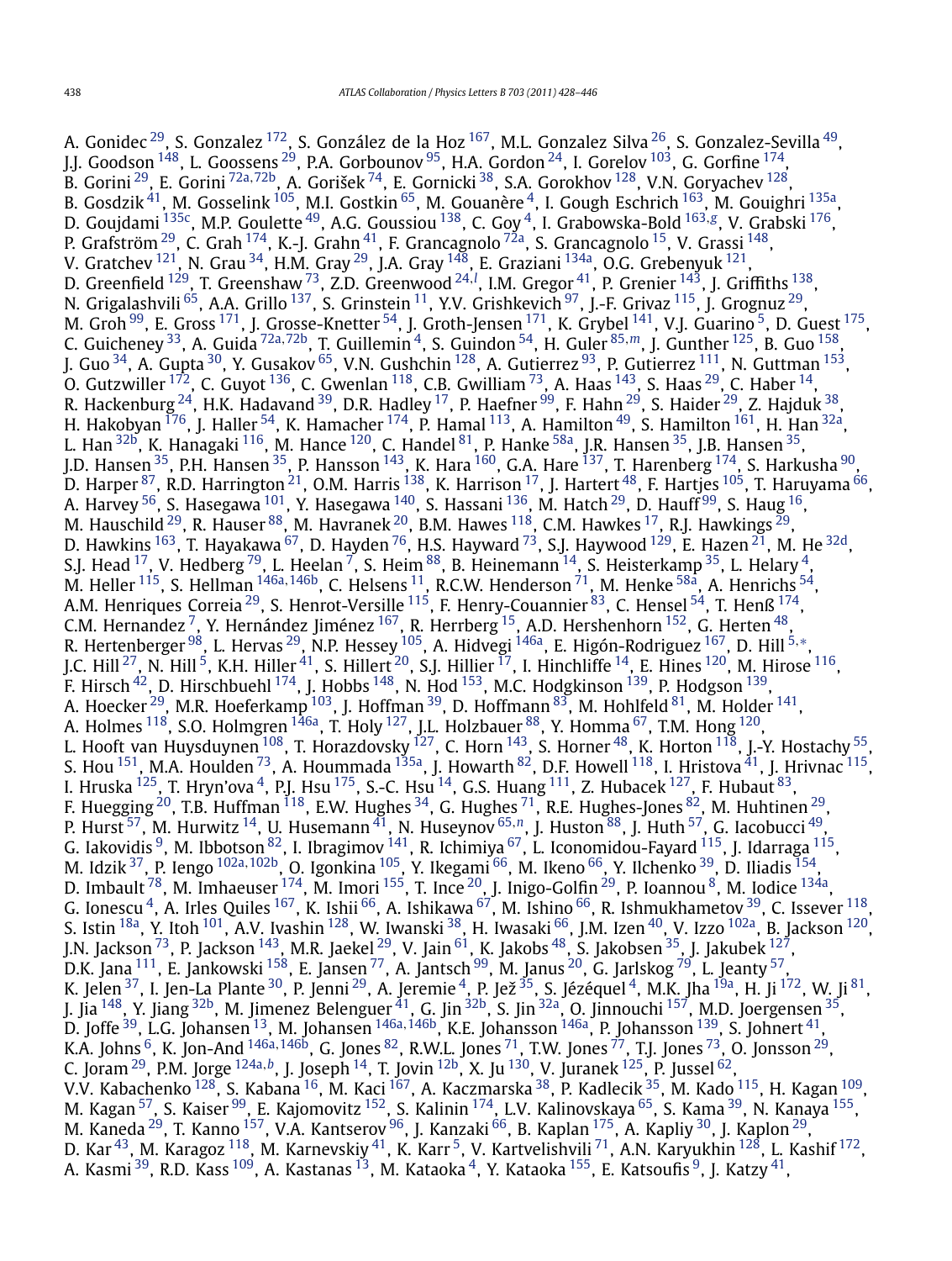V. Kaushik <sup>6</sup>, K. Kawagoe <sup>67</sup>, T. Kawamoto <sup>155</sup>, G. Kawamura <sup>[81](#page-17-0)</sup>, M.S. Kayl <sup>105</sup>, V.A. Kazanin <sup>107</sup>, M.Y. Kazarinov  $^{65}$ , J.R. Keates  $^{82}$ , R. Keeler  $^{169}$ , R. Kehoe  $^{39}$ , M. Keil  $^{54}$ , G.D. Kekelidze  $^{65}$ , M. Kelly  $^{82}$ , J. Kennedy  $^{98}$ , C.J. Kenney  $^{143}$ , M. Kenyon  $^{53}$ , O. Kepka  $^{125}$ , N. Kerschen  $^{29}$ , B.P. Kerševan  $^{74}$  $^{74}$  $^{74}$ , S. Kersten  $^{174}$ , K. Kessoku  $^{155}$ , C. Ketterer  $^{48}$  $^{48}$  $^{48}$ , J. Keung  $^{158}$ , M. Khakzad  $^{28}$ , F. Khalil-zada  $^{10}$ , H. Khandanyan  $^{165},$  $^{165},$  $^{165},$ A. Khanov  $^{112}$  $^{112}$  $^{112}$ , D. Kharchenko  $^{65}$ , A.G. Kholodenko  $^{128}$ , A. Khomich  $^{58\mathrm{a}}$ , T.J. Khoo  $^{27}$ , G. Khoriauli  $^{20}$ , A. Khoroshilov  $^{174}$ , N. Khovanskiy  $^{65}$ , V. Khovanskiy  $^{95}$ , E. Khramov  $^{65}$ , J. Khubua  $^{51}$ , H. Kim  $^7$ , M.S. Kim  $^2$ , P.C. Kim <sup>143</sup>, S.H. Kim <sup>160</sup>, N. Kimura <sup>170</sup>, O. Kind <sup>15</sup>, B.T. King <sup>73</sup>, M. King <sup>67</sup>, R.S.B. King <sup>118</sup>, J. Kirk <sup>129</sup>, G.P. Kirsch  $^{118}$ , L.E. Kirsch  $^{22}$  $^{22}$  $^{22}$ , A.E. Kiryunin  $^{99}$ , D. Kisielewska  $^{37}$ , T. Kittelmann  $^{123}$ , A.M. Kiver  $^{128}$ , H. Kiyamura <sup>67</sup>, E. Kladiva <sup>144b</sup>, J. Klaiber-Lodewigs <sup>42</sup>, M. Klein <sup>73</sup>, U. Klein <sup>73</sup>, K. Kleinknecht <sup>81</sup>, M. Klemetti $^{85}$ , A. Klier  $^{171}$ , A. Klimentov  $^{24}$ , R. Klingenberg  $^{42}$ , E.B. Klinkby  $^{35}$ , T. Klioutchnikova  $^{29}$  $^{29}$  $^{29}$ , P.F. Klok <sup>104</sup>, S. Klous <sup>105</sup>, E.-E. Kluge <sup>58a</sup>, T. Kluge <sup>73</sup>, P. Kluit <sup>105</sup>, S. Kluth <sup>99</sup>, E. Kneringer <sup>62</sup>, J. Knobloch <sup>29</sup>, E.B.F.G. Knoops  $^{83}$ , A. Knue  $^{54}$ , B.R. Ko  $^{44}$ , T. Kobayashi  $^{155}$ , M. Kobel  $^{43}$ , M. Kocian  $^{143}$ , A. Kocnar  $^{113}$ , P. Kodys <sup>126</sup>, K. Köneke <sup>29</sup>, A.C. König <sup>104</sup>, S. Koenig <sup>81</sup>, L. Köpke <sup>81</sup>, F. Koetsveld <sup>104</sup>, P. Koevesarki <sup>[20](#page-16-0)</sup>, T. Koffas  $^{29}$ , E. Koffeman  $^{105}$ , F. Kohn  $^{54}$ , Z. Kohout  $^{127}$ , T. Kohriki  $^{66}$  $^{66}$  $^{66}$ , T. Koi  $^{143}$ , T. Kokott  $^{20}$ , G.M. Kolachev <sup>107</sup>, H. Kolanoski <sup>15</sup>, V. Kolesnikov <sup>65</sup>, I. Koletsou <sup>89a</sup>, J. Koll <sup>88</sup>, D. Kollar <sup>29</sup>, M. Kollefrath <sup>48</sup>, S.D. Kolya [82,](#page-17-0) A.A. Komar [94](#page-17-0), J.R. Komaragiri [142,](#page-18-0) Y. Komori [155,](#page-18-0) T. Kondo [66,](#page-17-0) T. Kono [41](#page-16-0)*,[o](#page-18-0)*, A.I. Kononov [48,](#page-16-0) R. Konoplich [108](#page-17-0)*,[p](#page-18-0)*, N. Konstantinidis [77,](#page-17-0) A. Kootz [174,](#page-18-0) S. Koperny [37,](#page-16-0) S.V. Kopikov [128,](#page-17-0) K. Korcyl [38,](#page-16-0) K. Kordas  $^{154}$ , V. Koreshev  $^{128}$ , A. Korn  $^{14}$ , A. Korol  $^{107}$ , I. Korolkov  $^{11}$ , E.V. Korolkova  $^{139}$ , V.A. Korotkov  $^{128},$ O. Kortner <sup>99</sup>, S. Kortner <sup>99</sup>, V.V. Kostyukhin <sup>20</sup>, M.J. Kotamäki <sup>29</sup>, S. Kotov <sup>99</sup>, V.M. Kotov <sup>65</sup>, A. Kotwal <sup>44</sup>, C. Kourkoumelis <sup>8</sup>, V. Kouskoura <sup>154</sup>, A. Koutsman <sup>105</sup>, R. Kowalewski <sup>169</sup>, T.Z. Kowalski <sup>37</sup>, W. Kozanecki  $^{136}$ , A.S. Kozhin  $^{128}$ , V. Kral  $^{127}$ , V.A. Kramarenko  $^{97}$ , G. Kramberger  $^{74}$ , O. Krasel  $^{42}$ , M.W. Krasny  $^{78}$ , A. Krasznahorkay  $^{108}$ , J. Kraus  $^{88}$ , A. Kreisel  $^{153}$ , F. Krejci  $^{127}$ , J. Kretzschmar  $^{73},$ N. Krieger <sup>54</sup>, P. Krieger <sup>[158](#page-18-0)</sup>, K. Kroeninger <sup>54</sup>, H. Kroha <sup>99</sup>, J. Kroll <sup>[120](#page-17-0)</sup>, J. Kroseberg <sup>20</sup>, J. Krstic <sup>12a</sup>, U. Kruchonak  $^{65}$ , H. Krüger  $^{20}$ , T. Kruker  $^{16}$ , Z.V. Krumshteyn  $^{65}$ , A. Kruth  $^{20}$ , T. Kubota  $^{86}$ , S. Kuehn  $^{48}$ , A. Kugel <sup>58c</sup>, T. Kuhl <sup>174</sup>, D. Kuhn <sup>62</sup>, V. Kukhtin <sup>65</sup>, Y. Kulchitsky <sup>[90](#page-17-0)</sup>, S. Kuleshov <sup>31b</sup>, C. Kummer <sup>98</sup>, M. Kuna  $^{78}$ , N. Kundu  $^{118}$ , J. Kunkle  $^{120}$  $^{120}$  $^{120}$ , A. Kupco  $^{125}$ , H. Kurashige  $^{67}$ , M. Kurata  $^{160}$ , Y.A. Kurochkin  $^{90}$  $^{90}$  $^{90}$ , V. Kus  $^{125}$ , W. Kuykendall  $^{138}$ , M. Kuze  $^{157}$  $^{157}$  $^{157}$ , P. Kuzhir  $^{91}$ , O. Kvasnicka  $^{125}$ , J. Kvita  $^{29}$ , R. Kwee  $^{15}$ , A. La Rosa [172,](#page-18-0) L. La Rotonda [36a](#page-16-0)*,*[36b,](#page-16-0) L. Labarga [80,](#page-17-0) J. Labbe [4,](#page-16-0) S. Lablak [135a,](#page-17-0) C. Lacasta [167,](#page-18-0) F. Lacava [132a](#page-17-0)*,*[132b,](#page-17-0) H. Lacker [15,](#page-16-0) D. Lacour [78,](#page-17-0) V.R. Lacuesta [167,](#page-18-0) E. Ladygin [65,](#page-16-0) R. Lafaye [4,](#page-16-0) B. Laforge [78,](#page-17-0) T. Lagouri  $^{80}$ , S. Lai  $^{48}$ , E. Laisne  $^{55}$ , M. Lamanna  $^{29}$ , C.L. Lampen  $^6$  $^6$ , W. Lampl  $^6$ , E. Lancon  $^{136}$ , U. Landgraf  $^{48}$ , M.P.J. Landon  $^{75}$ , H. Landsman  $^{152}$ , J.L. Lane  $^{82}$ , C. Lange  $^{41}$ , A.J. Lankford  $^{163}$ , F. Lanni  $^{24}$  $^{24}$  $^{24}$ , K. Lantzsch  $^{29}$ , M.P.J. Landon  $^{75}$ , H. Landsman  $^{152}$ , J.L. Lane  $^{82}$ , C. Lange  $^{41}$ , A.J. S. Laplace <sup>78</sup>, C. Lapoire <sup>20</sup>, J.F. Laporte <sup>136</sup>, T. Lari <sup>89a</sup>, A.V. Larionov <sup>128</sup>, A. Larner <sup>118</sup>, C. Lasseur <sup>29</sup>, M. Lassnig  $^{29}$ , W. Lau  $^{118}$ , P. Laurelli  $^{47}$ , A. Lavorato  $^{118}$ , W. Lavrijsen  $^{14}$ , P. Laycock  $^{73}$ , A.B. Lazarev  $^{65}$ , A. Lazzaro [89a](#page-17-0)*,*[89b,](#page-17-0) O. Le Dortz [78,](#page-17-0) E. Le Guirriec [83,](#page-17-0) C. Le Maner [158,](#page-18-0) E. Le Menedeu [136,](#page-17-0) C. Lebel [93,](#page-17-0) T. LeCompte <sup>5</sup>, F. Ledroit-Guillon  $^{55}$ , H. Lee  $^{105}$ , J.S.H. Lee  $^{150}$ , S.C. Lee  $^{151}$ , L. Lee  $^{175}$  $^{175}$  $^{175}$ , M. Lefebvre  $^{169}$  $^{169}$  $^{169}$ , M. Legendre  $^{136}$ , A. Leger  $^{49}$ , B.C. LeGeyt  $^{120}$ , F. Legger  $^{98}$  $^{98}$  $^{98}$ , C. Leggett  $^{14}$ , M. Lehmacher  $^{20}$ , G. Lehmann Miotto  $^{29}$ , X. Lei  $^6$ , M.A.L. Leite  $^{23\mathsf{b}}$ , R. Leitner  $^{126}$ , D. Lellouch  $^{171}$ , J. Lellouch  $^{78}$ , M. Leltchouk  $^{34}$ , V. Lendermann <sup>58a</sup>, K.J.C. Leney <sup>145b</sup>, T. Lenz <sup>174</sup>, G. Lenzen <sup>174</sup>, B. Lenzi <sup>29</sup>, K. Leonhardt  $^{43}$ , S. Leontsinis  $^9$ , C. Leroy  $^{93}$ , J.-R. Lessard  $^{169}$ , J. Lesser  $^{146}$ , C.G. Lester  $^{27}$ , A. Leung Fook Cheong <sup>172</sup>, J. Levêque <sup>4</sup>, D. Levin <sup>87</sup>, L.J. Levinson <sup>[171](#page-18-0)</sup>, M.S. Levitski <sup>128</sup>, M. Lewandowska <sup>21</sup>, A. Lewis [118](#page-17-0), G.H. Lewis [108,](#page-17-0) A.M. Leyko [20,](#page-16-0) M. Leyton [15,](#page-16-0) B. Li [83,](#page-17-0) H. Li [172](#page-18-0), S. Li [32b](#page-16-0)*,[d](#page-18-0)*, X. Li [87,](#page-17-0) Z. Liang [39,](#page-16-0) Z. Liang [118](#page-17-0)*,[q](#page-18-0)*, B. Liberti [133a,](#page-17-0) P. Lichard [29,](#page-16-0) M. Lichtnecker [98,](#page-17-0) K. Lie [165,](#page-18-0) W. Liebig [13,](#page-16-0) R. Lifshitz [152,](#page-18-0) J.N. Lilley [17,](#page-16-0) C. Limbach [20](#page-16-0), A. Limosani [86,](#page-17-0) M. Limper [63,](#page-16-0) S.C. Lin [151](#page-18-0)*,[r](#page-18-0)* , F. Linde [105,](#page-17-0) J.T. Linnemann [88,](#page-17-0) E. Lipeles  $^{120}$ , L. Lipinsky  $^{125}$ , A. Lipniacka  $^{13}$ , T.M. Liss  $^{165}$ , D. Lissauer  $^{24}$ , A. Lister  $^{49}$ , A.M. Litke  $^{137},$ C. Liu<sup>28</sup>, D. Liu<sup>[151](#page-18-0),[s](#page-18-0)</sup>, H. Liu<sup>87</sup>, J.B. Liu<sup>87</sup>, M. Liu<sup>[32b](#page-16-0)</sup>, S. Liu<sup>2</sup>, Y. Liu<sup>32b</sup>, M. Livan <sup>[119a](#page-17-0), 119b</sup>, S.S.A. Livermore  $^{118}$ , A. Lleres  $^{55}$ , J. Llorente Merino  $^{80}$ , S.L. Lloyd  $^{75}$ , E. Lobodzinska  $^{41}$ , P. Loch  $^6$ , W.S. Lockman  $^{137}$ , S. Lockwitz  $^{175}$ , T. Loddenkoetter  $^{20}$ , F.K. Loebinger  $^{82}$  $^{82}$  $^{82}$ , A. Loginov  $^{175}$ , C.W. Loh  $^{168}$ , T. Lohse [15,](#page-16-0) K. Lohwasser [48,](#page-16-0) M. Lokajicek [125,](#page-17-0) J. Loken [118,](#page-17-0) V.P. Lombardo [4,](#page-16-0) R.E. Long [71,](#page-17-0) L. Lopes [124a](#page-17-0)*,[b](#page-18-0)*, D. Lopez Mateos [34](#page-16-0)*,[t](#page-18-0)* , M. Losada [162,](#page-18-0) P. Loscutoff [14,](#page-16-0) F. Lo Sterzo [132a](#page-17-0)*,*[132b,](#page-17-0) M.J. Losty [159a,](#page-18-0) X. Lou [40,](#page-16-0) A. Lounis <sup>115</sup>, K.F. Loureiro <sup>[162](#page-18-0)</sup>, J. Love <sup>21</sup>, P.A. Love <sup>71</sup>, A.J. Lowe <sup>[143](#page-18-0), [f](#page-18-0)</sup>, F. Lu <sup>32a</sup>, H.J. Lubatti <sup>138</sup>, C. Luci <sup>[132a](#page-17-0), 132b</sup>, A. Lucotte <sup>55</sup>, A. Ludwig <sup>43</sup>, D. Ludwig <sup>41</sup>, I. Ludwig <sup>48</sup>, J. Ludwig <sup>48</sup>, F. Luehring <sup>[61](#page-16-0)</sup>, G. Luijckx  $^{105}$ , D. Lumb $^{48}$ , L. Luminari  $^{132}$ , E. Lund  $^{117}$  $^{117}$  $^{117}$ , B. Lund-Jensen  $^{147}$  $^{147}$  $^{147}$ , B. Lundberg  $^{79}$ ,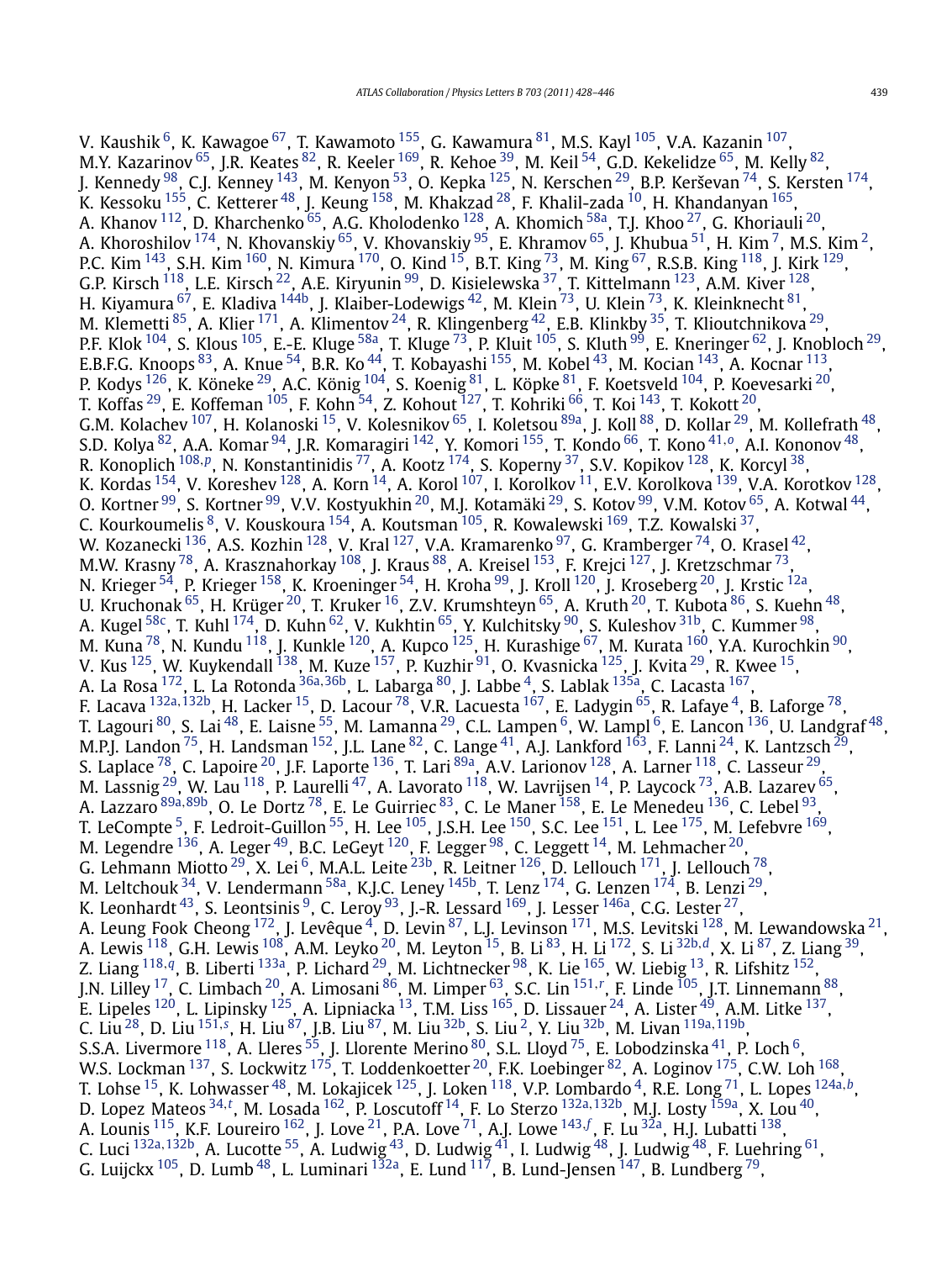J. Lundberg [146a](#page-18-0)*,*[146b,](#page-18-0) J. Lundquist [35,](#page-16-0) M. Lungwitz [81,](#page-17-0) A. Lupi [122a](#page-17-0)*,*[122b,](#page-17-0) G. Lutz [99,](#page-17-0) D. Lynn [24](#page-16-0), J. Lys [14,](#page-16-0) E. Lytken  $^{79}$  $^{79}$  $^{79}$ , H. Ma  $^{24}$ , L.L. Ma  $^{172}$  $^{172}$  $^{172}$ , J.A. Macana Goia  $^{93}$  $^{93}$  $^{93}$ , G. Maccarrone  $^{47}$ , A. Macchiolo  $^{99}$ , B. Maček  $^{74}$ , J. Machado Miguens <sup>124a</sup>, D. Macina <sup>49</sup>, R. Mackeprang <sup>35</sup>, R.J. Madaras <sup>14</sup>, W.F. Mader <sup>43</sup>, R. Maenner <sup>58c</sup>, T. Maeno [24,](#page-16-0) P. Mättig [174,](#page-18-0) S. Mättig [41,](#page-16-0) P.J. Magalhaes Martins [124a](#page-17-0)*,[h](#page-18-0)*, L. Magnoni [29,](#page-16-0) E. Magradze [54,](#page-16-0) Y. Mahalalel [153,](#page-18-0) K. Mahboubi [48,](#page-16-0) G. Mahout [17,](#page-16-0) C. Maiani [132a](#page-17-0)*,*[132b](#page-17-0), C. Maidantchik [23a,](#page-16-0) A. Maio [124a](#page-17-0)*,[b](#page-18-0)*, S. Majewski  $^{24}$ , Y. Makida  $^{66}$ , N. Makovec  $^{115}$ , P. Mal  $^6$ , Pa. Malecki  $^{38}$ , P. Malecki  $^{38}$ , V.P. Maleev  $^{121}$ , F. Malek  $^{55}$ , U. Mallik  $^{63}$ , D. Malon  $^5$ , S. Maltezos  $^9$ , V. Malyshev  $^{107}$ , S. Malyukov  $^{29}$ , R. Mameghani  $^{98}$ , J. Mamuzic <sup>12b</sup>, A. Manabe <sup>66</sup>, L. Mandelli <sup>89a</sup>, I. Mandić <sup>[74](#page-17-0)</sup>, R. Mandrysch <sup>[15](#page-16-0)</sup>, J. Maneira <sup>124a</sup>, P.S. Mangeard <sup>88</sup>, I.D. Manjavidze <sup>65</sup>, A. Mann <sup>54</sup>, P.M. Manning <sup>137</sup>, A. Manousakis-Katsikakis <sup>8</sup>, B. Mansoulie <sup>136</sup>, A. Manz <sup>[99](#page-17-0)</sup>, A. Mapelli <sup>[29](#page-16-0)</sup>, L. Mapelli <sup>29</sup>, L. March <sup>80</sup>, J.F. Marchand <sup>29</sup>, F. Marchese [133a](#page-17-0)*,*[133b,](#page-17-0) G. Marchiori [78,](#page-17-0) M. Marcisovsky [125,](#page-17-0) A. Marin [21](#page-16-0)*,*[∗](#page-18-0), C.P. Marino [61,](#page-16-0) F. Marroquim [23a,](#page-16-0) R. Marshall [82,](#page-17-0) Z. Marshall [29,](#page-16-0) F.K. Martens [158](#page-18-0), S. Marti-Garcia [167,](#page-18-0) A.J. Martin [175,](#page-18-0) B. Martin [29,](#page-16-0) B. Martin  $^{88}$ , F.F. Martin  $^{120}$ , J.P. Martin  $^{93}$ , Ph. Martin  $^{55}$ , T.A. Martin  $^{17}$ , B. Martin dit Latour  $^{49}$ , M. Martinez <sup>11</sup>, V. Martinez Outschoorn  $^{57}$ , A.C. Martyniuk  $^{82}$ , M. Marx  $^{82}$ , F. Marzano  $^{132a}$ , A. Marzin  $^{111}$ , L. Masetti $^{\mathrm{81}}$ , T. Mashimo  $^{\mathrm{155}}$ , R. Mashinistov  $^{\mathrm{94}}$ , J. Masik  $^{\mathrm{82}}$  $^{\mathrm{82}}$  $^{\mathrm{82}}$ , A.L. Maslennikov  $^{\mathrm{107}}$  $^{\mathrm{107}}$  $^{\mathrm{107}}$ , M. Maß  $^{\mathrm{42}}$ , I. Massa [19a](#page-16-0)*,*[19b,](#page-16-0) G. Massaro [105,](#page-17-0) N. Massol [4,](#page-16-0) P. Mastrandrea [132a](#page-17-0)*,*[132b,](#page-17-0) A. Mastroberardino [36a](#page-16-0)*,*[36b,](#page-16-0) T. Masubuchi <sup>[155](#page-18-0)</sup>, M. Mathes <sup>20</sup>, P. Matricon <sup>115</sup>, H. Matsumoto <sup>155</sup>, H. Matsunaga <sup>155</sup>, T. Matsushita <sup>67</sup>, C. Mattravers [118](#page-17-0)*,[c](#page-18-0)*, J.M. Maugain [29,](#page-16-0) S.J. Maxfield [73,](#page-17-0) D.A. Maximov [107,](#page-17-0) E.N. May [5,](#page-16-0) A. Mayne [139,](#page-17-0) R. Mazini <sup>151</sup>, M. Mazur<sup>20</sup>, M. Mazzanti <sup>[89a](#page-17-0)</sup>, E. Mazzoni <sup>[122a](#page-17-0), 122b</sup>, S.P. Mc Kee <sup>87</sup>, A. McCarn <sup>165</sup>, R.L. McCarthy <sup>148</sup>, T.G. McCarthy <sup>[28](#page-16-0)</sup>, N.A. McCubbin <sup>129</sup>, K.W. McFarlane <sup>56</sup>, J.A. Mcfayden <sup>139</sup>, H. McGlone  $^{53}$ , G. Mchedlidze  $^{51}$ , R.A. McLaren  $^{29}$ , T. Mclaughlan  $^{17}$ , S.J. McMahon  $^{129}$ , R.A. McPherson <sup>[169](#page-18-0),[j](#page-18-0)</sup>, A. Meade <sup>84</sup>, J. Mechnich <sup>105</sup>, M. Mechtel <sup>174</sup>, M. Medinnis <sup>41</sup>, R. Meera-Lebbai <sup>111</sup>, T. Meguro  $^{116}$ , R. Mehdiyev  $^{93}$ , S. Mehlhase  $^{35}$ , A. Mehta  $^{73}$  $^{73}$  $^{73}$ , K. Meier  $^{58a}$ , J. Meinhardt  $^{48}$ , B. Meirose  $^{79}$ , C. Melachrinos [30,](#page-16-0) B.R. Mellado Garcia [172,](#page-18-0) L. Mendoza Navas [162](#page-18-0), Z. Meng [151](#page-18-0)*,[s](#page-18-0)* , A. Mengarelli [19a](#page-16-0)*,*[19b,](#page-16-0) S. Menke [99,](#page-17-0) C. Menot [29,](#page-16-0) E. Meoni [11,](#page-16-0) K.M. Mercurio [57,](#page-16-0) P. Mermod [118,](#page-17-0) L. Merola [102a](#page-17-0)*,*[102b,](#page-17-0) C. Meroni [89a,](#page-17-0) F.S. Merritt  $^{30}$ , A. Messina  $^{29}$ , J. Metcalfe  $^{103}$ , A.S. Mete  $^{64}$ , S. Meuser  $^{20}$ , C. Meyer  $^{81}$ , J.-P. Meyer  $^{136}$ , J. Meyer  $^{173}$ , J. Meyer  $^{54}$ , T.C. Meyer  $^{29}$  $^{29}$  $^{29}$ , W.T. Meyer  $^{64}$ , J. Miao  $^{32{\rm d}}$ , S. Michal  $^{29}$ , L. Micu  $^{25{\rm a}}$ , R.P. Middleton  $^{129}$ , P. Miele  $^{29}$ , S. Migas  $^{73}$ , L. Mijović  $^{41}$ , G. Mikenberg  $^{171}$ , M. Mikestikova  $^{125},$  $^{125},$  $^{125},$ M. Mikuž [74,](#page-17-0) D.W. Miller [143,](#page-18-0) R.J. Miller [88,](#page-17-0) W.J. Mills [168,](#page-18-0) C. Mills [57,](#page-16-0) A. Milov [171,](#page-18-0) D.A. Milstead [146a](#page-18-0)*,*[146b,](#page-18-0) D. Milstein  $^{171}$ , A.A. Minaenko  $^{128}$ , M. Miñano  $^{167}$ , I.A. Minashvili  $^{65}$  $^{65}$  $^{65}$ , A.I. Mincer  $^{108}$ , B. Mindur  $^{37}$ , M. Mineev  $^{65}$ , Y. Ming  $^{130}$ , L.M. Mir $^{11}$ , G. Mirabelli  $^{132a}$ , L. Miralles Verge  $^{11}$ , A. Misiejuk  $^{76}$ , J. Mitrevski  $^{137}$ , G.Y. Mitrofanov  $^{128}$ , V.A. Mitsou  $^{167}$  $^{167}$  $^{167}$ , S. Mitsui  $^{66}$ , P.S. Miyagawa  $^{82}$ , K. Miyazaki  $^{67}$ , J.U. Mjörnmark [79,](#page-17-0) T. Moa [146a](#page-18-0)*,*[146b,](#page-18-0) P. Mockett [138,](#page-17-0) S. Moed [57,](#page-16-0) V. Moeller [27,](#page-16-0) K. Mönig [41](#page-16-0), N. Möser [20,](#page-16-0) S. Mohapatra [148](#page-18-0), B. Mohn [13,](#page-16-0) W. Mohr [48,](#page-16-0) S. Mohrdieck-Möck [99,](#page-17-0) A.M. Moisseev [128](#page-17-0)*,*[∗](#page-18-0), R. Moles-Valls [167,](#page-18-0) J. Molina-Perez [29,](#page-16-0) J. Monk [77,](#page-17-0) E. Monnier [83,](#page-17-0) S. Montesano [89a](#page-17-0)*,*[89b,](#page-17-0) F. Monticelli [70,](#page-17-0) S. Monzani [19a](#page-16-0)*,*[19b,](#page-16-0) R.W. Moore [2,](#page-16-0) G.F. Moorhead [86,](#page-17-0) C. Mora Herrera [49,](#page-16-0) A. Moraes [53,](#page-16-0) A. Morais [124a](#page-17-0)*,[b](#page-18-0)*, N. Morange [136,](#page-17-0) J. Morel [54,](#page-16-0) G. Morello [36a](#page-16-0)*,*[36b,](#page-16-0) D. Moreno [81,](#page-17-0) M. Moreno Llácer [167,](#page-18-0) P. Morettini [50a,](#page-16-0) M. Morii [57,](#page-16-0) J. Morin [75,](#page-17-0) Y. Morita <sup>66</sup>, A.K. Morley <sup>[29](#page-16-0)</sup>, G. Mornacchi <sup>29</sup>, M.-C. Morone <sup>49</sup>, S.V. Morozov <sup>96</sup>, J.D. Morris <sup>75</sup>, L. Morvaj <sup>101</sup>, H.G. Moser <sup>99</sup>, M. Mosidze <sup>51</sup>, J. Moss <sup>109</sup>, R. Mount <sup>143</sup>, E. Mountricha <sup>136</sup>, S.V. Mouraviev <sup>94</sup>, E.J.W. Moyse  $^{84}$ , M. Mudrinic  $^{12\text{b}}$ , F. Mueller  $^{58\text{a}}$ , J. Mueller  $^{123}$ , K. Mueller  $^{20}$ , T.A. Müller  $^{98}$ , D. Muenstermann <sup>29</sup>, A. Muijs <sup>[105](#page-17-0)</sup>, A. Muir <sup>168</sup>, Y. Munwes <sup>153</sup>, K. Murakami <sup>66</sup>, W.J. Murray <sup>129</sup>, I. Mussche [105,](#page-17-0) E. Musto [102a](#page-17-0)*,*[102b,](#page-17-0) A.G. Myagkov [128,](#page-17-0) M. Myska [125,](#page-17-0) J. Nadal [11,](#page-16-0) K. Nagai [160,](#page-18-0) K. Nagano [66,](#page-17-0) Y. Nagasaka <sup>60</sup>, A.M. Nairz <sup>[29](#page-16-0)</sup>, Y. Nakahama <sup>29</sup>, K. Nakamura <sup>155</sup>, I. Nakano <sup>110</sup>, G. Nanava <sup>20</sup>, A. Napier <sup>161</sup>, M. Nash [77](#page-17-0)*,[c](#page-18-0)*, N.R. Nation [21,](#page-16-0) T. Nattermann [20,](#page-16-0) T. Naumann [41,](#page-16-0) G. Navarro [162,](#page-18-0) H.A. Neal [87](#page-17-0), E. Nebot [80,](#page-17-0) P.Yu. Nechaeva [94,](#page-17-0) A. Negri [119a](#page-17-0)*,*[119b,](#page-17-0) G. Negri [29,](#page-16-0) S. Nektarijevic [49,](#page-16-0) A. Nelson [64,](#page-16-0) S. Nelson [143,](#page-18-0) T.K. Nelson [143,](#page-18-0) S. Nemecek [125](#page-17-0), P. Nemethy [108,](#page-17-0) A.A. Nepomuceno [23a,](#page-16-0) M. Nessi [29](#page-16-0)*,[u](#page-18-0)*, S.Y. Nesterov [121,](#page-17-0) M.S. Neubauer  $^{165}$ , A. Neusiedl  $^{81}$ , R.M. Neves  $^{108}$ , P. Nevski  $^{24}$ , P.R. Newman  $^{17}$ , R.B. Nickerson  $^{118}$ , R. Nicolaidou <sup>136</sup>, L. Nicolas <sup>[139](#page-17-0)</sup>, B. Nicquevert <sup>[29](#page-16-0)</sup>, F. Niedercorn <sup>115</sup>, J. Nielsen <sup>137</sup>, T. Niinikoski <sup>29</sup>, A. Nikiforov <sup>15</sup>, V. Nikolaenko <sup>128</sup>, K. Nikolaev <sup>65</sup>, I. Nikolic-Audit <sup>78</sup>, K. Nikolics <sup>49</sup>, K. Nikolopoulos <sup>[24](#page-16-0)</sup>, H. Nilsen <sup>48</sup>, P. Nilsson <sup>[7](#page-16-0)</sup>, Y. Ninomiya <sup>155</sup>, A. Nisati <sup>132a</sup>, T. Nishiyama <sup>67</sup>, R. Nisius <sup>99</sup>, L. Nodulman <sup>5</sup>, M. Nomachi [116,](#page-17-0) I. Nomidis [154,](#page-18-0) M. Nordberg [29,](#page-16-0) B. Nordkvist [146a](#page-18-0)*,*[146b,](#page-18-0) P.R. Norton [129,](#page-17-0) J. Novakova [126,](#page-17-0) M. Nozaki <sup>[66](#page-17-0)</sup>, M. Nožička <sup>41</sup>, L. Nozka <sup>113</sup>, I.M. Nugent <sup>159a</sup>, A.-E. Nuncio-Quiroz <sup>20</sup>, G. Nunes Hanninger <sup>86</sup>,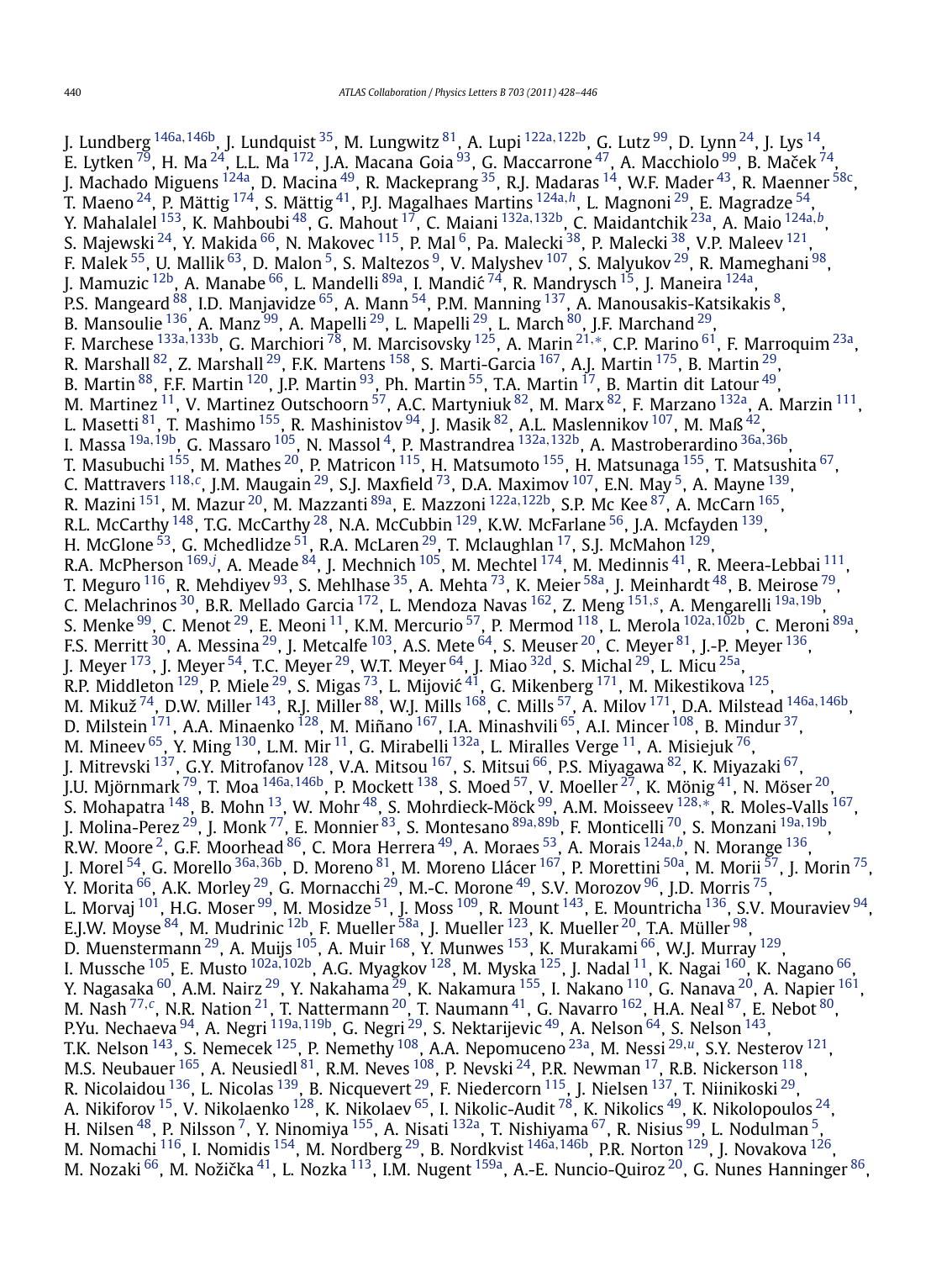T. Nunnemann [98,](#page-17-0) E. Nurse [77,](#page-17-0) T. Nyman [29,](#page-16-0) B.J. O'Brien [45,](#page-16-0) S.W. O'Neale [17](#page-16-0)*,*[∗](#page-18-0), D.C. O'Neil [142](#page-18-0), V. O'Shea [53,](#page-16-0) F.G. Oakham [28](#page-16-0)*,[e](#page-18-0)*, H. Oberlack [99,](#page-17-0) J. Ocariz [78,](#page-17-0) A. Ochi [67,](#page-17-0) S. Oda [155,](#page-18-0) S. Odaka [66,](#page-17-0) J. Odier [83](#page-17-0), H. Ogren [61,](#page-16-0) A. Oh [82,](#page-17-0) S.H. Oh [44](#page-16-0), C.C. Ohm [146a](#page-18-0)*,*[146b,](#page-18-0) T. Ohshima [101,](#page-17-0) H. Ohshita [140,](#page-17-0) T.K. Ohska [66,](#page-17-0) T. Ohsugi [59,](#page-16-0) S. Okada <sup>67</sup>, H. Okawa <sup>163</sup>, Y. Okumura <sup>101</sup>, T. Okuyama <sup>155</sup>, M. Olcese <sup>50a</sup>, A.G. Olchevski <sup>65</sup>, M. Oliveira [124a](#page-17-0)*,[h](#page-18-0)*, D. Oliveira Damazio [24,](#page-16-0) E. Oliver Garcia [167,](#page-18-0) D. Olivito [120,](#page-17-0) A. Olszewski [38,](#page-16-0) J. Olszowska [38,](#page-16-0) C. Omachi [67,](#page-17-0) A. Onofre [124a](#page-17-0)*,[v](#page-18-0)*, P.U.E. Onyisi [30,](#page-16-0) C.J. Oram [159a,](#page-18-0) M.J. Oreglia [30](#page-16-0), Y. Oren [153,](#page-18-0) D. Orestano [134a](#page-17-0)*,*[134b,](#page-17-0) I. Orlov [107,](#page-17-0) C. Oropeza Barrera [53,](#page-16-0) R.S. Orr [158,](#page-18-0) B. Osculati [50a](#page-16-0)*,*[50b,](#page-16-0) R. Ospanov [120](#page-17-0), C. Osuna  $^{11}$ , G. Otero y Garzon $^{26}$ , J.P. Ottersbach  $^{105}$ , M. Ouchrif  $^{135\mathrm{d}}$ , F. Ould-Saada  $^{117}$ , A. Ouraou  $^{136}$  $^{136}$  $^{136}$ , Q. Ouyang  $^{32a}$ , M. Owen  $^{82}$  $^{82}$  $^{82}$ , S. Owen  $^{139}$ , O.K. Øye  $^{13}$ , V.E. Ozcan  $^{18a}$ , N. Ozturk  $^7$ , A. Pacheco Pages  $^{11}$ , C. Padilla Aranda [11,](#page-16-0) E. Paganis [139,](#page-17-0) F. Paige [24,](#page-16-0) K. Pajchel [117,](#page-17-0) S. Palestini [29,](#page-16-0) D. Pallin [33,](#page-16-0) A. Palma [124a](#page-17-0)*,[b](#page-18-0)*, J.D. Palmer <sup>[17](#page-16-0)</sup>, Y.B. Pan <sup>172</sup>, E. Panagiotopoulou<sup>9</sup>, B. Panes <sup>31a</sup>, N. Panikashvili <sup>87</sup>, S. Panitkin <sup>24</sup>, D. Pantea <sup>25a</sup>, M. Panuskova <sup>[125](#page-17-0)</sup>, V. Paolone <sup>123</sup>, A. Papadelis <sup>146a</sup>, Th.D. Papadopoulou <sup>9</sup>, A. Paramonov <sup>[5](#page-16-0)</sup>, W. Park [24](#page-16-0)*,[w](#page-18-0)*, M.A. Parker [27,](#page-16-0) F. Parodi [50a](#page-16-0)*,*[50b,](#page-16-0) J.A. Parsons [34,](#page-16-0) U. Parzefall [48,](#page-16-0) E. Pasqualucci [132a,](#page-17-0) A. Passeri [134a,](#page-17-0) F. Pastore [134a](#page-17-0)*,*[134b,](#page-17-0) Fr. Pastore [29,](#page-16-0) G. Pásztor [49](#page-16-0)*,[x](#page-18-0)*, S. Pataraia [172,](#page-18-0) N. Patel [150,](#page-18-0) J.R. Pater [82](#page-17-0), S. Patricelli <sup>[102a](#page-17-0), 102b</sup>, T. Pauly <sup>29</sup>, M. Pecsy <sup>144a</sup>, M.I. Pedraza Morales <sup>172</sup>, S.V. Peleganchuk <sup>107</sup>, H. Peng <sup>172</sup>, R. Pengo [29,](#page-16-0) A. Penson [34,](#page-16-0) J. Penwell [61,](#page-16-0) M. Perantoni [23a](#page-16-0), K. Perez [34](#page-16-0)*,[t](#page-18-0)* , T. Perez Cavalcanti [41,](#page-16-0) E. Perez Codina [11,](#page-16-0) M.T. Pérez García-Estañ [167](#page-18-0), V. Perez Reale [34,](#page-16-0) L. Perini [89a](#page-17-0)*,*[89b,](#page-17-0) H. Pernegger [29,](#page-16-0) R. Perrino  $^{72}$ a, P. Perrodo  $^4$ , S. Persembe  $^{3}$ a, V.D. Peshekhonov  $^{65}$ , O. Peters  $^{105}$ , B.A. Petersen  $^{29}$ , J. Petersen [29,](#page-16-0) T.C. Petersen [35,](#page-16-0) E. Petit [83,](#page-17-0) A. Petridis [154,](#page-18-0) C. Petridou [154,](#page-18-0) E. Petrolo [132a,](#page-17-0) F. Petrucci [134a](#page-17-0)*,*[134b,](#page-17-0) D. Petschull $^{41}$ , M. Petteni  $^{142}$ , R. Pezoa $^{31b}$ , A. Phan $^{86}$ , A.W. Phillips  $^{27}$  $^{27}$  $^{27}$ , P.W. Phillips  $^{129}$ , G. Piacquadio  $^{29}$ , E. Piccaro [75,](#page-17-0) M. Piccinini [19a](#page-16-0)*,*[19b,](#page-16-0) A. Pickford [53,](#page-16-0) S.M. Piec [41,](#page-16-0) R. Piegaia [26](#page-16-0), J.E. Pilcher [30,](#page-16-0) A.D. Pilkington [82,](#page-17-0) J. Pina [124a](#page-17-0)*,[b](#page-18-0)*, M. Pinamonti [164a](#page-18-0)*,*[164c](#page-18-0), A. Pinder [118,](#page-17-0) J.L. Pinfold [2,](#page-16-0) J. Ping [32c,](#page-16-0) B. Pinto [124a](#page-17-0)*,[b](#page-18-0)*, O. Pirotte [29,](#page-16-0) C. Pizio [89a](#page-17-0)*,*[89b,](#page-17-0) R. Placakyte [41,](#page-16-0) M. Plamondon [169,](#page-18-0) W.G. Plano [82,](#page-17-0) M.-A. Pleier [24,](#page-16-0) A.V. Pleskach [128,](#page-17-0) A. Poblaguev <sup>24</sup>, S. Poddar <sup>58a</sup>, F. Podlyski <sup>33</sup>, L. Poggioli <sup>115</sup>, T. Poghosyan <sup>20</sup>, M. Pohl <sup>[49](#page-16-0)</sup>, F. Polci <sup>55</sup>, G. Polesello  $^{119$ a, A. Policicchio  $^{138}$ , A. Polini  $^{19}$ a, J. Poll  $^{75}$ , V. Polychronakos  $^{24}$  $^{24}$  $^{24}$ , D.M. Pomarede  $^{136}$ , D. Pomeroy <sup>22</sup>, K. Pommès <sup>[29](#page-16-0)</sup>, L. Pontecorvo <sup>[132a](#page-17-0)</sup>, B.G. Pope <sup>88</sup>, G.A. Popeneciu <sup>25a</sup>, D.S. Popovic <sup>12a</sup>, A. Poppleton <sup>29</sup>, X. Portell Bueso <sup>48</sup>, R. Porter <sup>163</sup>, C. Posch <sup>21</sup>, G.E. Pospelov <sup>99</sup>, S. Pospisil <sup>127</sup>, I.N. Potrap <sup>99</sup>, C.J. Potter  $^{149}$ , C.T. Potter  $^{114}$ , G. Poulard  $^{29}$ , J. Poveda  $^{172}$ , R. Prabhu  $^{77}$ , P. Pralavorio  $^{83}$ , S. Prasad  $^{57}$ , R. Pravahan <sup>[7](#page-16-0)</sup>, S. Prell  $^{64}$ , K. Pretzl  $^{16}$ , L. Pribyl  $^{29}$  $^{29}$  $^{29}$ , D. Price  $^{61}$  $^{61}$  $^{61}$ , L.E. Price  $^5$ , M.J. Price  $^{29}$ , P.M. Prichard  $^{73},$ D. Prieur  $^{123}$ , M. Primavera  $^{72a}$ , K. Prokofiev  $^{108}$ , F. Prokoshin  $^{31b}$ , S. Protopopescu  $^{24}$ , J. Proudfoot  $^{5}$ , X. Prudent [43,](#page-16-0) H. Przysiezniak [4,](#page-16-0) S. Psoroulas [20,](#page-16-0) E. Ptacek [114,](#page-17-0) J. Purdham [87,](#page-17-0) M. Purohit [24](#page-16-0)*,[w](#page-18-0)*, P. Puzo [115,](#page-17-0) Y. Pylypchenko  $^{117}$ , J. Qian $^{87}$  $^{87}$  $^{87}$ , Z. Qian $^{83}$  $^{83}$  $^{83}$ , Z. Qin $^{41}$ , A. Quadt  $^{54}$ , D.R. Quarrie  $^{14}$ , W.B. Quayle  $^{172}$ , F. Quinonez [31a,](#page-16-0) M. Raas [104,](#page-17-0) V. Radescu [58b,](#page-16-0) B. Radics [20,](#page-16-0) T. Rador [18a,](#page-16-0) F. Ragusa [89a](#page-17-0)*,*[89b,](#page-17-0) G. Rahal [177,](#page-18-0) A.M. Rahimi [109,](#page-17-0) D. Rahm [24,](#page-16-0) S. Rajagopalan [24,](#page-16-0) M. Rammensee [48,](#page-16-0) M. Rammes [141,](#page-17-0) M. Ramstedt [146a](#page-18-0)*,*[146b,](#page-18-0) K. Randrianarivony  $^{28}$ , P.N. Ratoff  $^{71}$ , F. Rauscher  $^{98}$ , E. Rauter  $^{99}$  $^{99}$  $^{99}$ , M. Raymond  $^{29}$ , A.L. Read  $^{117}$ , D.M. Rebuzzi [119a](#page-17-0)*,*[119b,](#page-17-0) A. Redelbach [173](#page-18-0), G. Redlinger [24,](#page-16-0) R. Reece [120,](#page-17-0) K. Reeves [40,](#page-16-0) A. Reichold [105,](#page-17-0) E. Reinherz-Aronis <sup>153</sup>, A. Reinsch <sup>114</sup>, I. Reisinger <sup>[42](#page-16-0)</sup>, D. Reljic <sup>12a</sup>, C. Rembser <sup>29</sup>, Z.L. Ren <sup>151</sup>, A. Renaud [115,](#page-17-0) P. Renkel [39,](#page-16-0) M. Rescigno [132a,](#page-17-0) S. Resconi [89a](#page-17-0), B. Resende [136,](#page-17-0) P. Reznicek [98,](#page-17-0) R. Rezvani [158,](#page-18-0) A. Richards [77,](#page-17-0) R. Richter [99,](#page-17-0) E. Richter-Was [38](#page-16-0)*,[y](#page-18-0)*, M. Ridel [78,](#page-17-0) S. Rieke [81,](#page-17-0) M. Rijpstra [105,](#page-17-0) M. Rijssenbeek [148,](#page-18-0) A. Rimoldi [119a](#page-17-0)*,*[119b,](#page-17-0) L. Rinaldi [19a,](#page-16-0) R.R. Rios [39,](#page-16-0) I. Riu [11,](#page-16-0) G. Rivoltella [89a](#page-17-0)*,*[89b,](#page-17-0) F. Rizatdinova [112,](#page-17-0) E. Rizvi [75,](#page-17-0) S.H. Robertson <sup>[85](#page-17-0).[j](#page-18-0)</sup>, A. Robichaud-Veronneau <sup>49</sup>, D. Robinson <sup>27</sup>, J.E.M. Robinson <sup>77</sup>, M. Robinson <sup>114</sup>, A. Robson [53,](#page-16-0) J.G. Rocha de Lima [106,](#page-17-0) C. Roda [122a](#page-17-0)*,*[122b,](#page-17-0) D. Roda Dos Santos [29,](#page-16-0) S. Rodier [80,](#page-17-0) D. Rodriguez  $^{162}$ , Y. Rodriguez Garcia  $^{15}$ , A. Roe  $^{54}$ , S. Roe  $^{29}$ , O. Røhne  $^{117}$ , V. Rojo  $^1$ , S. Rolli  $^{161}$ , A. Romaniouk <sup>96</sup>, V.M. Romanov <sup>65</sup>, G. Romeo <sup>26</sup>, D. Romero Maltrana <sup>31a</sup>, L. Roos <sup>[78](#page-17-0)</sup>, E. Ros <sup>[167](#page-18-0)</sup>, S. Rosati <sup>[132a](#page-17-0), [132b](#page-17-0)</sup>, K. Rosbach <sup>49</sup>, M. Rose <sup>[76](#page-17-0)</sup>, G.A. Rosenbaum <sup>158</sup>, E.I. Rosenberg <sup>64</sup>, P.L. Rosendahl <sup>13</sup>, L. Rosselet [49,](#page-16-0) V. Rossetti [11,](#page-16-0) E. Rossi [102a](#page-17-0)*,*[102b,](#page-17-0) L.P. Rossi [50a,](#page-16-0) L. Rossi [89a](#page-17-0)*,*[89b,](#page-17-0) M. Rotaru [25a](#page-16-0), I. Roth [171,](#page-18-0) J. Rothberg  $^{138}$ , D. Rousseau  $^{115}$ , C.R. Royon  $^{136}$ , A. Rozanov  $^{83}$ , Y. Rozen  $^{152}$ , X. Ruan  $^{115}$ , I. Rubinskiy  $^{41}$ , B. Ruckert<sup>98</sup>, N. Ruckstuhl<sup>[105](#page-17-0)</sup>, V.I. Rud <sup>97</sup>, C. Rudolph <sup>43</sup>, G. Rudolph <sup>62</sup>, F. Rühr <sup>6</sup>, F. Ruggieri <sup>[134a](#page-17-0),134b</sup>, A. Ruiz-Martinez [64,](#page-16-0) E. Rulikowska-Zarebska [37,](#page-16-0) V. Rumiantsev [91](#page-17-0)*,*[∗](#page-18-0), L. Rumyantsev [65,](#page-16-0) K. Runge [48,](#page-16-0) O. Runolfsson  $^{20}$ , Z. Rurikova  $^{48}$ , N.A. Rusakovich  $^{65}$ , D.R. Rust  $^{61}$ , J.P. Rutherfoord  $^6$ , C. Ruwiedel  $^{14}$  $^{14}$  $^{14}$ , P. Ruzicka <sup>125</sup>, Y.F. Ryabov <sup>121</sup>, V. Ryadovikov <sup>128</sup>, P. Ryan <sup>88</sup>, M. Rybar <sup>126</sup>, G. Rybkin <sup>115</sup>, N.C. Ryder <sup>118</sup>, S. Rzaeva [10,](#page-16-0) A.F. Saavedra [150,](#page-18-0) I. Sadeh [153,](#page-18-0) H.F.-W. Sadrozinski [137,](#page-17-0) R. Sadykov [65,](#page-16-0) F. Safai Tehrani [132a](#page-17-0)*,*[132b,](#page-17-0)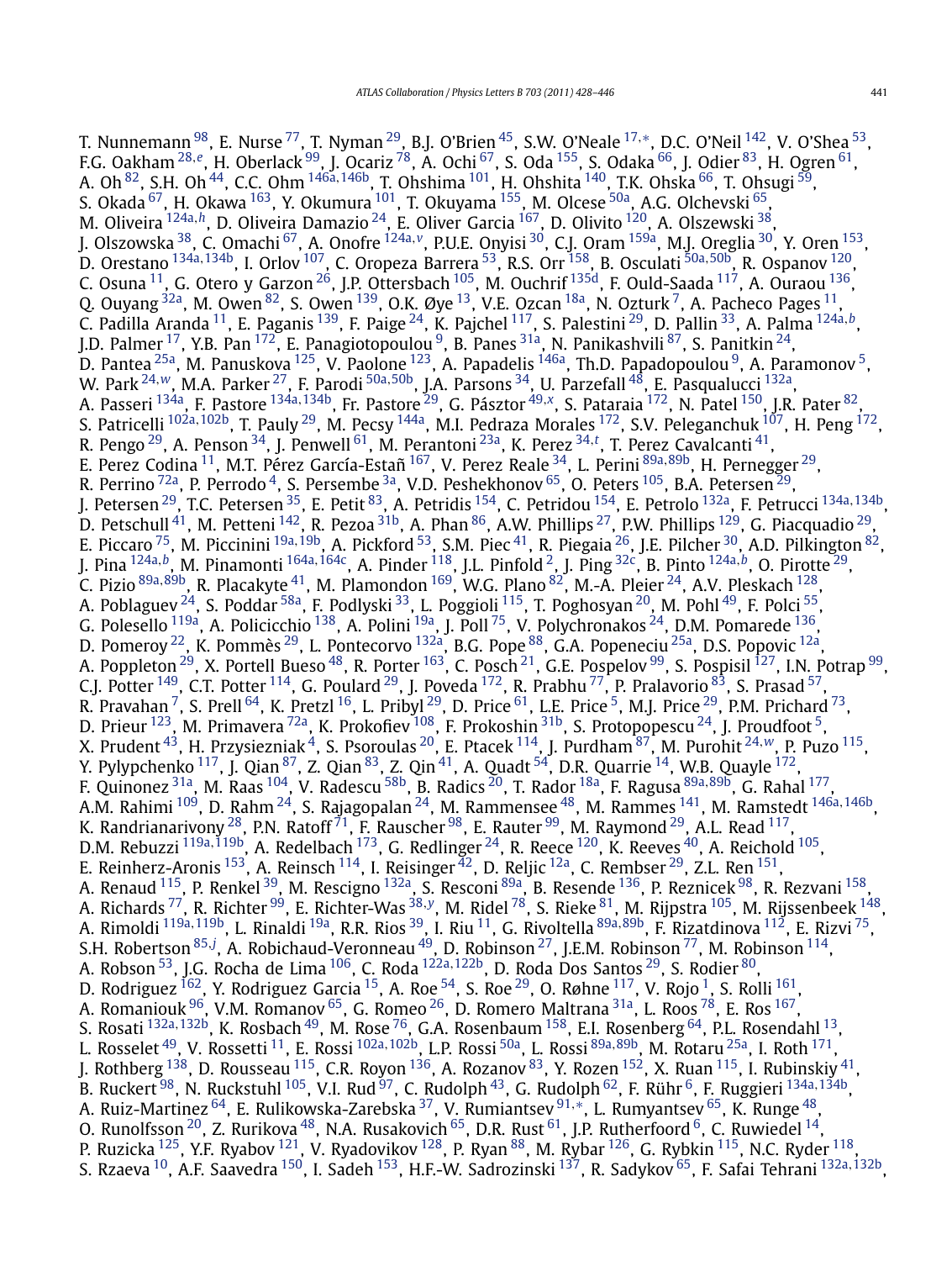H. Sakamoto <sup>[155](#page-18-0)</sup>, G. Salamanna <sup>[75](#page-17-0)</sup>, A. Salamon <sup>133a</sup>, M. Saleem <sup>111</sup>, D. Salihagic <sup>99</sup>, A. Salnikov <sup>143</sup>, J. Salt [167,](#page-18-0) B.M. Salvachua Ferrando [5,](#page-16-0) D. Salvatore [36a](#page-16-0)*,*[36b,](#page-16-0) F. Salvatore [149,](#page-18-0) A. Salvucci [104,](#page-17-0) A. Salzburger [29,](#page-16-0) D. Sampsonidis [154,](#page-18-0) B.H. Samset [117,](#page-17-0) A. Sanchez [102a](#page-17-0)*,*[102b,](#page-17-0) H. Sandaker [13,](#page-16-0) H.G. Sander [81,](#page-17-0) M.P. Sanders [98,](#page-17-0) M. Sandhoff  $^{174}$ , T. Sandoval  $^{27}$ , R. Sandstroem  $^{99}$ , S. Sandvoss  $^{174}$ , D.P.C. Sankey  $^{129}$  $^{129}$  $^{129}$ , A. Sansoni  $^{47}$ , C. Santamarina Rios [85,](#page-17-0) C. Santoni [33,](#page-16-0) R. Santonico [133a](#page-17-0)*,*[133b](#page-17-0), H. Santos [124a,](#page-17-0) J.G. Saraiva [124a](#page-17-0)*,[b](#page-18-0)*, T. Sarangi [172,](#page-18-0) E. Sarkisyan-Grinbaum [7,](#page-16-0) F. Sarri [122a](#page-17-0)*,*[122b](#page-17-0), G. Sartisohn [174,](#page-18-0) O. Sasaki [66,](#page-17-0) T. Sasaki [66,](#page-17-0) N. Sasao [68,](#page-17-0) I. Satsounkevitch [90,](#page-17-0) G. Sauvage [4,](#page-16-0) E. Sauvan [4,](#page-16-0) J.B. Sauvan [115,](#page-17-0) P. Savard [158](#page-18-0)*,[e](#page-18-0)*, V. Savinov [123](#page-17-0), D.O. Savu [29,](#page-16-0) P. Savva [9,](#page-16-0) L. Sawyer [24](#page-16-0)*,[l](#page-18-0)* , D.H. Saxon [53,](#page-16-0) L.P. Says [33,](#page-16-0) C. Sbarra [19a](#page-16-0)*,*[19b](#page-16-0), A. Sbrizzi [19a](#page-16-0)*,*[19b,](#page-16-0) O. Scallon [93,](#page-17-0) D.A. Scannicchio  $^{163}$ , J. Schaarschmidt  $^{115}$  $^{115}$  $^{115}$ , P. Schacht  $^{99}$  $^{99}$  $^{99}$ , U. Schäfer  $^{81}$ , S. Schaepe  $^{20}$  $^{20}$  $^{20}$ , S. Schaetzel  $^{58b}$ , A.C. Schaffer <sup>115</sup>, D. Schaile <sup>[98](#page-17-0)</sup>, R.D. Schamberger <sup>148</sup>, A.G. Schamov <sup>[107](#page-17-0)</sup>, V. Scharf <sup>58a</sup>, V.A. Schegelsky <sup>121</sup>, D. Scheirich [87,](#page-17-0) M.I. Scherzer [14,](#page-16-0) C. Schiavi [50a](#page-16-0)*,*[50b,](#page-16-0) J. Schieck [98,](#page-17-0) M. Schioppa [36a](#page-16-0)*,*[36b,](#page-16-0) S. Schlenker [29,](#page-16-0) J.L. Schlereth  $^5$ , E. Schmidt  $^{48}$ , K. Schmieden  $^{20}$ , C. Schmitt  $^{81}$ , S. Schmitt  $^{58\mathrm{b}}$ , M. Schmitz  $^{20}$ , A. Schöning  $^{58\mathrm{b}}$ , M. Schott  $^{29}$  $^{29}$  $^{29}$ , D. Schouten  $^{142}$ , J. Schovancova  $^{125}$ , M. Schram  $^{85}$ , C. Schroeder  $^{81}$ , N. Schroer  $^{58c}$ , S. Schuh $^{29}$  $^{29}$  $^{29}$ , G. Schuler  $^{29}$ , J. Schultes  $^{174}$ , H.-C. Schultz-Coulon  $^{58a}$ , H. Schulz  $^{15}$ , J.W. Schumacher <sup>20</sup>, M. Schumacher <sup>48</sup>, B.A. Schumm <sup>137</sup>, Ph. Schune <sup>136</sup>, C. Schwanenberger <sup>82</sup>, A. Schwartzman  $^{143}$  $^{143}$  $^{143}$ , Ph. Schwemling  $^{78}$ , R. Schwienhorst  $^{88}$ , R. Schwierz  $^{43}$ , J. Schwindling  $^{136}$ , W.G. Scott <sup>[129](#page-17-0)</sup>, J. Searcy <sup>114</sup>, E. Sedykh <sup>121</sup>, E. Segura <sup>11</sup>, S.C. Seidel <sup>103</sup>, A. Seiden <sup>[137](#page-17-0)</sup>, F. Seifert <sup>43</sup>, J.M. Seixas [23a,](#page-16-0) G. Sekhniaidze [102a,](#page-17-0) D.M. Seliverstov [121,](#page-17-0) B. Sellden [146a,](#page-18-0) G. Sellers [73,](#page-17-0) M. Seman [144b,](#page-18-0) N. Semprini-Cesari [19a](#page-16-0)*,*[19b,](#page-16-0) C. Serfon [98,](#page-17-0) L. Serin [115](#page-17-0), R. Seuster [99,](#page-17-0) H. Severini [111,](#page-17-0) M.E. Sevior [86,](#page-17-0) A. Sfyrla <sup>29</sup>, E. Shabalina <sup>54</sup>, M. Shamim  $^{114}$ , L.Y. Shan  $^{32}$ , J.T. Shank  $^{21}$ , Q.T. Shao  $^{86}$ , M. Shapiro  $^{14}$ , P.B. Shatalov [95,](#page-17-0) L. Shaver [6,](#page-16-0) C. Shaw [53,](#page-16-0) K. Shaw [164a](#page-18-0)*,*[164c,](#page-18-0) D. Sherman [175,](#page-18-0) P. Sherwood [77](#page-17-0), A. Shibata [108,](#page-17-0) H. Shichi  $^{101}$ , S. Shimizu  $^{29}$ , M. Shimojima  $^{100}$  $^{100}$  $^{100}$ , T. Shin  $^{56}$ , A. Shmeleva  $^{94}$ , M.J. Shochet  $^{30}$ , D. Short  $^{118}$ , M.A. Shupe [6,](#page-16-0) P. Sicho [125,](#page-17-0) A. Sidoti [132a](#page-17-0)*,*[132b,](#page-17-0) A. Siebel [174,](#page-18-0) F. Siegert [48,](#page-16-0) J. Siegrist [14,](#page-16-0) Dj. Sijacki [12a](#page-16-0), O. Silbert [171,](#page-18-0) J. Silva [124a](#page-17-0)*,[b](#page-18-0)*, Y. Silver [153,](#page-18-0) D. Silverstein [143,](#page-18-0) S.B. Silverstein [146a,](#page-18-0) V. Simak [127](#page-17-0), O. Simard [136](#page-17-0), Lj. Simic <sup>12a</sup>, S. Simion <sup>115</sup>, B. Simmons <sup>[77](#page-17-0)</sup>, M. Simonyan <sup>35</sup>, P. Sinervo <sup>158</sup>, N.B. Sinev <sup>114</sup>, V. Sipica <sup>141</sup>, G. Siragusa [81,](#page-17-0) A.N. Sisakyan [65,](#page-16-0) S.Yu. Sivoklokov [97](#page-17-0), J. Sjölin [146a](#page-18-0)*,*[146b,](#page-18-0) T.B. Sjursen [13,](#page-16-0) L.A. Skinnari [14,](#page-16-0) K. Skovpen  $^{107}$ , P. Skubic  $^{111}$ , N. Skvorodnev  $^{22}$ , M. Slater  $^{17}$ , T. Slavicek  $^{127}$ , K. Sliwa  $^{161}$ , T.J. Sloan  $^{71}$ , J. Sloper <sup>29</sup>, V. Smakhtin <sup>171</sup>, S.Yu. Smirnov <sup>96</sup>, L.N. Smirnova <sup>97</sup>, O. Smirnova <sup>79</sup>, B.C. Smith <sup>57</sup>, D. Smith <sup>143</sup>, K.M. Smith  $^{53}$ , M. Smizanska  $^{71}$ , K. Smolek  $^{127}$ , A.A. Snesarev  $^{94}$ , S.W. Snow  $^{82}$ , J. Snow  $^{111}$ , J. Snuverink  $^{105}$ , S. Snyder <sup>24</sup>, M. Soares <sup>124a</sup>, R. Sobie <sup>[169](#page-18-0),[j](#page-18-0)</sup>, J. Sodomka <sup>127</sup>, A. Soffer <sup>153</sup>, C.A. Solans <sup>167</sup>, M. Solar <sup>127</sup>, J. Solc [127,](#page-17-0) E. Soldatov [96,](#page-17-0) U. Soldevila [167,](#page-18-0) E. Solfaroli Camillocci [132a](#page-17-0)*,*[132b,](#page-17-0) A.A. Solodkov [128,](#page-17-0) O.V. Solovyanov [128,](#page-17-0) J. Sondericker [24,](#page-16-0) N. Soni [2,](#page-16-0) V. Sopko [127,](#page-17-0) B. Sopko [127,](#page-17-0) M. Sorbi [89a](#page-17-0)*,*[89b,](#page-17-0) M. Sosebee [7,](#page-16-0) A. Soukharev [107,](#page-17-0) S. Spagnolo [72a](#page-17-0)*,*[72b,](#page-17-0) F. Spanò [34](#page-16-0), R. Spighi [19a,](#page-16-0) G. Spigo [29,](#page-16-0) F. Spila [132a](#page-17-0)*,*[132b,](#page-17-0) E. Spiriti [134a,](#page-17-0) R. Spiwoks  $^{29}$ , M. Spousta  $^{126}$  $^{126}$  $^{126}$ , T. Spreitzer  $^{158}$ , B. Spurlock  $^7$ , R.D. St. Denis  $^{53}$ , T. Stahl  $^{141}$  $^{141}$  $^{141}$ , J. Stahlman  $^{120}$ , R. Stamen <sup>58a</sup>, E. Stanecka <sup>29</sup>, R.W. Stanek <sup>5</sup>, C. Stanescu <sup>[134a](#page-17-0)</sup>, S. Stapnes <sup>117</sup>, E.A. Starchenko <sup>128</sup>, J. Stark <sup>55</sup>, P. Staroba <sup>125</sup>, P. Starovoitov <sup>91</sup>, A. Staude <sup>98</sup>, P. Stavina <sup>[14](#page-16-0)4a</sup>, G. Stavropoulos <sup>14</sup>, G. Steele <sup>53</sup>, P. Steinbach <sup>43</sup>, P. Steinberg  $^{24}$ , I. Stekl  $^{127}$ , B. Stelzer  $^{142}$ , H.J. Stelzer  $^{41}$ , O. Stelzer-Chilton  $^{159\mathrm{a}}$ , H. Stenzel  $^{52}$ , K. Stevenson <sup>75</sup>, G.A. Stewart <sup>29</sup>, J.A. Stillings <sup>20</sup>, T. Stockmanns <sup>20</sup>, M.C. Stockton <sup>29</sup>, K. Stoerig <sup>[48](#page-16-0)</sup>, G. Stoicea  $^{25$ a, S. Stonjek  $^{99}$ , P. Strachota  $^{126}$ , A.R. Stradling  $^7$ , A. Straessner  $^{43}$ , J. Strandberg  $^{147},$ S. Strandberg [146a](#page-18-0)*,*[146b](#page-18-0), A. Strandlie [117,](#page-17-0) M. Strang [109,](#page-17-0) E. Strauss [143,](#page-18-0) M. Strauss [111,](#page-17-0) P. Strizenec [144b,](#page-18-0) R. Ströhmer [173,](#page-18-0) D.M. Strom [114,](#page-17-0) J.A. Strong [76](#page-17-0)*,*[∗](#page-18-0), R. Stroynowski [39](#page-16-0), J. Strube [129,](#page-17-0) B. Stugu [13,](#page-16-0) I. Stumer [24](#page-16-0)*,*[∗](#page-18-0), J. Stupak [148](#page-18-0), P. Sturm [174,](#page-18-0) D.A. Soh [151](#page-18-0)*,[q](#page-18-0)*, D. Su [143,](#page-18-0) H.S. Subramania [2,](#page-16-0) A. Succurro [11,](#page-16-0) Y. Sugaya [116,](#page-17-0) T. Sugimoto  $^{101}$ , C. Suhr $^{106}$ , K. Suita $^{67}$ , M. Suk $^{126}$ , V.V. Sulin $^{94}$ , S. Sultansoy  $^{3{\rm d}}$ , T. Sumida  $^{29}$  $^{29}$  $^{29}$ , X. Sun $^{55}$ , J.E. Sundermann [48](#page-16-0), K. Suruliz [139](#page-17-0), S. Sushkov [11,](#page-16-0) G. Susinno [36a](#page-16-0)*,*[36b,](#page-16-0) M.R. Sutton [149,](#page-18-0) Y. Suzuki [66,](#page-17-0) M. Svatos <sup>125</sup>, Yu.M. Sviridov <sup>128</sup>, S. Swedish <sup>168</sup>, I. Sykora <sup>144a</sup>, T. Sykora <sup>126</sup>, B. Szeless <sup>29</sup>, J. Sánchez <sup>167</sup>, D. Ta <sup>105</sup>, K. Tackmann <sup>41</sup>, A. Taffard <sup>163</sup>, R. Tafirout <sup>[159a](#page-18-0)</sup>, A. Taga <sup>117</sup>, N. Taiblum <sup>153</sup>, Y. Takahashi <sup>101</sup>, H. Takai  $^{24}$ , R. Takashima  $^{69}$ , H. Takeda  $^{67}$ , T. Takeshita  $^{140}$ , M. Talby  $^{83}$ , A. Talyshev  $^{107}$ , M.C. Tamsett  $^{24},$ J. Tanaka <sup>155</sup>, R. Tanaka <sup>115</sup>, S. Tanaka <sup>131</sup>, S. Tanaka <sup>66</sup>, Y. Tanaka <sup>100</sup>, K. Tani <sup>[67](#page-17-0)</sup>, N. Tannoury <sup>83</sup>, G.P. Tappern <sup>29</sup>, S. Tapprogge <sup>81</sup>, D. Tardif <sup>158</sup>, S. Tarem <sup>152</sup>, F. Tarrade <sup>24</sup>, G.F. Tartarelli <sup>89a</sup>, P. Tas <sup>126</sup>, M. Tasevsky [125,](#page-17-0) E. Tassi [36a](#page-16-0)*,*[36b,](#page-16-0) M. Tatarkhanov [14,](#page-16-0) C. Taylor [77,](#page-17-0) F.E. Taylor [92,](#page-17-0) G.N. Taylor [86,](#page-17-0) W. Taylor [159b,](#page-18-0) M. Teixeira Dias Castanheira  $^{75}$ , P. Teixeira-Dias  $^{76}$ , K.K. Temming  $^{48}$ , H. Ten Kate  $^{29}$ , P.K. Teng  $^{151}$ , S. Terada [66,](#page-17-0) K. Terashi [155,](#page-18-0) J. Terron [80,](#page-17-0) M. Terwort [41](#page-16-0)*,[o](#page-18-0)*, M. Testa [47,](#page-16-0) R.J. Teuscher [158](#page-18-0)*,[j](#page-18-0)* , J. Thadome [174,](#page-18-0)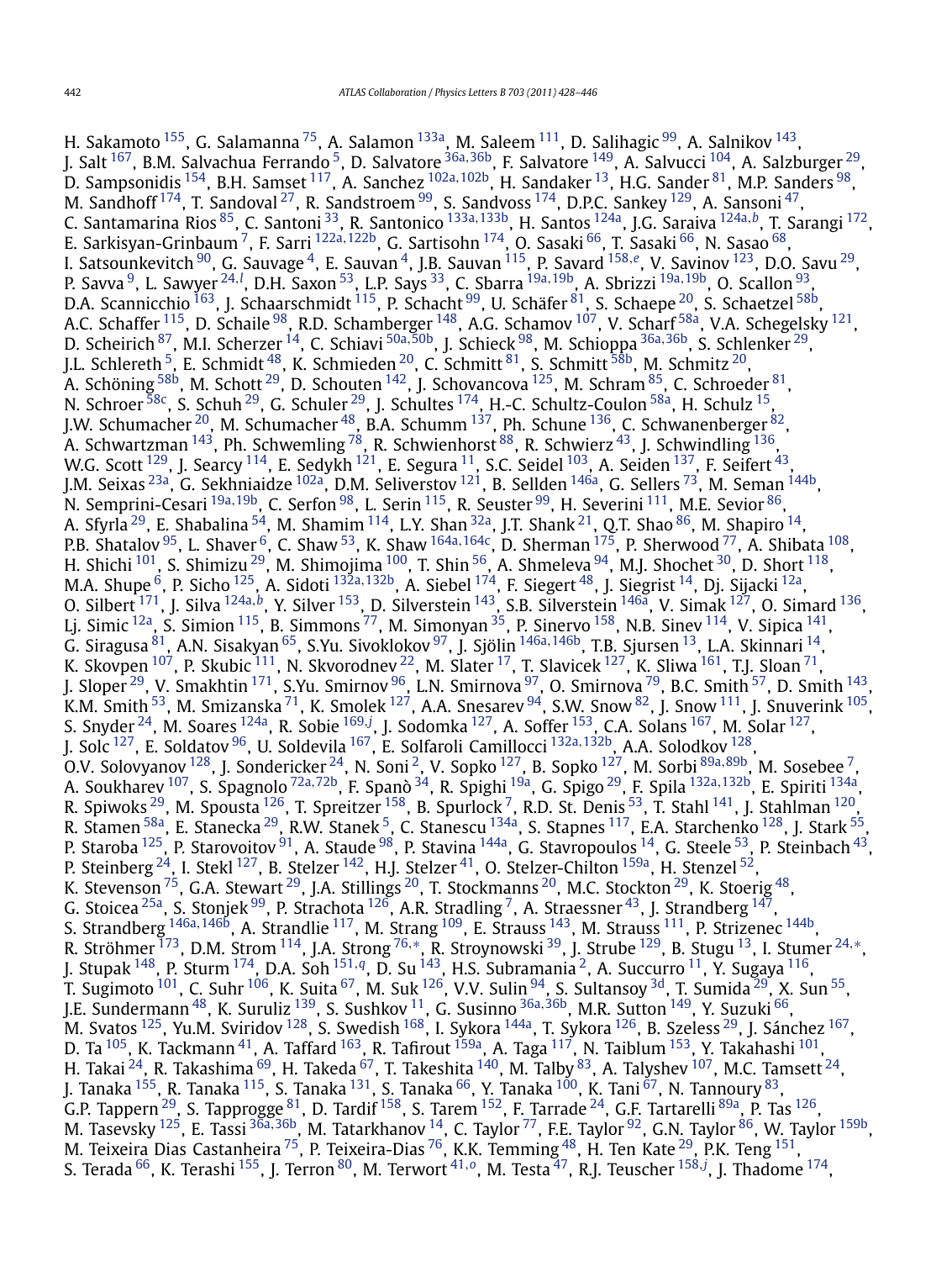J. Therhaag  $^{20}$  $^{20}$  $^{20}$ , T. Theveneaux-Pelzer  $^{78}$ , M. Thioye  $^{175}$ , S. Thoma  $^{48}$ , J.P. Thomas  $^{17}$ , E.N. Thompson  $^{84}$ , P.D. Thompson  $^{17}$  $^{17}$  $^{17}$ , P.D. Thompson  $^{158}$ , A.S. Thompson  $^{53}$ , E. Thomson  $^{120}$ , M. Thomson  $^{27}$  $^{27}$  $^{27}$ , R.P. Thun  $^{87}$ , T. Tic <sup>125</sup>, V.O. Tikhomirov <sup>94</sup>, Y.A. Tikhonov <sup>107</sup>, C.J.W.P. Timmermans <sup>104</sup>, P. Tipton <sup>175</sup>, F.J. Tique Aires Viegas  $^{29}$ , S. Tisserant  $^{83}$ , J. Tobias  $^{48}$  $^{48}$  $^{48}$ , B. Toczek  $^{37}$ , T. Todorov  $^4$ , S. Todorova-Nova  $^{161}$ , B. Toggerson <sup>163</sup>, J. Tojo <sup>66</sup>, S. Tokár <sup>144a</sup>, K. Tokunaga <sup>67</sup>, K. Tokushuku <sup>66</sup>, K. Tollefson <sup>88</sup>, M. Tomoto <sup>101</sup>, L. Tompkins  $^{14}$ , K. Toms  $^{103}$ , G. Tong  $^{32}$ , A. Tonoyan  $^{13}$ , C. Topfel  $^{16}$  $^{16}$  $^{16}$ , N.D. Topilin  $^{65}$ , I. Torchiani  $^{29}$ , E. Torrence [114,](#page-17-0) E. Torró Pastor [167,](#page-18-0) J. Toth [83](#page-17-0)*,[x](#page-18-0)*, F. Touchard [83,](#page-17-0) D.R. Tovey [139,](#page-17-0) D. Traynor [75,](#page-17-0) S. Trboush [152,](#page-18-0) T. Trefzger<sup>173</sup>, L. Tremblet<sup>29</sup>, A. Tricoli<sup>29</sup>, I.M. Trigger<sup>159a</sup>, S. Trincaz-Duvoid<sup>78</sup>, T.N. Trinh<sup>78</sup>, M.F. Tripiana [70,](#page-17-0) W. Trischuk [158,](#page-18-0) A. Trivedi [24](#page-16-0)*,[w](#page-18-0)*, B. Trocmé [55](#page-16-0), C. Troncon [89a,](#page-17-0) M. Trottier-McDonald [142,](#page-18-0) A. Trzupek  $^{38}$ , C. Tsarouchas  $^{29}$ , J.C.-L. Tseng  $^{118}$ , M. Tsiakiris  $^{105}$ , P.V. Tsiareshka  $^{90}$ , D. Tsionou  $^{4}$ , G. Tsipolitis  $^9$ , V. Tsiskaridze  $^{48}$ , E.G. Tskhadadze  $^{51}$ , I.I. Tsukerman  $^{95}$ , V. Tsulaia  $^{14}$ , J.-W. Tsung  $^{20}$ , S. Tsuno <sup>[66](#page-17-0)</sup>, D. Tsybychev <sup>148</sup>, A. Tua <sup>139</sup>, J.M. Tuggle <sup>30</sup>, M. Turala <sup>[38](#page-16-0)</sup>, D. Turecek <sup>127</sup>, I. Turk Cakir <sup>3e</sup>, E. Turlay [105,](#page-17-0) R. Turra [89a](#page-17-0)*,*[89b,](#page-17-0) P.M. Tuts [34](#page-16-0), A. Tykhonov [74,](#page-17-0) M. Tylmad [146a](#page-18-0)*,*[146b,](#page-18-0) M. Tyndel [129,](#page-17-0) H. Tyrvainen  $^{29}$  $^{29}$  $^{29}$ , G. Tzanakos  $^8$ , K. Uchida  $^{20}$  $^{20}$  $^{20}$ , I. Ueda  $^{155}$ , R. Ueno  $^{28}$ , M. Ugland  $^{13}$ , M. Uhlenbrock  $^{20}$ , M. Uhrmacher  $^{54}$ , F. Ukegawa  $^{160}$ , G. Unal  $^{29}$  $^{29}$  $^{29}$ , D.G. Underwood  $^5$ , A. Undrus  $^{24}$ , G. Unel  $^{163}$ , Y. Unno  $^{66}$ , D. Urbaniec [34,](#page-16-0) E. Urkovsky [153,](#page-18-0) P. Urrejola [31a,](#page-16-0) G. Usai [7,](#page-16-0) M. Uslenghi [119a](#page-17-0)*,*[119b,](#page-17-0) L. Vacavant [83,](#page-17-0) V. Vacek [127,](#page-17-0) B. Vachon [85,](#page-17-0) S. Vahsen [14,](#page-16-0) J. Valenta [125,](#page-17-0) P. Valente [132a](#page-17-0), S. Valentinetti [19a](#page-16-0)*,*[19b,](#page-16-0) S. Valkar [126,](#page-17-0) E. Valladolid Gallego <sup>167</sup>, S. Vallecorsa <sup>[152](#page-18-0)</sup>, J.A. Valls Ferrer <sup>167</sup>, H. van der Graaf <sup>105</sup>, E. van der Kraaij <sup>105</sup>, R. Van Der Leeuw $^{105}$ , E. van der Poel $^{105}$ , D. van der Ster $^{29}$ , B. Van Eijk $^{105}$ , N. van Eldik $^{84},$ P. van Gemmeren [5,](#page-16-0) Z. van Kesteren [105,](#page-17-0) I. van Vulpen [105](#page-17-0), W. Vandelli [29,](#page-16-0) G. Vandoni [29,](#page-16-0) A. Vaniachine [5,](#page-16-0) P. Vankov<sup>41</sup>, F. Vannucci <sup>78</sup>, F. Varela Rodriguez <sup>29</sup>, R. Vari <sup>132a</sup>, E.W. Varnes <sup>6</sup>, D. Varouchas <sup>14</sup>, A. Vartapetian [7,](#page-16-0) K.E. Varvell [150,](#page-18-0) V.I. Vassilakopoulos [56,](#page-16-0) F. Vazeille [33,](#page-16-0) G. Vegni [89a](#page-17-0)*,*[89b,](#page-17-0) J.J. Veillet [115,](#page-17-0) C. Vellidis [8,](#page-16-0) F. Veloso [124a,](#page-17-0) R. Veness [29,](#page-16-0) S. Veneziano [132a,](#page-17-0) A. Ventura [72a](#page-17-0)*,*[72b,](#page-17-0) D. Ventura [138,](#page-17-0) M. Venturi [48,](#page-16-0) N. Venturi <sup>16</sup>, V. Vercesi <sup>119a</sup>, M. Verducci <sup>138</sup>, W. Verkerke <sup>[105](#page-17-0)</sup>, J.C. Vermeulen <sup>105</sup>, A. Vest <sup>43</sup>, M.C. Vetterli [142](#page-18-0)*,[e](#page-18-0)*, I. Vichou [165,](#page-18-0) T. Vickey [145b](#page-18-0)*,[z](#page-18-0)*, G.H.A. Viehhauser [118](#page-17-0), S. Viel [168,](#page-18-0) M. Villa [19a](#page-16-0)*,*[19b,](#page-16-0) M. Villaplana Perez [167,](#page-18-0) E. Vilucchi [47,](#page-16-0) M.G. Vincter [28,](#page-16-0) E. Vinek [29,](#page-16-0) V.B. Vinogradov [65,](#page-16-0) M. Virchaux [136](#page-17-0)*,*[∗](#page-18-0), J. Virzi  $^{14}$ , O. Vitells  $^{171}$  $^{171}$  $^{171}$ , M. Viti  $^{41}$ , I. Vivarelli  $^{48}$ , F. Vives Vaque  $^{11}$ , S. Vlachos  $^9$ , M. Vlasak  $^{127}$  $^{127}$  $^{127}$ , N. Vlasov  $^{20}$  $^{20}$  $^{20}$ , A. Vogel <sup>[20](#page-16-0)</sup>, P. Vokac <sup>127</sup>, G. Volpi <sup>47</sup>, M. Volpi <sup>11</sup>, G. Volpini <sup>89a</sup>, H. von der Schmitt <sup>99</sup>, J. von Loeben <sup>99</sup>, H. von Radziewski $^{48}$ , E. von Toerne $^{20}$ , V. Vorobel  $^{126}$ , A.P. Vorobiev  $^{128}$ , V. Vorwerk  $^{11}$  $^{11}$  $^{11}$ , M. Vos  $^{167},$ R. Voss<sup>29</sup>, T.T. Voss<sup>174</sup>, J.H. Vossebeld <sup>73</sup>, N. Vranjes <sup>[12a](#page-16-0)</sup>, M. Vranjes Milosavljevic <sup>12a</sup>, V. Vrba <sup>125</sup>, M. Vreeswijk <sup>[105](#page-17-0)</sup>, T. Vu Anh <sup>81</sup>, R. Vuillermet <sup>29</sup>, I. Vukotic <sup>115</sup>, W. Wagner <sup>174</sup>, P. Wagner <sup>120</sup>, H. Wahlen  $^{174}$ , J. Wakabayashi  $^{101}$ , J. Walbersloh  $^{42}$  $^{42}$  $^{42}$ , S. Walch  $^{87}$ , J. Walder  $^{71}$ , R. Walker  $^{98}$ , W. Walkowiak [141,](#page-17-0) R. Wall [175,](#page-18-0) P. Waller [73,](#page-17-0) C. Wang [44,](#page-16-0) H. Wang [172,](#page-18-0) H. Wang [32b](#page-16-0)*,[aa](#page-18-0)*, J. Wang [151,](#page-18-0) J. Wang  $^{32d}$ , J.C. Wang  $^{138}$ , R. Wang  $^{103}$ , S.M. Wang  $^{151}$ , A. Warburton  $^{85}$ , C.P. Ward  $^{27}$ , M. Warsinsky  $^{48},$ P.M. Watkins  $^{17}$ , A.T. Watson  $^{17}$ , M.F. Watson  $^{17}$ , G. Watts  $^{138}$ , S. Watts  $^{82}$ , A.T. Waugh  $^{150}$  $^{150}$  $^{150}$ , B.M. Waugh  $^{77}$ , J. Weber  $^{42}$  $^{42}$  $^{42}$ , M. Weber  $^{129}$ , M.S. Weber  $^{16}$ , P. Weber  $^{54}$  $^{54}$  $^{54}$ , A.R. Weidberg  $^{118}$ , P. Weigell  $^{99}$ , J. Weingarten  $^{54}$ , C. Weiser [48,](#page-16-0) H. Wellenstein [22,](#page-16-0) P.S. Wells [29,](#page-16-0) M. Wen [47,](#page-16-0) T. Wenaus [24,](#page-16-0) S. Wendler [123,](#page-17-0) Z. Weng [151](#page-18-0)*,[q](#page-18-0)*, T. Wengler  $^{29}$ , S. Wenig  $^{29}$ , N. Wermes  $^{20}$ , M. Werner  $^{48}$ , P. Werner  $^{29}$ , M. Werth  $^{163}$ , M. Wessels  $^{58\mathrm{a}},$ C. Weydert  $^{55}$ , K. Whalen  $^{28}$  $^{28}$  $^{28}$ , S.J. Wheeler-Ellis  $^{163}$ , S.P. Whitaker  $^{21}$ , A. White  $^7$ , M.J. White  $^{86}$ , S. White  $^{24}$ , S.R. Whitehead  $^{118}$ , D. Whiteson  $^{163}$ , D. Whittington  $^{61}$ , F. Wicek  $^{115}$ , D. Wicke  $^{174}$ , F.J. Wickens  $^{129}$ , W. Wiedenmann  $^{172}$ , M. Wielers  $^{129}$  $^{129}$  $^{129}$ , P. Wienemann  $^{20}$  $^{20}$  $^{20}$ , C. Wiglesworth  $^{75}$ , L.A.M. Wiik  $^{48}$ , P.A. Wijeratne [77,](#page-17-0) A. Wildauer [167,](#page-18-0) M.A. Wildt [41](#page-16-0)*,[o](#page-18-0)*, I. Wilhelm [126,](#page-17-0) H.G. Wilkens [29,](#page-16-0) J.Z. Will [98,](#page-17-0) E. Williams  $^{34}$  $^{34}$  $^{34}$ , H.H. Williams  $^{120}$  $^{120}$  $^{120}$ , W. Willis  $^{34}$ , S. Willocq  $^{84}$ , J.A. Wilson  $^{17}$ , M.G. Wilson  $^{143}$ , A. Wilson  $^{87}$ , I. Wingerter-Seez [4,](#page-16-0) S. Winkelmann [48,](#page-16-0) F. Winklmeier [29,](#page-16-0) M. Wittgen [143,](#page-18-0) M.W. Wolter [38,](#page-16-0) H. Wolters [124a](#page-17-0)*,[h](#page-18-0)*, G. Wooden <sup>118</sup>, B.K. Wosiek <sup>38</sup>, J. Wotschack <sup>29</sup>, M.J. Woudstra <sup>84</sup>, K. Wraight <sup>53</sup>, C. Wright <sup>53</sup>, B. Wrona <sup>73</sup>, S.L. Wu [172,](#page-18-0) X. Wu [49,](#page-16-0) Y. Wu [32b](#page-16-0)*,[ab](#page-18-0)*, E. Wulf [34,](#page-16-0) R. Wunstorf [42,](#page-16-0) B.M. Wynne [45,](#page-16-0) L. Xaplanteris [9,](#page-16-0) S. Xella [35,](#page-16-0) S. Xie [48,](#page-16-0) Y. Xie [32a](#page-16-0), C. Xu [32b](#page-16-0)*,[ac](#page-18-0)*, D. Xu [139,](#page-17-0) G. Xu [32a,](#page-16-0) B. Yabsley [150](#page-18-0), M. Yamada [66,](#page-17-0) A. Yamamoto [66,](#page-17-0) K. Yamamoto <sup>64</sup>, S. Yamamoto <sup>155</sup>, T. Yamamura <sup>155</sup>, J. Yamaoka <sup>44</sup>, T. Yamazaki <sup>155</sup>, Y. Yamazaki <sup>67</sup>, Z. Yan [21,](#page-16-0) H. Yang [87,](#page-17-0) U.K. Yang [82,](#page-17-0) Y. Yang [61,](#page-16-0) Y. Yang [32a](#page-16-0), Z. Yang [146a](#page-18-0)*,*[146b](#page-18-0), S. Yanush [91](#page-17-0), W.-M. Yao [14,](#page-16-0) Y. Yao  $^{14}$ , Y. Yasu  $^{66}$ , G.V. Ybeles Smit  $^{130}$ , J. Ye  $^{39}$ , S. Ye  $^{24}$ , M. Yilmaz  $^{3c}$ , R. Yoosoofmiya  $^{123}$ , K. Yorita  $^{170}$ , R. Yoshida [5,](#page-16-0) C. Young [143,](#page-18-0) S. Youssef [21,](#page-16-0) D. Yu [24,](#page-16-0) J. Yu [7,](#page-16-0) J. Yu [32c](#page-16-0)*,[ac](#page-18-0)*, L. Yuan [32a](#page-16-0)*,[ad](#page-18-0)*, A. Yurkewicz [148,](#page-18-0) V.G. Zaets [128,](#page-17-0) R. Zaidan [63,](#page-16-0) A.M. Zaitsev [128,](#page-17-0) Z. Zajacova [29,](#page-16-0) Yo.K. Zalite [121,](#page-17-0) L. Zanello [132a](#page-17-0)*,*[132b,](#page-17-0)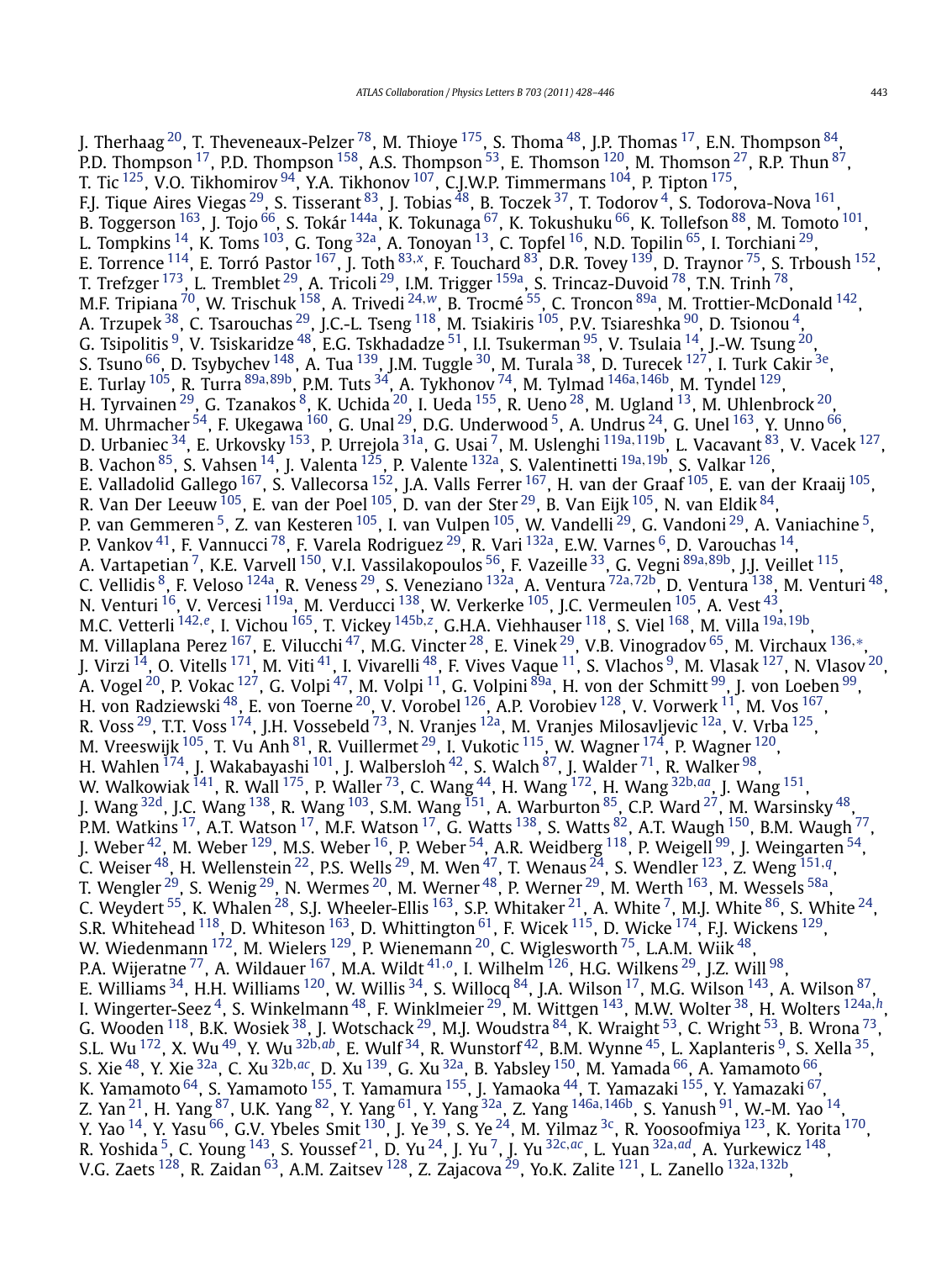<span id="page-16-0"></span>P. Zarzhitsky <sup>39</sup>, A. Zaytsev <sup>107</sup>, C. Zeitnitz <sup>174</sup>, M. Zeller <sup>175</sup>, A. Zemla <sup>38</sup>, C. Zendler <sup>20</sup>, A.V. Zenin <sup>128</sup>, O. Zenin [128,](#page-17-0) T. Ženiš [144a,](#page-18-0) Z. Zenonos [122a](#page-17-0)*,*[122b,](#page-17-0) S. Zenz 14, D. Zerwas [115,](#page-17-0) G. Zevi della Porta 57, Z. Zhan 32d, D. Zhang 32b*,[aa](#page-18-0)*, H. Zhang [88,](#page-17-0) J. Zhang 5, X. Zhang 32d, Z. Zhang [115,](#page-17-0) L. Zhao [108,](#page-17-0) T. Zhao [138,](#page-17-0) Z. Zhao 32b, A. Zhemchugov 65, S. Zheng 32a, J. Zhong [151](#page-18-0)*,[ae](#page-18-0)*, B. Zhou [87,](#page-17-0) N. Zhou [163,](#page-18-0) Y. Zhou [151,](#page-18-0) C.G. Zhu 32d, H. Zhu 41, J. Zhu <sup>87</sup>, Y. Zhu <sup>172</sup>, X. Zhuang <sup>[98](#page-17-0)</sup>, V. Zhuravlov <sup>99</sup>, D. Zieminska <sup>61</sup>, R. Zimmermann <sup>20</sup>, S. Zimmermann <sup>20</sup>, S. Zimmermann 48, M. Ziolkowski [141,](#page-17-0) R. Zitoun 4, L. Živkovic´ 34, V.V. Zmouchko [128](#page-17-0)*,*[∗](#page-18-0), G. Zobernig [172,](#page-18-0) A. Zoccoli 19a*,*19b, Y. Zolnierowski 4, A. Zsenei 29, M. zur Nedden 15, V. Zutshi [106](#page-17-0), L. Zwalinski <sup>29</sup>

- *Department of Physics, University of Alberta, Edmonton, AB, Canada*
- <sup>3</sup> (a) Department of Physics, Ankara University, Ankara; (b) Department of Physics, Dumlupinar University, Kutahya; <sup>(c)</sup> Department of Physics, Gazi University, Ankara; <sup>(d)</sup> Division of Physics, *TOBB University of Economics and Technology, Ankara; (e)Turkish Atomic Energy Authority, Ankara, Turkey*
- *LAPP, CNRS/IN2P3 and Université de Savoie, Annecy-le-Vieux, France*
- *High Energy Physics Division, Argonne National Laboratory, Argonne, IL, United States*
- *Department of Physics, University of Arizona, Tucson, AZ, United States*
- *Department of Physics, The University of Texas at Arlington, Arlington, TX, United States*
- *Physics Department, University of Athens, Athens, Greece*
- *Physics Department, National Technical University of Athens, Zografou, Greece*
- *Institute of Physics, Azerbaijan Academy of Sciences, Baku, Azerbaijan*
- *Institut de Física d'Altes Energies and Universitat Autònoma de Barcelona and ICREA, Barcelona, Spain*
- *(a)Institute of Physics, University of Belgrade, Belgrade; (b)Vinca Institute of Nuclear Sciences, Belgrade, Serbia*
- *Department for Physics and Technology, University of Bergen, Bergen, Norway*
- *Physics Division, Lawrence Berkeley National Laboratory and University of California, Berkeley, CA, United States*
- *Department of Physics, Humboldt University, Berlin, Germany*
- *Albert Einstein Center for Fundamental Physics and Laboratory for High Energy Physics, University of Bern, Bern, Switzerland*
- *School of Physics and Astronomy, University of Birmingham, Birmingham, United Kingdom*
- <sup>18 (a)</sup> Department of Physics, Bogazici University, Istanbul; <sup>(b)</sup> Division of Physics, Dogus University, Istanbul; <sup>(c)</sup> Department of Physics Engineering, Gaziantep University, Gaziantep;
- *(d)Department of Physics, Istanbul Technical University, Istanbul, Turkey*
- *(a)INFN Sezione di Bologna; (b)Dipartimento di Fisica, Università di Bologna, Bologna, Italy*
- *Physikalisches Institut, University of Bonn, Bonn, Germany*
- *Department of Physics, Boston University, Boston, MA, United States*
- *Department of Physics, Brandeis University, Waltham, MA, United States*
- *(a)Universidade Federal do Rio De Janeiro COPPE/EE/IF, Rio de Janeiro; (b)Instituto de Fisica, Universidade de Sao Paulo, Sao Paulo, Brazil*
- *Physics Department, Brookhaven National Laboratory, Upton, NY, United States*
- <sup>25</sup> <sup>(a)</sup> National Institute of Physics and Nuclear Engineering, Bucharest; <sup>(b)</sup> University Politehnica Bucharest, Bucharest; <sup>(c)</sup> West University in Timisoara, Timisoara, Romania
- *Departamento de Física, Universidad de Buenos Aires, Buenos Aires, Argentina*
- *Cavendish Laboratory, University of Cambridge, Cambridge, United Kingdom*
- *Department of Physics, Carleton University, Ottawa, ON, Canada*
- *CERN, Geneva, Switzerland*
- *Enrico Fermi Institute, University of Chicago, Chicago, IL, United States*
- *(a)Departamento de Fisica, Pontificia Universidad Católica de Chile, Santiago; (b)Departamento de Física, Universidad Técnica Federico Santa María, Valparaíso, Chile*
- *(a)Institute of High Energy Physics, Chinese Academy of Sciences, Beijing; (b)Department of Modern Physics, University of Science and Technology of China, Anhui;*
- *(c)Department of Physics, Nanjing University, Jiangsu; (d)High Energy Physics Group, Shandong University, Shandong, China*
- *Laboratoire de Physique Corpusculaire, Clermont Université and Université Blaise Pascal and CNRS/IN2P3, Aubiere Cedex, France*
- *Nevis Laboratory, Columbia University, Irvington, NY, United States*
- *Niels Bohr Institute, University of Copenhagen, Kobenhavn, Denmark*
- *(a)INFN Gruppo Collegato di Cosenza; (b)Dipartimento di Fisica, Università della Calabria, Arcavata di Rende, Italy*
- *Faculty of Physics and Applied Computer Science, AGH University of Science and Technology, Krakow, Poland*
- *The Henryk Niewodniczanski Institute of Nuclear Physics, Polish Academy of Sciences, Krakow, Poland*
- *Physics Department, Southern Methodist University, Dallas, TX, United States*
- *Physics Department, University of Texas at Dallas, Richardson, TX, United States*
- *DESY, Hamburg and Zeuthen, Germany*
- *Institut für Experimentelle Physik IV, Technische Universität Dortmund, Dortmund, Germany*
- *Institut für Kern- und Teilchenphysik, Technical University Dresden, Dresden, Germany*
- *Department of Physics, Duke University, Durham, NC, United States*
- *SUPA School of Physics and Astronomy, University of Edinburgh, Edinburgh, United Kingdom*
- *Johannes Gutenbergstrasse 3, 2700 Wiener Neustadt, Austria*
- *INFN Laboratori Nazionali di Frascati, Frascati, Italy*
- *Fakultät für Mathematik und Physik, Albert-Ludwigs-Universität, Freiburg i.Br., Germany*
- *Section de Physique, Université de Genève, Geneva, Switzerland*
- *(a)INFN Sezione di Genova; (b)Dipartimento di Fisica, Università di Genova, Genova, Italy*
- *Institute of Physics and HEP Institute, Georgian Academy of Sciences and Tbilisi State University, Tbilisi, Georgia*
- *II Physikalisches Institut, Justus-Liebig-Universität Giessen, Giessen, Germany*
- *SUPA School of Physics and Astronomy, University of Glasgow, Glasgow, United Kingdom*
- *II Physikalisches Institut, Georg-August-Universität, Göttingen, Germany*
- *Laboratoire de Physique Subatomique et de Cosmologie, Université Joseph Fourier and CNRS/IN2P3 and Institut National Polytechnique de Grenoble, Grenoble, France*
- *Department of Physics, Hampton University, Hampton, VA, United States*
- *Laboratory for Particle Physics and Cosmology, Harvard University, Cambridge, MA, United States*
- *(a)Kirchhoff-Institut für Physik, Ruprecht-Karls-Universität Heidelberg, Heidelberg; (b)Physikalisches Institut, Ruprecht-Karls-Universität Heidelberg, Heidelberg;*
- *(c)ZITI Institut für technische Informatik, Ruprecht-Karls-Universität Heidelberg, Mannheim, Germany*
- *Faculty of Science, Hiroshima University, Hiroshima, Japan*
- *Faculty of Applied Information Science, Hiroshima Institute of Technology, Hiroshima, Japan*
- *Department of Physics, Indiana University, Bloomington, IN, United States*
- *Institut für Astro- und Teilchenphysik, Leopold-Franzens-Universität, Innsbruck, Austria*

*University of Iowa, Iowa City, IA, United States*

*Department of Physics and Astronomy, Iowa State University, Ames, IA, United States*

*University at Albany, Albany, NY, United States*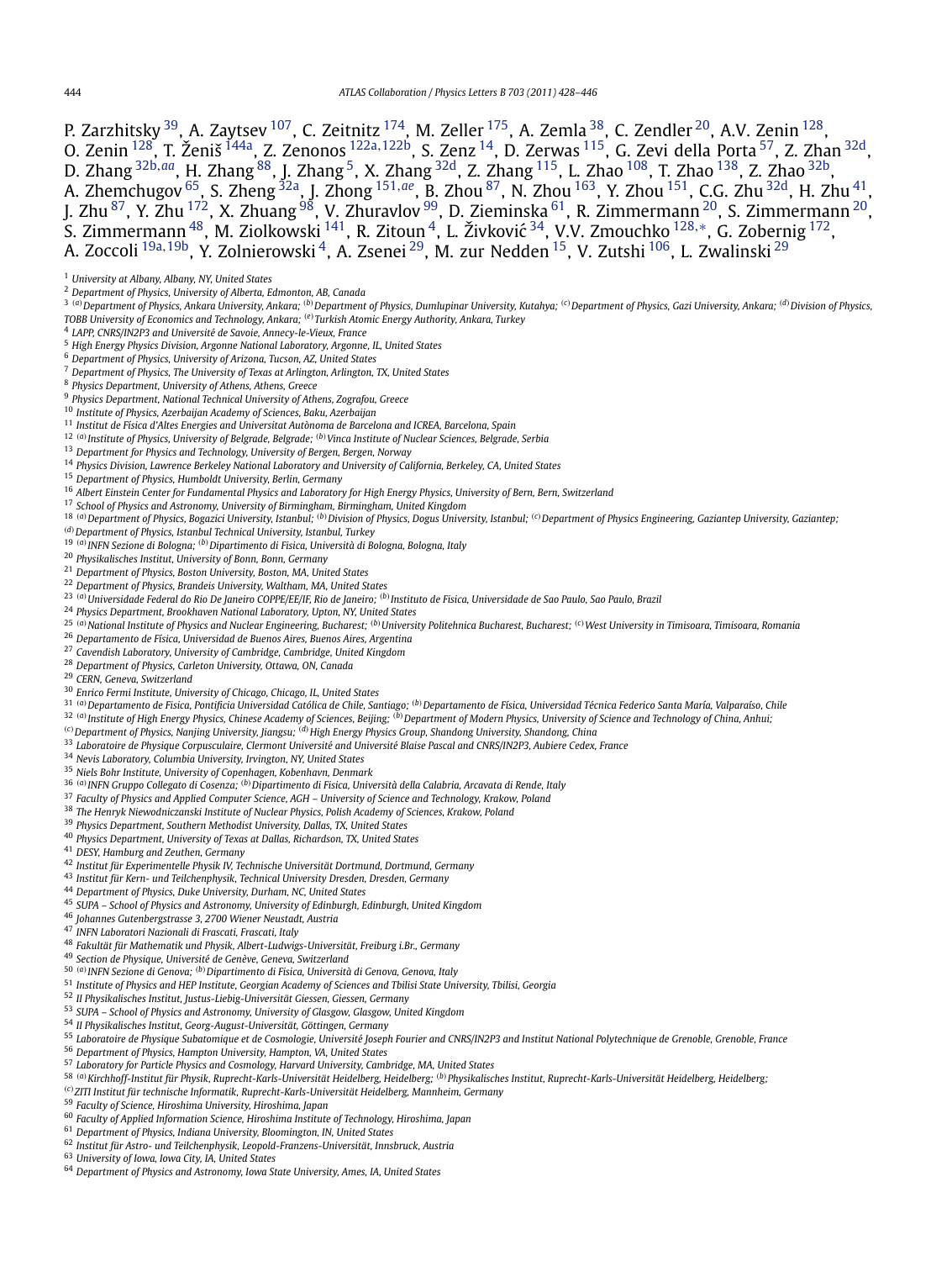<span id="page-17-0"></span>

| <sup>65</sup> Joint Institute for Nuclear Research, JINR Dubna, Dubna, Russia                                                                                                                               |
|-------------------------------------------------------------------------------------------------------------------------------------------------------------------------------------------------------------|
| <sup>66</sup> KEK, High Energy Accelerator Research Organization, Tsukuba, Japan                                                                                                                            |
| <sup>67</sup> Graduate School of Science, Kobe University, Kobe, Japan                                                                                                                                      |
| <sup>68</sup> Faculty of Science, Kyoto University, Kyoto, Japan                                                                                                                                            |
| <sup>69</sup> Kyoto University of Education, Kyoto, Japan                                                                                                                                                   |
| <sup>70</sup> Instituto de Física La Plata, Universidad Nacional de La Plata and CONICET, La Plata, Argentina                                                                                               |
| <sup>71</sup> Physics Department, Lancaster University, Lancaster, United Kingdom                                                                                                                           |
| 72 (a) INFN Sezione di Lecce; (b) Dipartimento di Fisica, Università del Salento, Lecce, Italy                                                                                                              |
| <sup>73</sup> Oliver Lodge Laboratory, University of Liverpool, Liverpool, United Kingdom                                                                                                                   |
| 74 Department of Physics, Jožef Stefan Institute and University of Ljubljana, Ljubljana, Slovenia                                                                                                           |
|                                                                                                                                                                                                             |
| <sup>75</sup> Department of Physics, Queen Mary University of London, London, United Kingdom                                                                                                                |
| <sup>76</sup> Department of Physics, Royal Holloway University of London, Surrey, United Kingdom                                                                                                            |
| 77 Department of Physics and Astronomy, University College London, London, United Kingdom                                                                                                                   |
| <sup>78</sup> Laboratoire de Physique Nucléaire et de Hautes Energies, UPMC and Université Paris-Diderot and CNRS/IN2P3, Paris, France                                                                      |
| <sup>79</sup> Fysiska Institutionen, Lunds Universitet, Lund, Sweden                                                                                                                                        |
| <sup>80</sup> Departamento de Fisica Teorica C-15, Universidad Autonoma de Madrid, Madrid, Spain                                                                                                            |
| <sup>81</sup> Institut für Physik, Universität Mainz, Mainz, Germany                                                                                                                                        |
| 82 School of Physics and Astronomy, University of Manchester, Manchester, United Kingdom                                                                                                                    |
| <sup>83</sup> CPPM, Aix-Marseille Université and CNRS/IN2P3, Marseille, France                                                                                                                              |
| 84 Department of Physics, University of Massachusetts, Amherst, MA, United States                                                                                                                           |
| <sup>85</sup> Department of Physics, McGill University, Montreal, QC, Canada                                                                                                                                |
| <sup>86</sup> School of Physics, University of Melbourne, Victoria, Australia                                                                                                                               |
| <sup>87</sup> Department of Physics, The University of Michigan, Ann Arbor, MI, United States                                                                                                               |
| <sup>88</sup> Department of Physics and Astronomy, Michigan State University, East Lansing, MI, United States                                                                                               |
| <sup>89 (a)</sup> INFN Sezione di Milano; <sup>(b)</sup> Dipartimento di Fisica, Università di Milano, Milano, Italy                                                                                        |
| <sup>90</sup> B.I. Stepanov Institute of Physics, National Academy of Sciences of Belarus, Minsk, Republic of Belarus                                                                                       |
| 91 National Scientific and Educational Centre for Particle and High Energy Physics, Minsk, Republic of Belarus                                                                                              |
| 92 Department of Physics, Massachusetts Institute of Technology, Cambridge, MA, United States                                                                                                               |
| <sup>93</sup> Group of Particle Physics, University of Montreal, Montreal, QC, Canada                                                                                                                       |
| <sup>94</sup> P.N. Lebedev Institute of Physics, Academy of Sciences, Moscow, Russia                                                                                                                        |
| <sup>95</sup> Institute for Theoretical and Experimental Physics (ITEP), Moscow, Russia                                                                                                                     |
| 96 Moscow Engineering and Physics Institute (MEPhI), Moscow, Russia                                                                                                                                         |
| 97 Skobeltsyn Institute of Nuclear Physics, Lomonosov Moscow State University, Moscow, Russia                                                                                                               |
| <sup>98</sup> Fakultät für Physik, Ludwig-Maximilians-Universität München, München, Germany                                                                                                                 |
| 99 Max-Planck-Institut für Physik (Werner-Heisenberg-Institut), München, Germany                                                                                                                            |
| <sup>100</sup> Nagasaki Institute of Applied Science, Nagasaki, Japan                                                                                                                                       |
| <sup>101</sup> Graduate School of Science, Nagoya University, Nagoya, Japan                                                                                                                                 |
| 102 (a) INFN Sezione di Napoli; (b) Dipartimento di Scienze Fisiche, Università di Napoli, Napoli, Italy                                                                                                    |
| <sup>103</sup> Department of Physics and Astronomy, University of New Mexico, Albuquerque, NM, United States                                                                                                |
| <sup>104</sup> Institute for Mathematics, Astrophysics and Particle Physics, Radboud University Nijmegen/Nikhef, Nijmegen, Netherlands                                                                      |
| <sup>105</sup> Nikhef National Institute for Subatomic Physics and University of Amsterdam, Amsterdam, Netherlands                                                                                          |
| <sup>106</sup> Department of Physics, Northern Illinois University, DeKalb, IL, United States                                                                                                               |
|                                                                                                                                                                                                             |
| <sup>107</sup> Budker Institute of Nuclear Physics (BINP), Novosibirsk, Russia                                                                                                                              |
| <sup>108</sup> Department of Physics, New York University, New York, NY, United States                                                                                                                      |
| <sup>109</sup> Ohio State University, Columbus, OH, United States                                                                                                                                           |
| <sup>110</sup> Faculty of Science, Okayama University, Okayama, Japan                                                                                                                                       |
| 111 Homer L. Dodge Department of Physics and Astronomy, University of Oklahoma, Norman, OK, United States                                                                                                   |
| <sup>112</sup> Department of Physics, Oklahoma State University, Stillwater, OK, United States                                                                                                              |
| <sup>113</sup> Palacký University, RCPTM, Olomouc, Czech Republic                                                                                                                                           |
| <sup>114</sup> Center for High Energy Physics, University of Oregon, Eugene, OR, United States                                                                                                              |
| <sup>115</sup> LAL, Univ. Paris-Sud and CNRS/IN2P3, Orsay, France                                                                                                                                           |
| <sup>116</sup> Graduate School of Science, Osaka University, Osaka, Japan                                                                                                                                   |
| <sup>117</sup> Department of Physics, University of Oslo, Oslo, Norway                                                                                                                                      |
| <sup>118</sup> Department of Physics, Oxford University, Oxford, United Kingdom                                                                                                                             |
| <sup>119 (a)</sup> INFN Sezione di Pavia; <sup>(b)</sup> Dipartimento di Fisica Nucleare e Teorica, Università di Pavia, Pavia, Italy                                                                       |
| <sup>120</sup> Department of Physics, University of Pennsylvania, Philadelphia, PA, United States                                                                                                           |
| <sup>121</sup> Petersburg Nuclear Physics Institute, Gatchina, Russia                                                                                                                                       |
| 122 (a) INFN Sezione di Pisa; (b) Dipartimento di Fisica E. Fermi, Università di Pisa, Pisa, Italy                                                                                                          |
| <sup>123</sup> Department of Physics and Astronomy, University of Pittsburgh, Pittsburgh, PA, United States                                                                                                 |
| <sup>124 (a)</sup> Laboratorio de Instrumentacao e Fisica Experimental de Particulas - LIP, Lisboa, Portugal; <sup>(b)</sup> Departamento de Fisica Teorica y del Cosmos and CAFPE, Universidad de Granada, |
| Granada, Spain                                                                                                                                                                                              |

- *Institute of Physics, Academy of Sciences of the Czech Republic, Praha, Czech Republic*
- *Faculty of Mathematics and Physics, Charles University in Prague, Praha, Czech Republic*
- *Czech Technical University in Prague, Praha, Czech Republic*
- *State Research Center Institute for High Energy Physics, Protvino, Russia*
- *Particle Physics Department, Rutherford Appleton Laboratory, Didcot, United Kingdom*
- *Physics Department, University of Regina, Regina, SK, Canada*
- *Ritsumeikan University, Kusatsu, Shiga, Japan*

- *(a)INFN Sezione di Roma I; (b)Dipartimento di Fisica, Università La Sapienza, Roma, Italy*
- *(a)INFN Sezione di Roma Tor Vergata; (b)Dipartimento di Fisica, Università di Roma Tor Vergata, Roma, Italy*
- *(a)INFN Sezione di Roma Tre; (b)Dipartimento di Fisica, Università Roma Tre, Roma, Italy*

135 (a) Faculté des Sciences Ain Chock, Réseau Universitaire de Physique des Hautes Energies - Université Hassan II, Casablanca; (b) Centre National de l'Energie des Sciences Techniques Nucleaires, Rabat; <sup>(c)</sup> Université Cadi Ayyad, Faculté des sciences Semlalia Département de Physique, B.P. 2390 Marrakech 40000; <sup>(d)</sup> Faculté des Sciences, Université Mohamed Premier *and LPTPM, Oujda; (e)Faculté des Sciences, Université Mohammed V, Rabat, Morocco*

- *DSM/IRFU (Institut de Recherches sur les Lois Fondamentales de l'Univers), CEA Saclay (Commissariat a l'Energie Atomique), Gif-sur-Yvette, France*
- *Santa Cruz Institute for Particle Physics, University of California Santa Cruz, Santa Cruz, CA, United States*
- *Department of Physics, University of Washington, Seattle, WA, United States*
- *Department of Physics and Astronomy, University of Sheffield, Sheffield, United Kingdom*
- *Department of Physics, Shinshu University, Nagano, Japan*